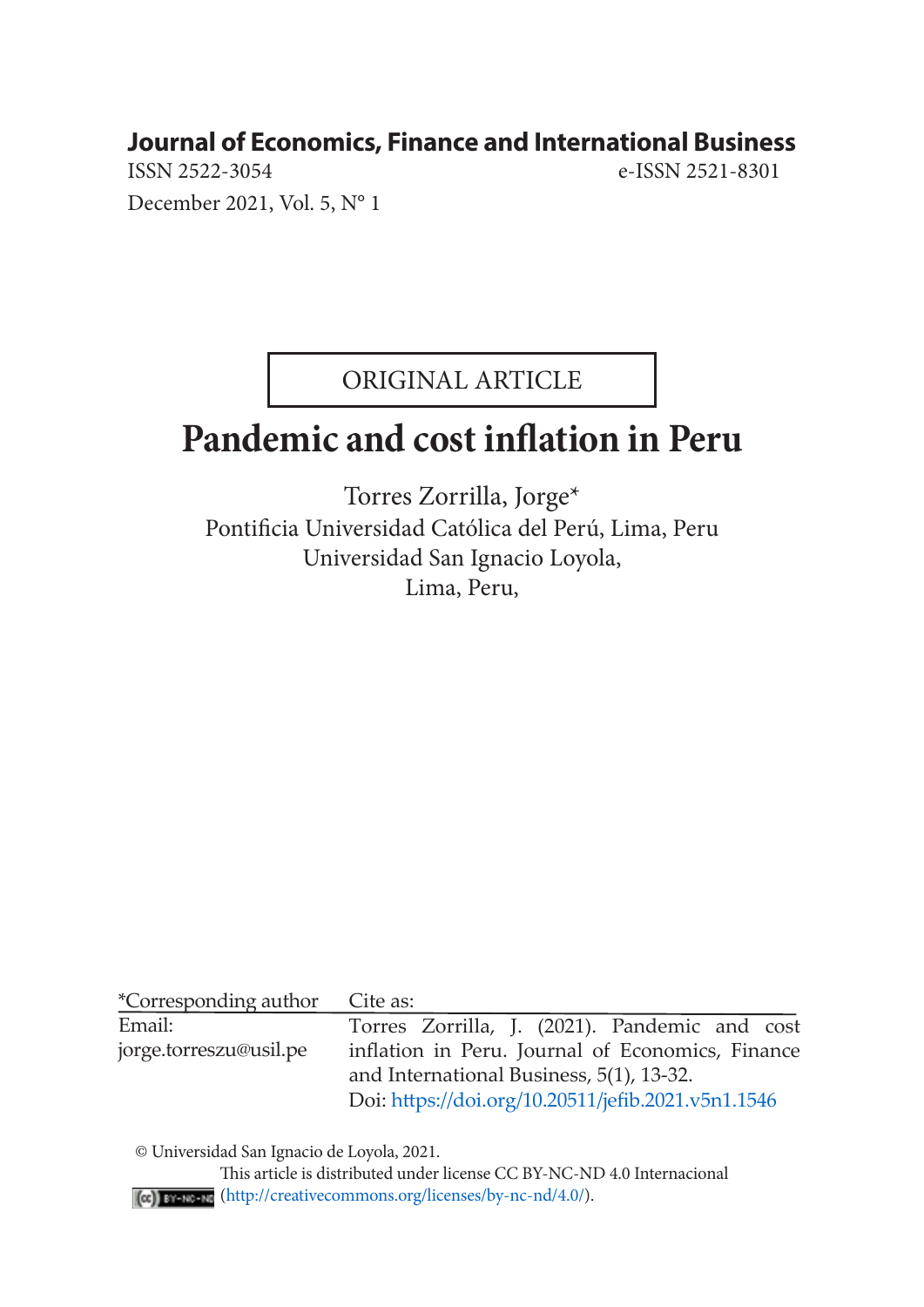## **Abstract**

This article proposes to analyze the two most urgent problems in Peru today: the pandemic and cost-push inflation. A first conclusion is to recognize that the Covid-19 pandemic has not ended, neither globally nor in Peru. Experts predict that the third wave will arrive in Peru with the new Delta variant in late 2021. It is crucial to contain contagions without affecting reactivation of the economy. The methodology used is the input-output price model. In relation to exchange-rate cost-impacts, the conclusion is that the expected impact of a devaluation of the new sol is estimated as an impact on Consumer Price Index. The impacts are in the range of 7% to 22% or to 36%, depending on the degree of the assumed devaluation being low, intermediate, or extreme. A third conclusion of the analysis relates to increases in the prices of strategic commodities. As an example, the 92% increase in the world price of crude oil has an aggregate effect equal to 6.2% increase in the CPI of the Peruvian economy, after all forward linkages of crude oil, on gasoline and other fuels are reflected. Note that other international commodity prices have also increased in world markets -such as corn, soybeans, and grains- although they are not included in this analysis.

## **Keywords:**

Recovery, Exports of Services, Non-traditional tourism

## **JEL Code: L83**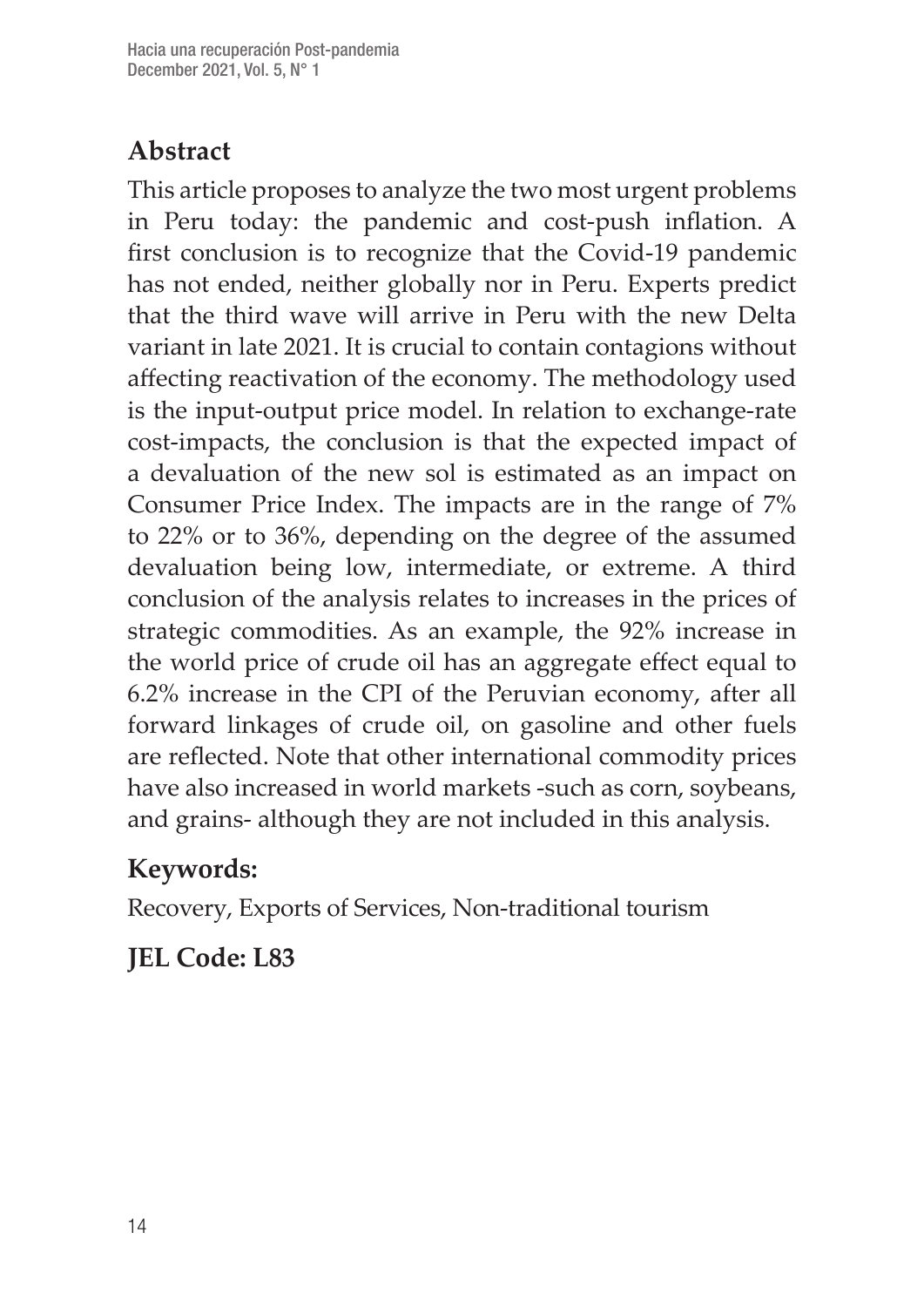## **Introduction**

The current situation in Peru, with the global epidemic and economic recession, is the worst economic-social crisis of the last hundred years. The reduction in GDP reached 11% in 2020 with a significant greater fall in formal and informal employment (INEI, 2021).

A list of important problems that the new Government of Peru will face includes the pandemic and vaccination, health, education, economic reactivation, infrastructure, corruption, insecurity, skewed income distribution, social discrimination, the reactivation of foreign trade, among others. However, we propose to focus in the two urgent problems that are the topics of this article: the pandemic and cost-push inflation. The demand-pull inflation is rather low for the Peruvian economy and it is adequately managed by the Central Bank.

The literature on the Covid-19 pandemic and its economic impacts is already extensive. However, most of these studies focus on macroeconomic impacts primarily, as well as the distribution of those impacts among global countries and regions. As an example of this, a recent study by the Inter-American Development Bank focus on foreign trade between countries in the Latin American region, the recessionary impacts on the national economies, and other macroeconomic aspects such as interest rates and inflation (IADB, 2021). On the other hand, works that study the impacts of the pandemic on the prices of the consumer basket, as is the case of this study, are rather scarce.

## **Pandemic: current situation**

Regarding the pandemic, the situation in Peru is catastrophic. The five nations with the highest number of Covid-19 deaths since the beginning of the pandemic are the USA, Brazil, India,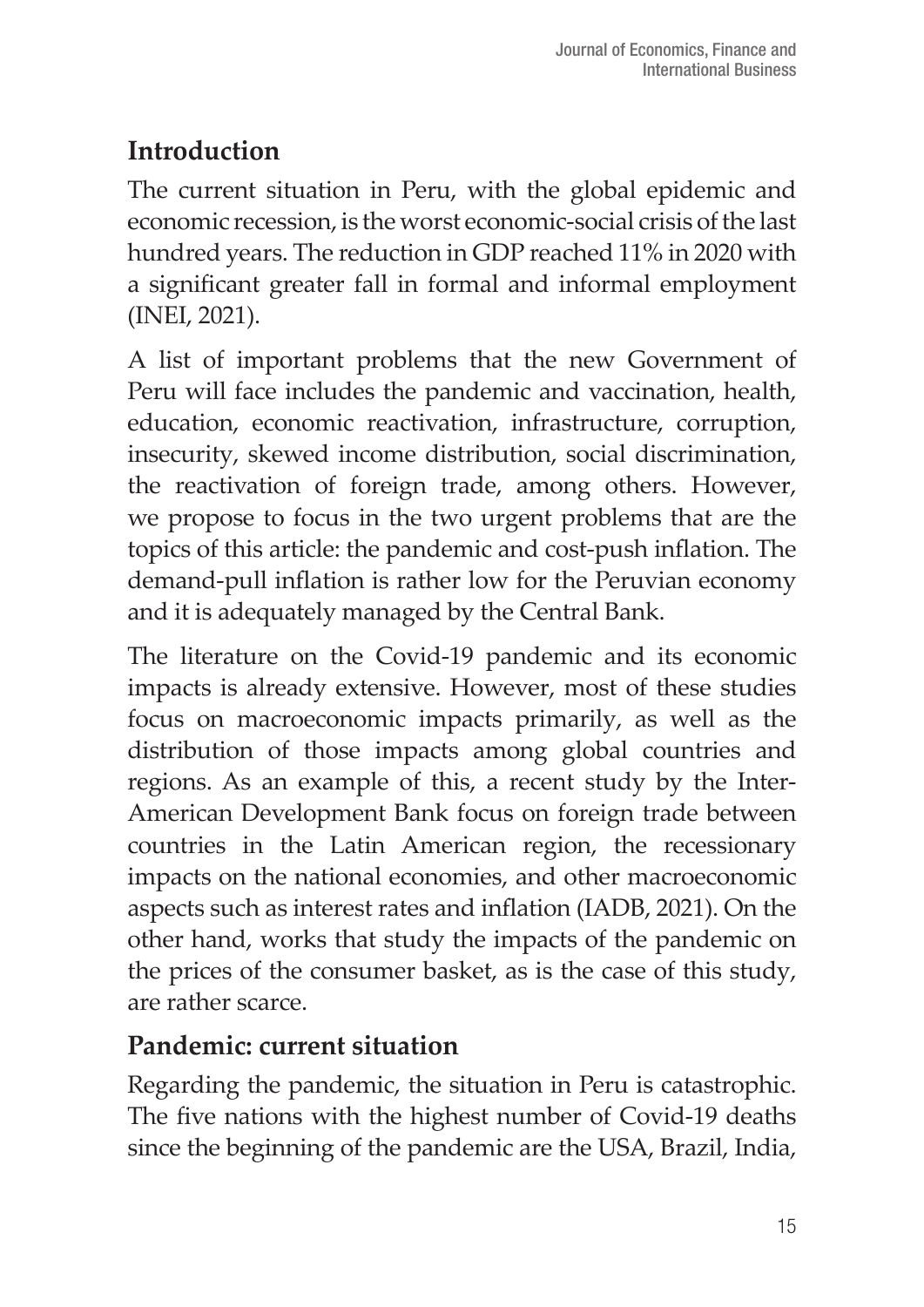Mexico, and Peru according to WHO statistics (Table 1). Peru is in fifth place in the ranking of deaths, behind the USA, Brazil, India and Mexico. However, Peru ranks first in per capita terms.

According to the World Health Organization WHO, an additional budget of \$17 billion is required this year 2021 to combat the pandemic globally, not only with global vaccines but also with equipment, tests, and treatments (El Comercio, 2021).

| <b>Countries</b> | <b>Covid Deaths</b><br>(Thousand) | Population 2020<br>(Million) |
|------------------|-----------------------------------|------------------------------|
| USA              | 600                               | 330                          |
| <b>Brazil</b>    | 525                               | 211                          |
| India            | 433                               | 1400                         |
| Mexico           | 233                               | 130                          |
| Peru             | 193                               | 33                           |

**Table 1 Ranking of Countries by Covid-19 Deaths, 2021- Half 1**

Source: El Comercio (2021)

In terms of vaccination, most Latin American countries are ahead of us. Peru is in penultimate place, tied with Bolivia and only above Paraguay and Venezuela (Infobae, 2021). This is the current situation, prior to the third wave that experts are already announcing for the last quarter of 2021.

In short, the Covid-19 pandemic has not ended, globally or in Peru. Experts predict that the third wave will arrive in Peru with the new Delta variant. It is important to prepare to face this challenge by strengthening the technical vaccination teams in order to contain contagions without affecting the reactivation of the economy. The current government comes at a special time of economic and health crisis of historic proportions and must adapt to the attention of the urgencies of that crisis.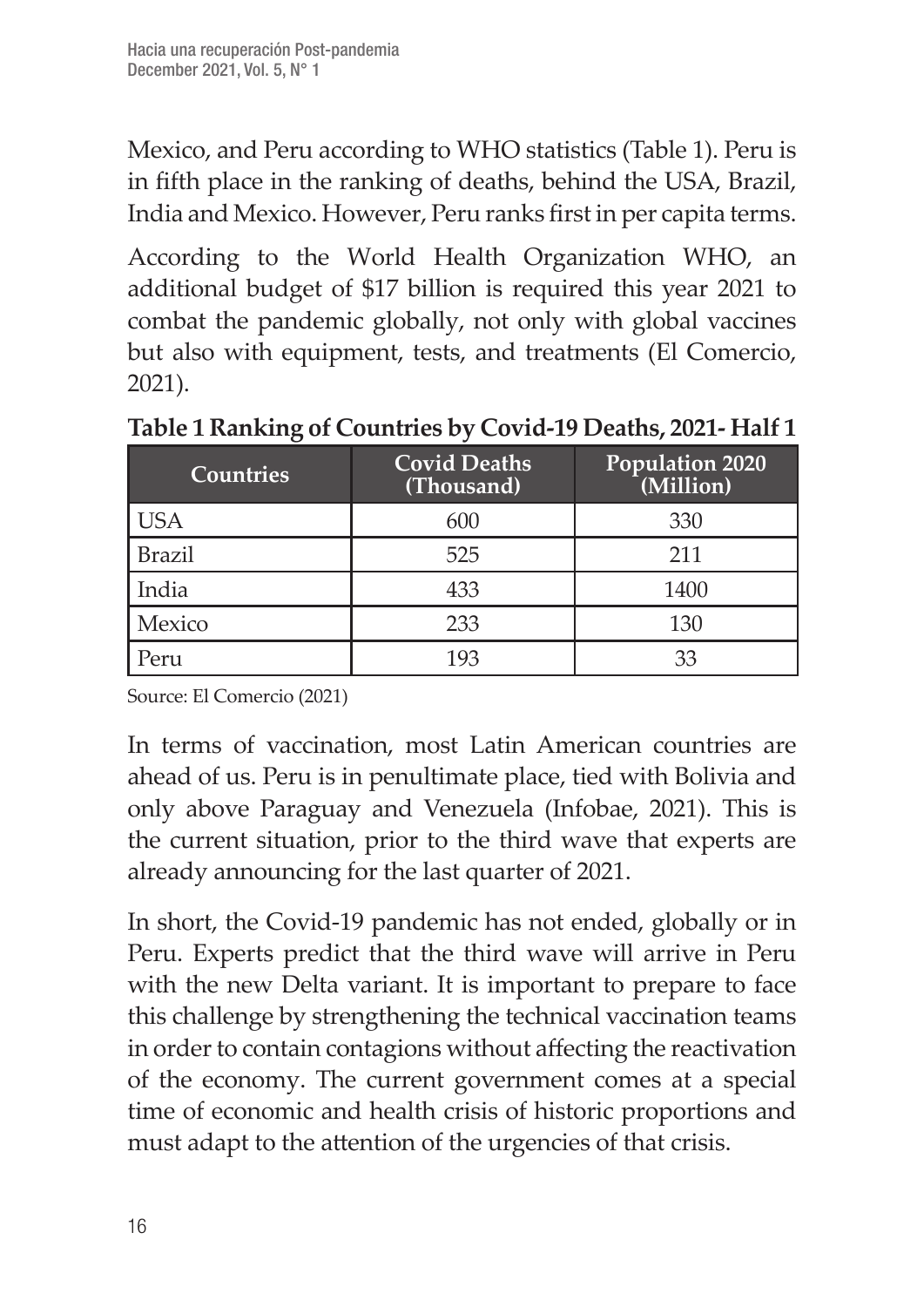## **Cost Pressures**

The pressures on the costs of goods and services in the Peruvian economy, at present, are basically originated from two variables: (1) exchange rate pressures, caused by the expectations of all economic agents, and (2) international price pressures, caused by the post-Covid recovery and the consequent increase in global demand. Both pressures may lead to cost-push inflation in the national economy (IADB, 2021).

## **Methodology of Impact Estimations**

Pressures on the exchange rate depend on the expectations of all economic agents: consumers, investors, government. The impact of the expected exchange rate (XR) on sectoral prices and on the consumer price index (CPI) can be estimated using the input-output model of the Peruvian economy with the most recent matrix, for year 2007 (see Input-Output Price Model in the Appendix) (INEI, 2012).

The impact of the Exchange Rate on domestic prices and on the Consumer Price Index is probably greater for small and more open economies, as is the case with the Peruvian economy (Krugman & Obstfeld, 2003). The impact will be greater for products and sectors that have a higher rate of economic openness. This index is estimated as the ratio between the sum of exports +imports of each sector divided by the gross value of production (GVO) of the sector in question (See Appendix).

At the sectoral level, the magnitude of the openness rate determines the share of the globalized subsector of every sector, and it is assumed that the products of this subsector increase at the same rate as the exchange rate XR. The share of the less globalized subsector is estimated as the difference (respect to 100%) and it is assumed that products in this subsector do not increase their price in the first round of price increases. This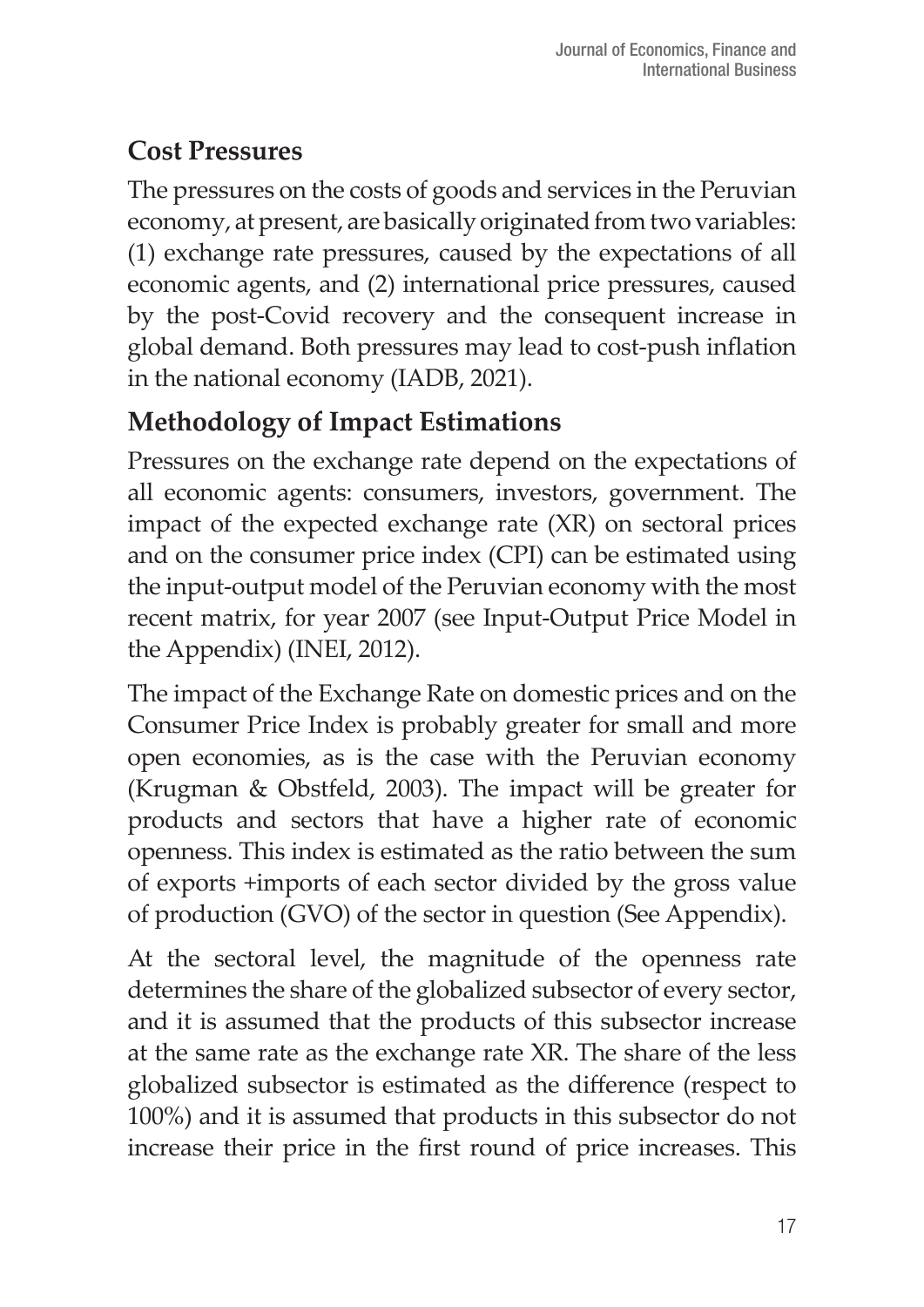assumption may be controversial as some economists may argue that market forces will mean that all competing products in the consumer basket must increase their price just like globalized products. This paper uses the first alternative for estimating prices in the first round of the analysis.

Another important assumption of the input-output price model is that the technical coefficients of production and the coefficients of import and export, of the 2007 input-output matrix, remain valid. This is tantamount to recognizing that the results should be interpreted as a first approximation, although we hope that future studies will be able to update the model's base statistics to overcome these limitations.

Regarding the use of Consumer Price Index, we should recognize that some economic actors are government authorities or investors, others are exporters or importers, but at the end of the day we are all consumers. That is why the CPI may be the most important economic indicator to measure general price impacts.

## **Exchange Rate Impacts**

A first result of the input-output analysis is the ranking of the sectors of the Peruvian economy with the highest rate of openness. The full list of sectors is presented in the Appendix table. Table 2 of the text summarizes the main sectors of greater openness. First, sectors with an index greater than the unit are; Informatics-Electronic; Basic Chemical-Fertilizers; Equipment for Transport; Machinery and Equipment; Ferrous Metals; Rental: Vehicles & Machinery; and Manufactures-Diverse. Next, there are industrial sectors with an openness index between 0.5 and the unit: Non-ferrous Metals; Petroleum, Gas; Fishmeal, Fish oil; Oils and greases; Mining; Other Food; Preserves, fruitsvegetables; Special Products; Preserved Fish; Wearing Apparel: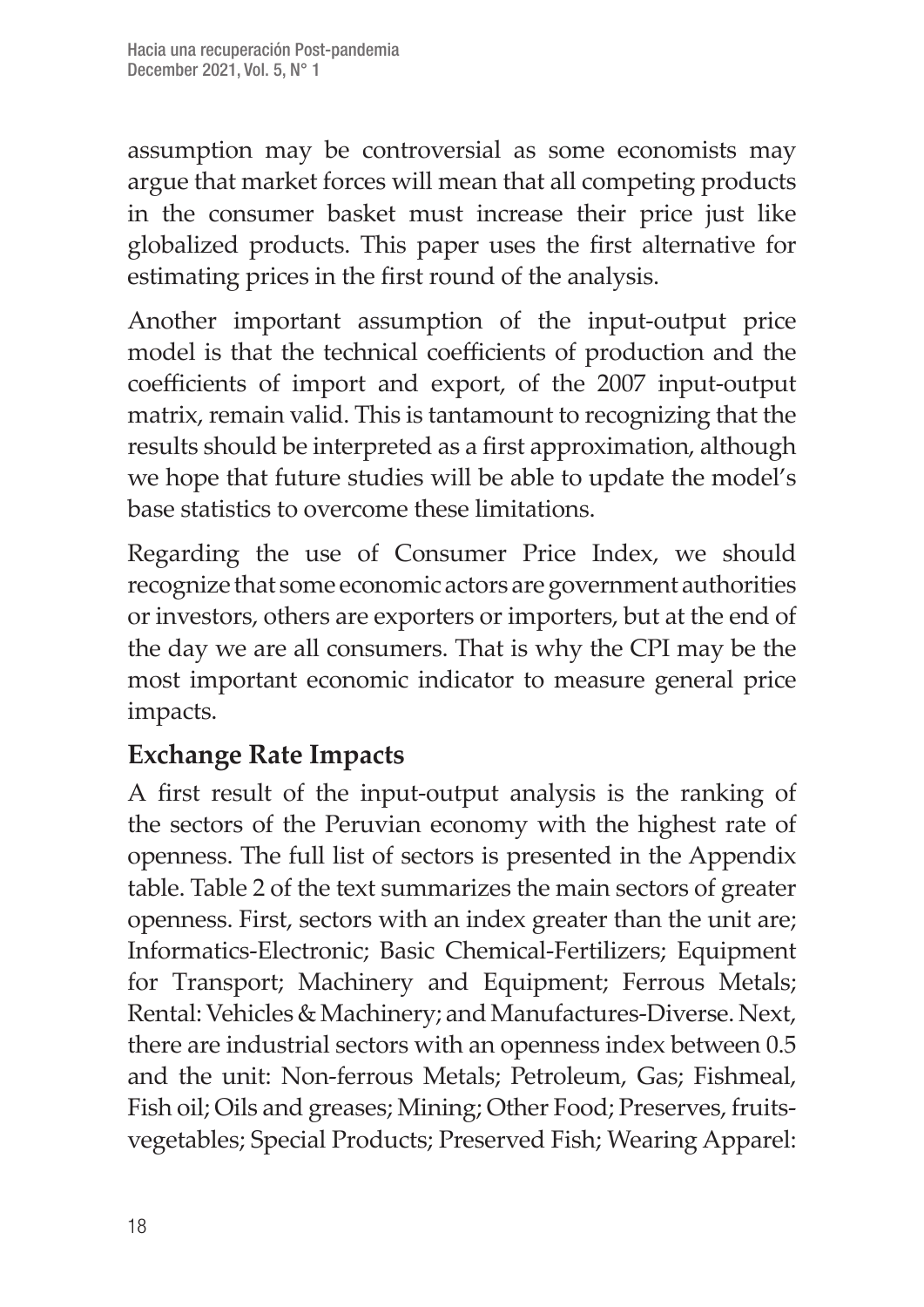Pharmaceutical; and Paper Products. Then, there are other industrial sectors with an openness index between 0.2 and 0.5 that include Petroleum-refined; Chemical Products; Rubber and Plastic; Leather and Footwear; Textiles; Metal Products; Sugar; Travel &Tourism; Wood Products; and Agriculture. Finally, other services and other industrial sectors appear, with lower rates, between 0.05 and 0.20.

| Input-output<br><b>Sectors</b>            | Description                                                                                                                                                                                                                                     | <b>Rank of Index</b><br>of Openness |
|-------------------------------------------|-------------------------------------------------------------------------------------------------------------------------------------------------------------------------------------------------------------------------------------------------|-------------------------------------|
| 31,23,33,32,28,47,35                      | Informatics-Electronic;<br>Basic Chemical-Fertilizers:<br>Transport Equipment;<br>Machinery & Equipment;<br>Ferrous Metals; Rental:<br>Vehicles & Machinery; and<br>Manufactures-Diverse                                                        | >1                                  |
| 29, 3, 7, 9, 4, 13, 8, 55, 6,<br>17,25,20 | Non-ferrous Metals;<br>Petroleum & Gas;<br>Fishmeal & Fish oil; Oils<br>& Greases; Mining; Other<br>Food; Conserves: fruits<br>& vegetables; Special<br>Products; Preserved<br>Fish; Wearing Apparel:<br>Pharmaceutical; and Paper<br>Products. | 0.5 < I A < 1                       |
| 22, 24, 26, 18, 16, 30, 12,<br>48,19,11   | Petroleum-refined;<br>Chemical Products; Rubber<br>& Plastic; Leather &<br>Footwear; Textiles; Metal<br>Products; and Sugar; Travel<br>& Tourism; Wood Products;<br>and Agriculture                                                             | 0.2 < I A < 0.5                     |

**Table 2. Ranking of Sectors by Index of Economic Openness**

Source: Table A1 of Appendix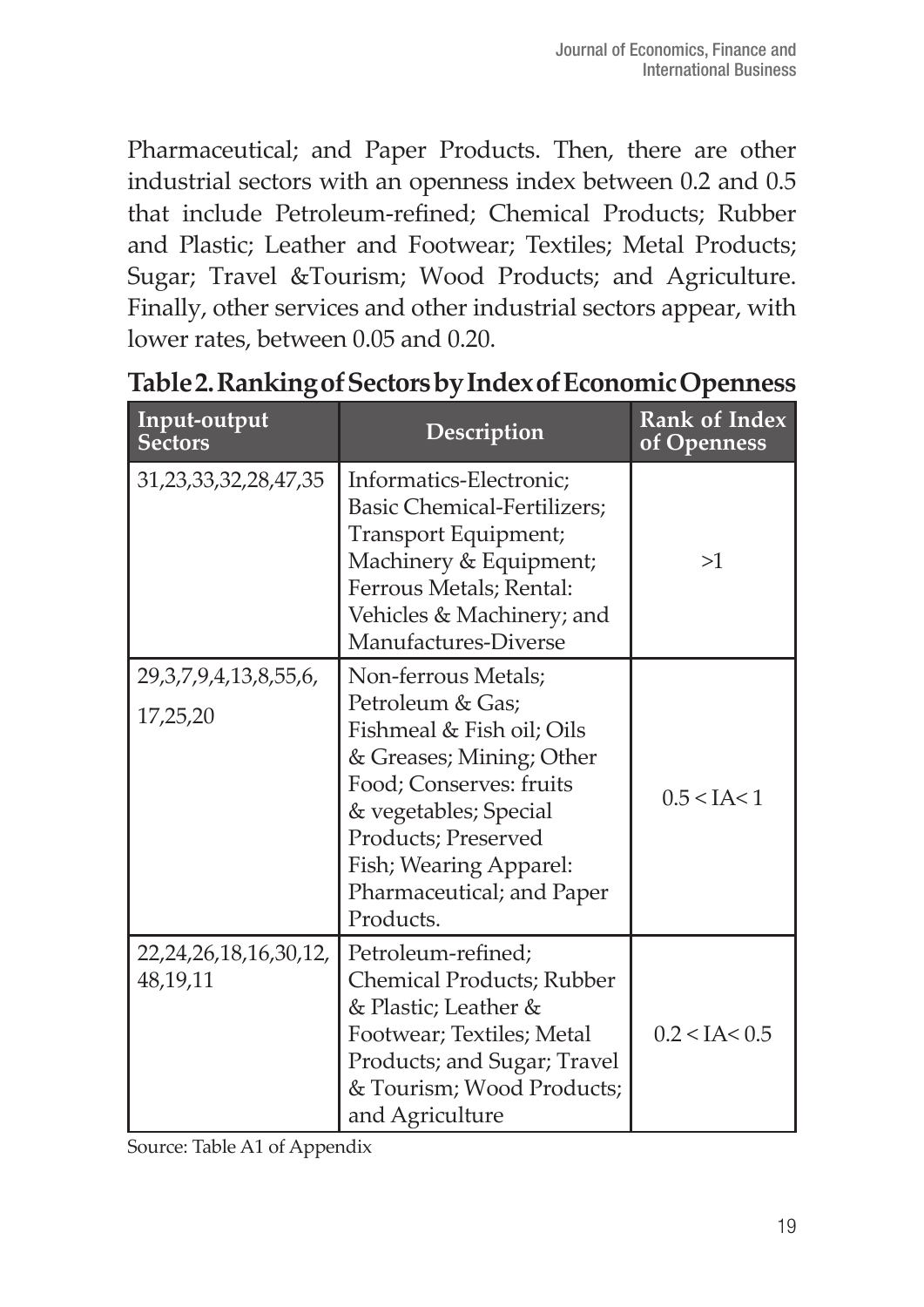In summary, the first seven industrial sectors of the Economic Openness ranking have a maximum index close to unity. Twelve other sectors - industrial and primary - have a high rate, above 50%. Finally, ten sectors, primary industrial, services, have an intermediate opening rate (between 20% and 50%) and the rest (26 sectors) may be considered domestic sectors, closed to international trade.

The price model of this paper considers, to estimate the aggregate price impact, three options for increases in the Exchange Rate, for the coming months of 2021: stable, intermediate and extreme. Taking as a starting point a basic value equal to 3.50 Soles/\$, these options are assumed equal to 4.00 Soles/\$ (stable), 5.00 Soles/\$ (intermediate) and 6.00 Soles/\$ (extreme). The first results of the input-output price model for these three simulations are presented in Table 3. The model estimates the impact of the new XR on each sector of the economy. Then, the overall impact on the CPI at the macro level is calculated as the weighted average of the sectoral results, the weightings being the sectoral consumption coefficients.

|                                    | <b>Expected XR</b><br>(Soles/S) | <b>XR</b> Index | <b>Results of CPI</b> |
|------------------------------------|---------------------------------|-----------------|-----------------------|
| Simulation<br>1:<br><b>Stable</b>  | 4.00                            | 1.14            | 1.072                 |
| Simulation<br>2:<br>Intermediate   | 5.00                            | 1.43            | 1.215                 |
| <b>Simulation</b><br>3:<br>Extreme | 6.00                            | 1.71            | 1.359                 |

**Table 3. Impact of three simulations of the Exchange Rate on CPI Index**

Source: Table A2 of Appendix (estimations by the input-output price model)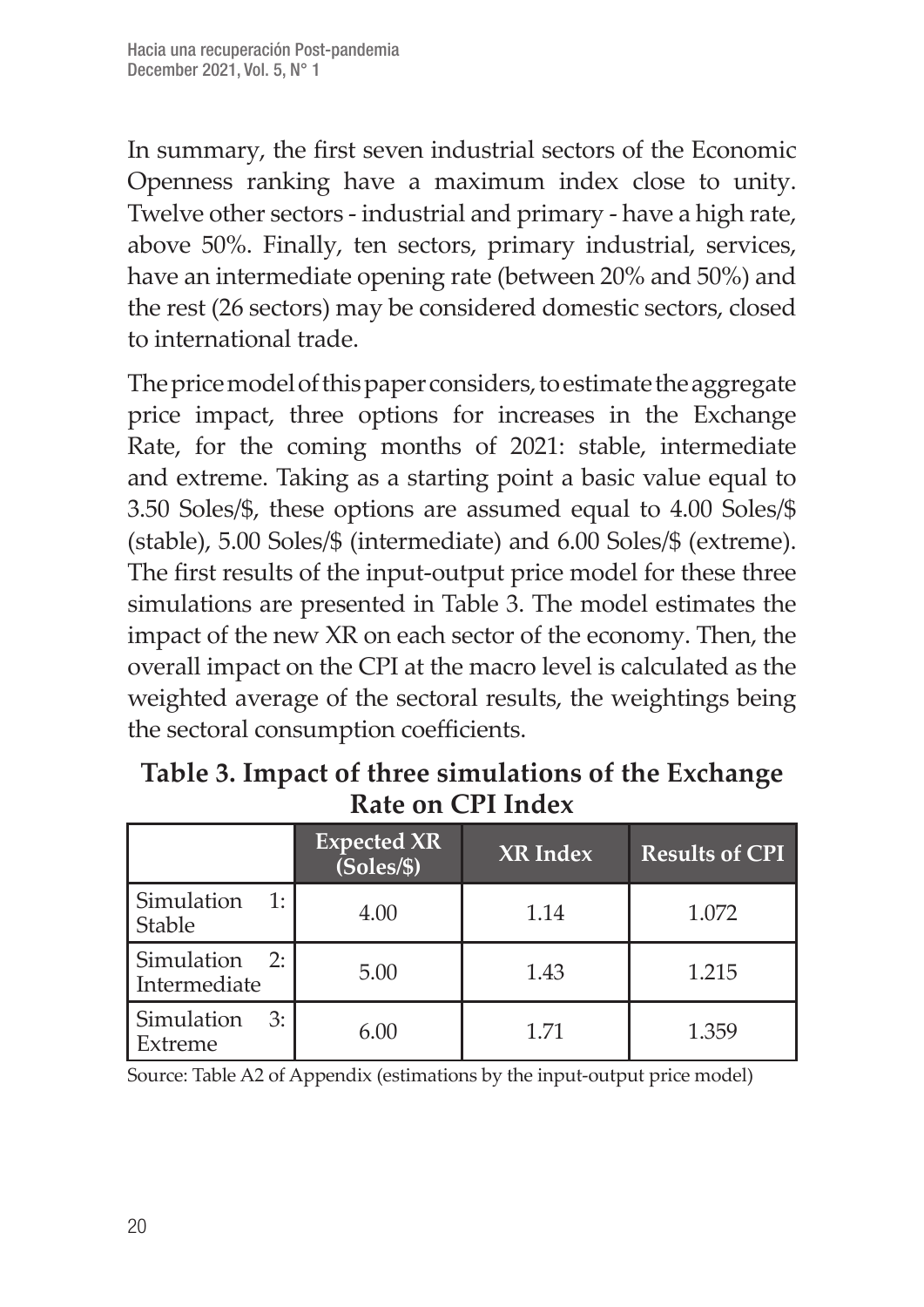In summary, the expected aggregate impact of the New Sol devaluation to S/4.00/\$ is estimated as a 7.2% increase in aggregate CPI. Also, the expected impact of a devaluation at S/5.00/\$ is estimated as a ∆CPI equal to 21.5%. The devaluation at S/6.00/\$ would have an estimated impact of ∆CPI = 35.9%. Obviously, the most worrying of these results corresponds to the Extreme simulation.

The impacts on all sectoral prices, for each simulation, are presented in the corresponding table in the Appendix. Obviously, the results show that the sectors most affected correspond to the sectors with the highest Openness Rate, from Table 2.

## **Impact of International Prices**

International price pressures, caused by the post-Covid revival and the consequent increase in global demand, may also cause cost inflation in the national economy. Commodity prices in international markets have increased, as result of higher levels of demand due to the global recovery. Demands from China, USA, and Europe have significantly grown, and this implies increases in the prices of oil and gas, and corn, soybeans, and other grains.

This article considers, as a case-study, the analysis of the increase in the price of Oil in the period 2020-2021 and its impacts on all sectors of the Peruvian economy (Table 4). The price of the imported barrel is obtained from the Banco Central Reserva Peru Weekly Note and corresponds to the WTI quote in US\$ per barrel. The average price for the twelve months of the year 2020 is equal to \$39/barrel. The price has a highly increasing trend in the first seven months of the year 2021, reaching an average of \$75/barrel in July 2021. This simulation shows an increase of 92%, comparing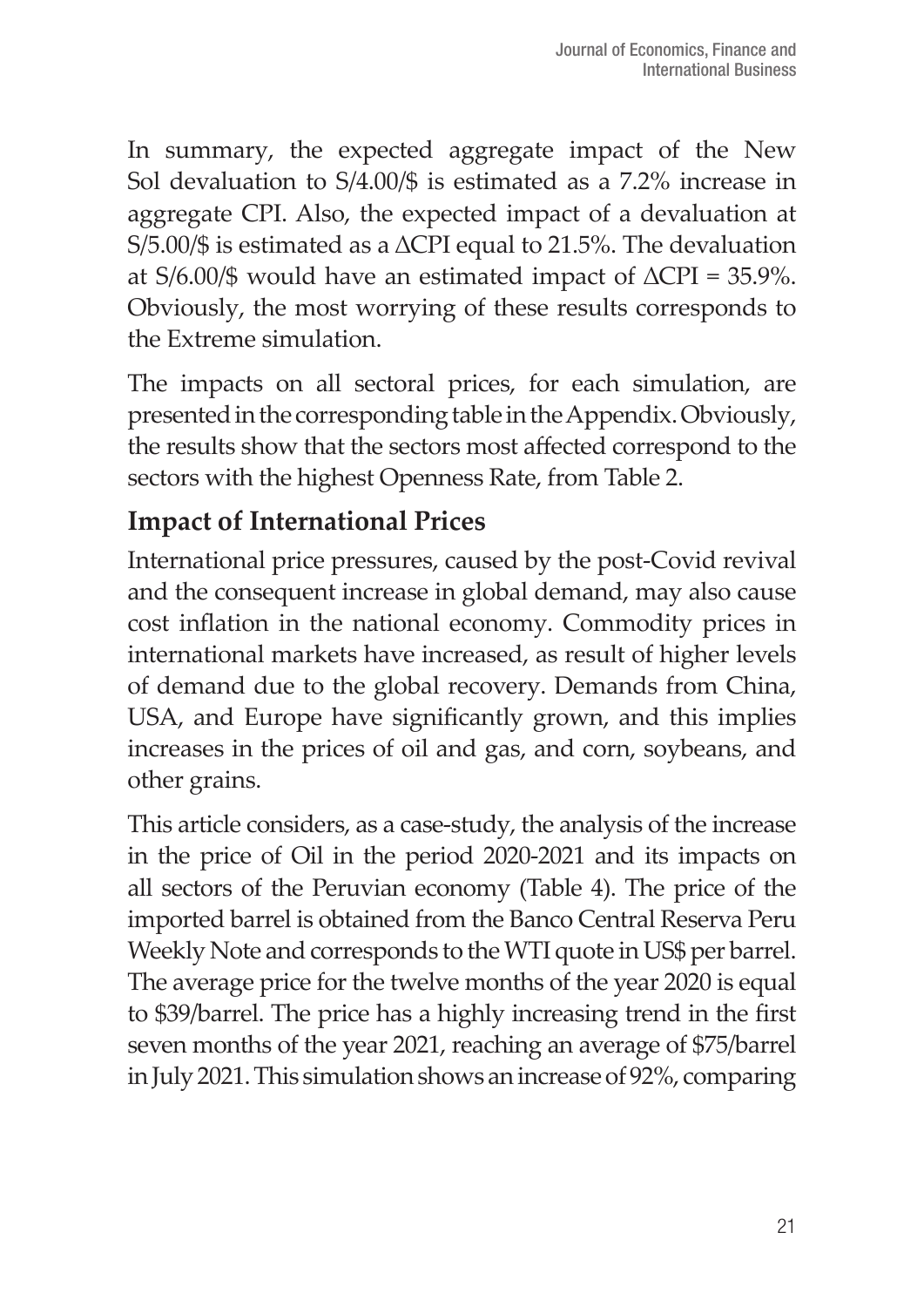the latter price with the average 2020, which has a high stability -close to \$ 40- for all the months of June to December 2020.

| Year/Month | Petroleum<br>Price |      | Petroleum<br>Price |  |
|------------|--------------------|------|--------------------|--|
| 2020       | \$/Barrel          | 2021 | \$/Barrel          |  |
| Jan        | 58                 | Jan  | 52                 |  |
| Feb        | 51                 | Feb  | 59                 |  |
| Mar        | 29                 | Mar  | 62                 |  |
| Apr        | 17                 | Apr  | 62                 |  |
| May        | 29                 | May  | 65                 |  |
| Jun        | 38                 | Jun  | 71                 |  |
| Jul        | 41                 | Jul  | 75                 |  |
| Aug        | 42                 |      |                    |  |
| Set        | 40                 |      |                    |  |
| Oct        | 39                 |      |                    |  |
| <b>Nov</b> | 41                 |      |                    |  |
| Dic        | 47                 |      |                    |  |

**Table 4. Crude Oil Prices 2020-2021**

Source: Weekly Note (Nota Semanal) 25/2021 BCRP, Table 72 Commodity Prices (Average). (BCRP,2021)

The result of the analysis is that the 92% increase in the price of an input, as strategic as crude oil, has an aggregate effect that causes an increase of 6.2% in the CPI of the Peruvian economy, once the direct and indirect effects of the forward linkages of crude oil, on gasoline and all other fuels derived from petroleum, are reflected. Note that this is a one-time effect and it has an almost immediate impact, even though fuel prices are regulated in the Peruvian economy.

The Fuel Price Stabilization Fund was created in 2004 to prevent high volatility in international crude oil prices from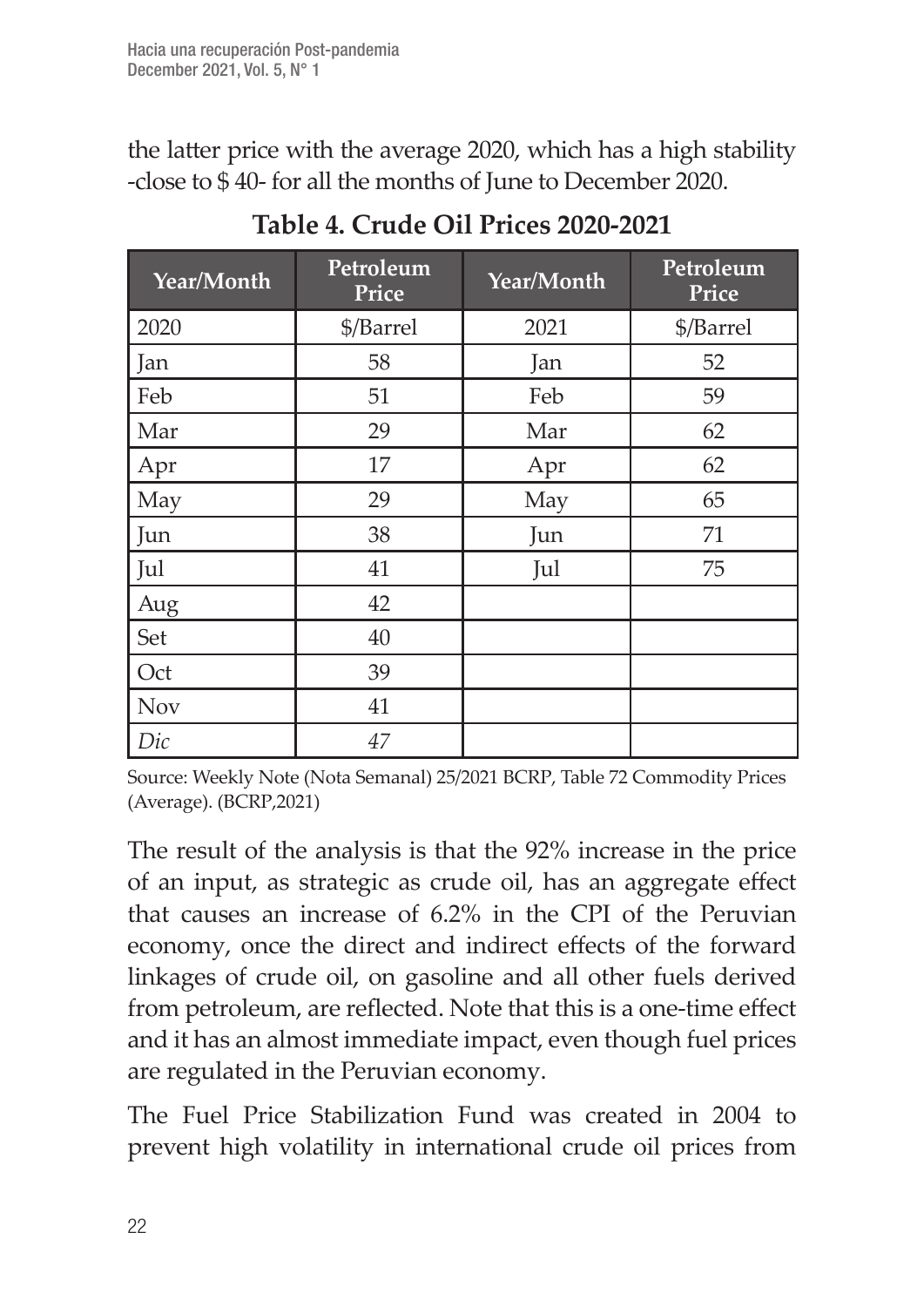being transferred to domestic prices and the consumer basket. The Fund is configured as a price band that is activated when the international price exceeds the band maximum (ceiling) or falls below the band minimum (floor). However, the Fund may not sustain continued growth in oil prices, because the implicit subsidies cannot be maintained indefinitely because it would deplete the Fund's resources.

Note that this aggregate impact of the increase in the international price of crude oil constitutes an additional impact to the increase in the Exchange Rate, and that it must be added to the exchange rate impact. Thus, for example, in the case of the Intermediate Simulation, the aggregate impact on the CPI of 21.5% must be added to the 6.2% above mentioned to estimate a cumulative cost inflation equal to 27.7%.

The impacts of the Oil price on all prices at the sectoral level are presented in the corresponding table in the Appendix. Obviously, these results show that the sectors most affected correspond to the sectors with the highest forward links in oil and gas. Finally, the impact of other commodities prices is not considered in this paper for reasons of space. Note that commodity prices of maize, wheat, and soybeans have important impacts on final products such as chicken, eggs, bread, etcetera.

## **Conclusions**

A first conclusion is that the Covid-19 pandemic has not ended, neither globally nor in Peru. Experts predict that the third wave will arrive in Peru with the new Delta variant in the last quarter 2021. It is crucial, for all levels of government, to prepare to face this challenge by strengthening the technical vaccination teams, in order to contain contagions without affecting the reactivation of the economy. The current government comes at a special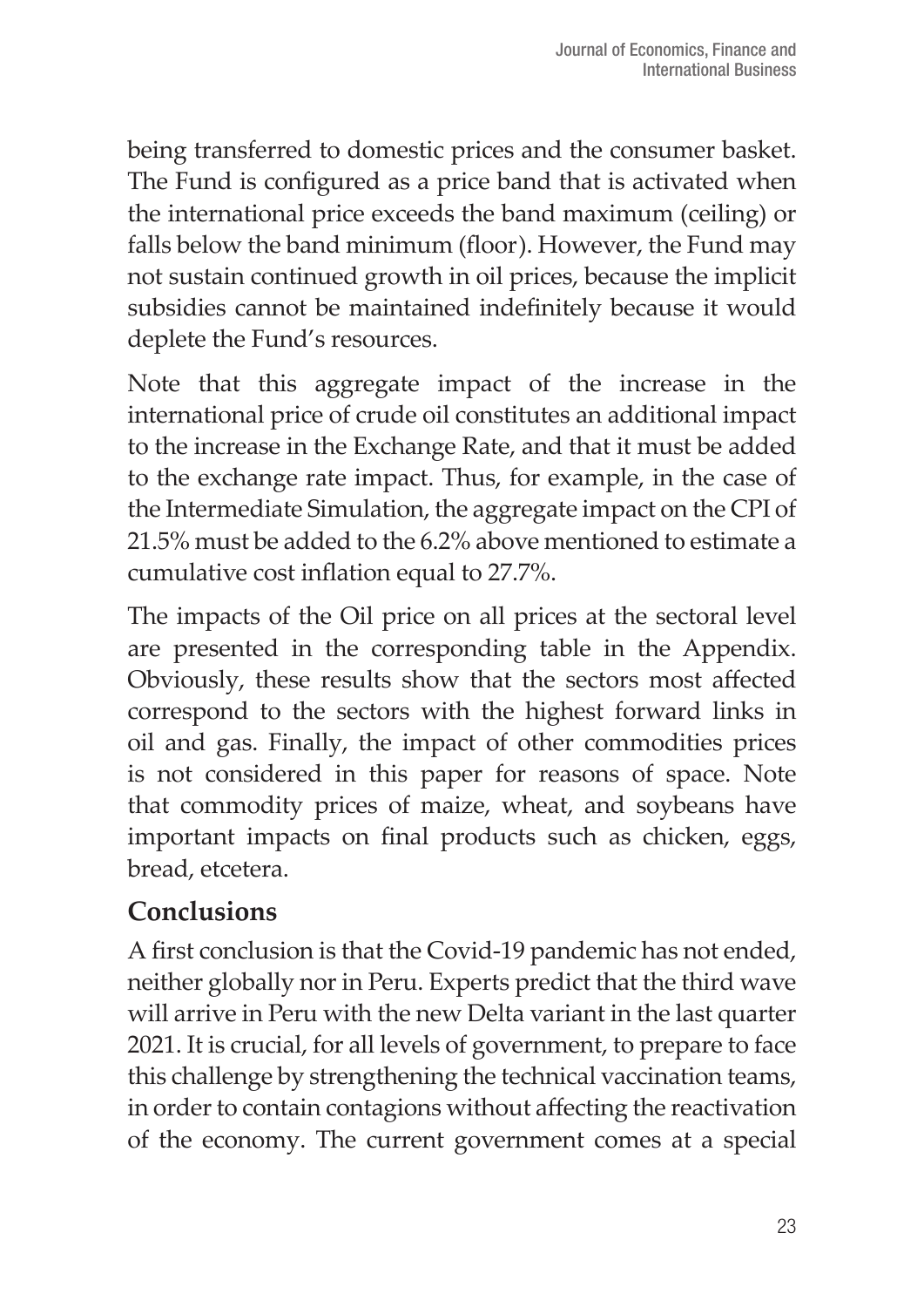time of economic and health crisis of historic proportions and must adapt to attending to the urgencies of that crisis.

In relation to exchange rate simulations, the conclusion is that the expected impact of a New Sol devaluation at S/4.00/\$ is estimated as a small 7.2% increase in aggregate Consumer Price Index. Also, the expected impact of a devaluation at S/5.00/\$ is estimated as an intermediate increase on CPI of 22%. However, the devaluation at S/6.00/\$ would have a severe estimated impact on CPI, equal to 36%.

A third conclusion of the analysis relates to increases in the prices of strategic commodities. For example, the 92% increase in the price of an input, as strategic as crude oil, has an aggregate effect that causes a 6.2% increase in the CPI of the Peruvian economy, once the direct and indirect effects of the forward linkages of crude oil, on gasoline and all other fuels derived from petroleum, are reflected. Note also that the aggregate impact of the increase in the international oil price constitutes an additional impact, over and above to the increase in the Exchange Rate, and that it must be added to the exchange rate impact. Other international commodity prices have also increased in world markets -such as corn, soybeans, and other grains- although they are not included in this analysis.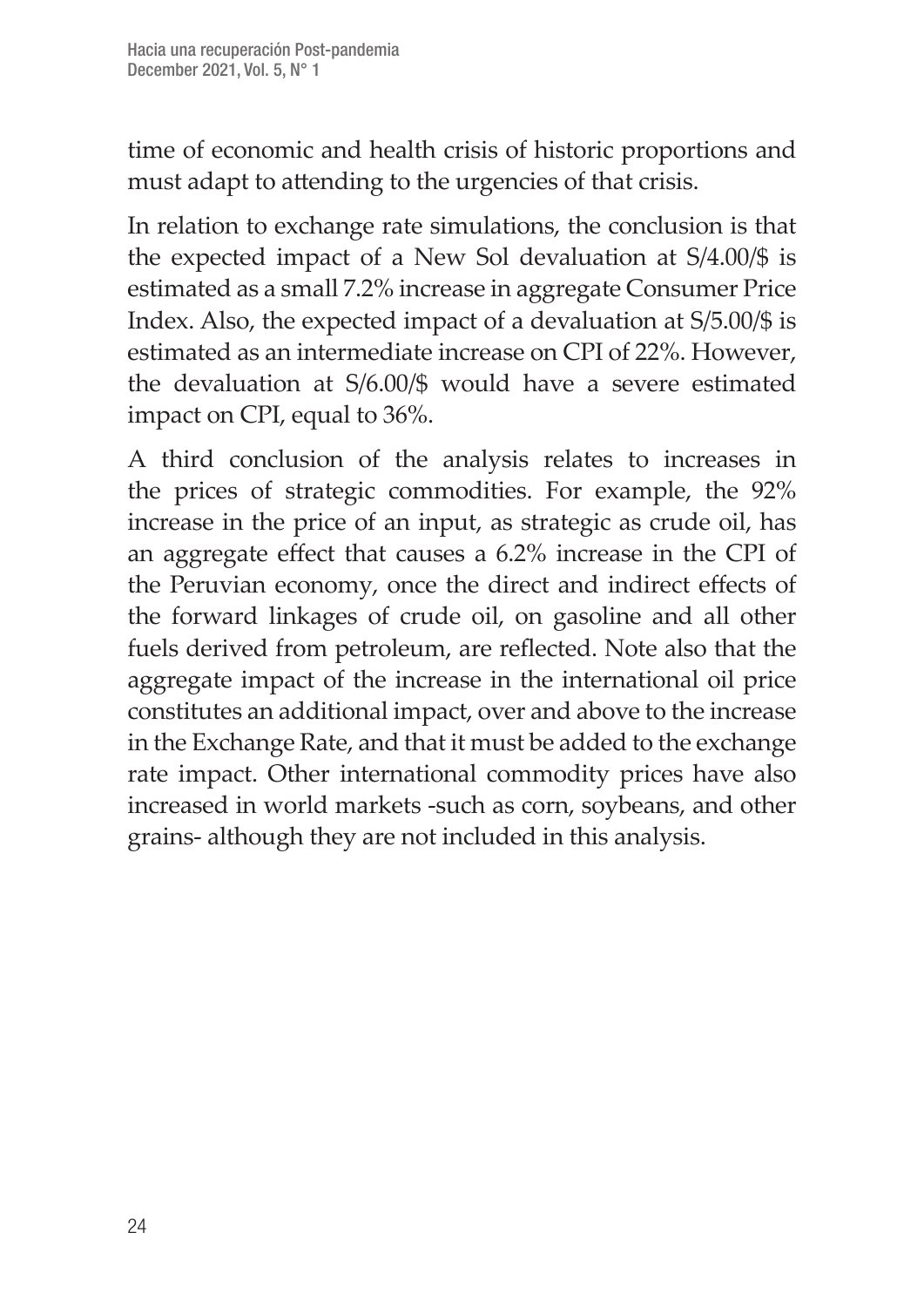#### **References**

- **Banco Central de Reserva Peru (2021)** Nota Semanal 25/2021, Table 72 Commodity Prices (Average). Recovered from www.bcrp.gob.pe.
- **El Comercio (2021)** La Pandemia se encuentra en un punto peligroso. Edición 08-07-2021, page 10.
- **Inter-American Development Bank (2021).** Trade Trends Estimates: Latin America and the Caribbean. *2021 Edition*. IADB-INTAL.
- **IDB-INTAL (2020)** How Covid-19 is impacting Foreign Trade in LAC. Newsletter#5, www.iadb.org
- **INEI (2012)** Tabla Insumo Producto de la Economía Peruana 2007. Documento no publicado, Lima.
- **INEI (2021)** El Peru en Cifras. Recovered from www.inei.gob.pe
- **INFOBAE (2021)** Infobae America. Recovered from www. infobae.com.
- **Krugman P. & M. Obstfeld (2003).** International Economics, 6th Edition. New York: Addison Wesley.
- **Leontief, W. (1966).** Input-Output Economics. New York: Oxford University Press.
- **Torres J. (2002).** Potencialidades y Eslabonamientos de la Industria Peruana. En Fairlie A. Editor "El Sector Industrial Peruano en el Nuevo Contexto Internacional", Friedrich Ebert Stiftung, Serie Cuestión Perú, ISBN 9972- 43-031-6.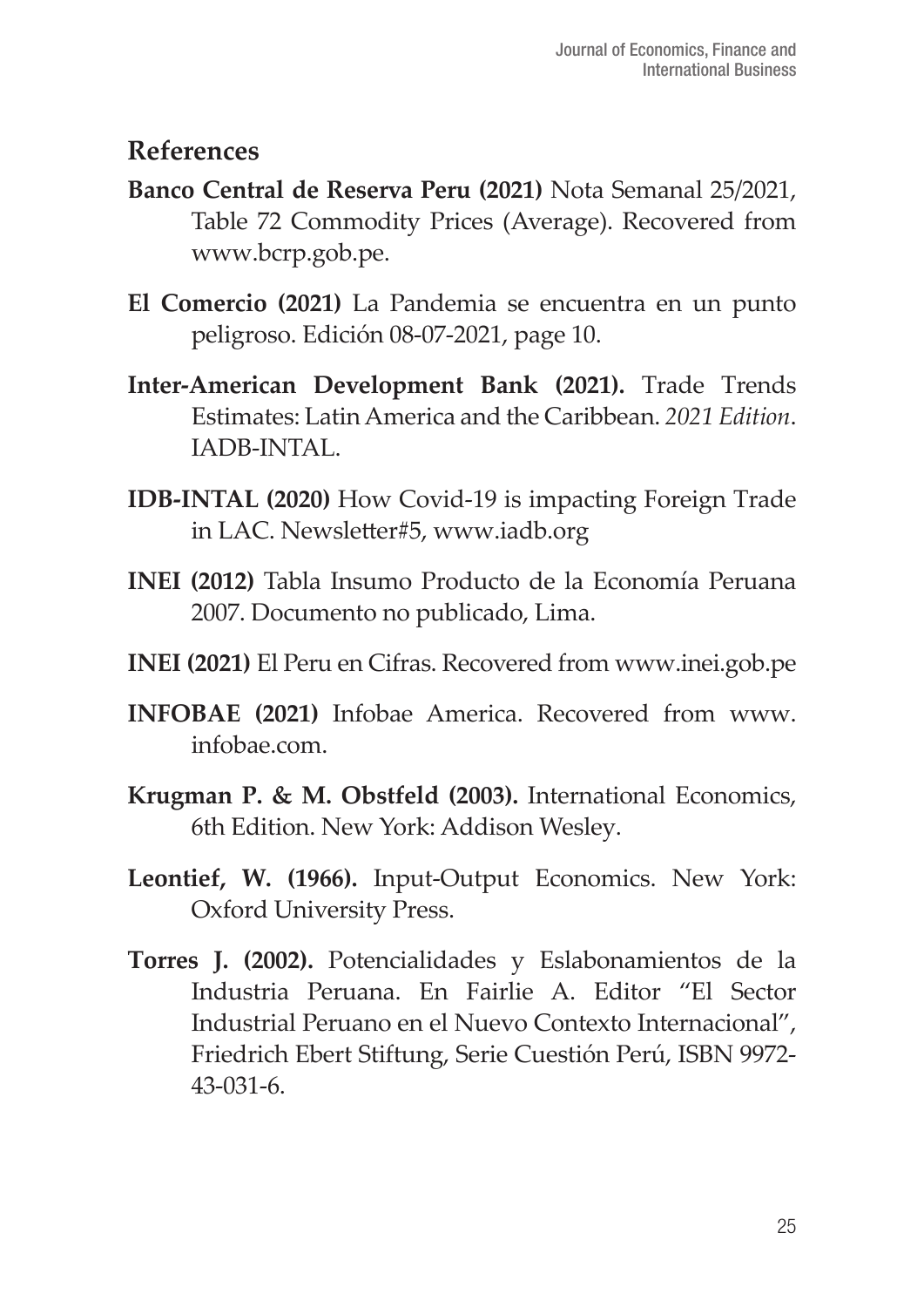## **Mathematical Appendix The Input-Output Price Model**

The Price Model is based on the following identity:

Price = Input-output Costs + Value Added

Consequently, the input-output price model may be expressed as follows:

$$
p' = p' A + v'
$$

where  $p'$  is the row-vector of prices, A is the input-output coefficient matrix, and v´ is the row-vector of value-added coefficients. (Leontief, 1966).

The solution of the input-output price model is:

$$
p' = v'(I-A)-1
$$

where (I-A)-1 is the inverse input-output matrix. This matrix represents the forward linkages of every sector of the economy. Thus, the element ij of the matrix represents the final effect on price j of an increase of price i, after all iterations are completed. (Torres, 2002). The coefficients of the price model are taken from INEI (2012).

Finally, the impact on the CPI is estimated by;

#### $CPI = p'c$

Where vector c is the column-vector of consumption coefficients.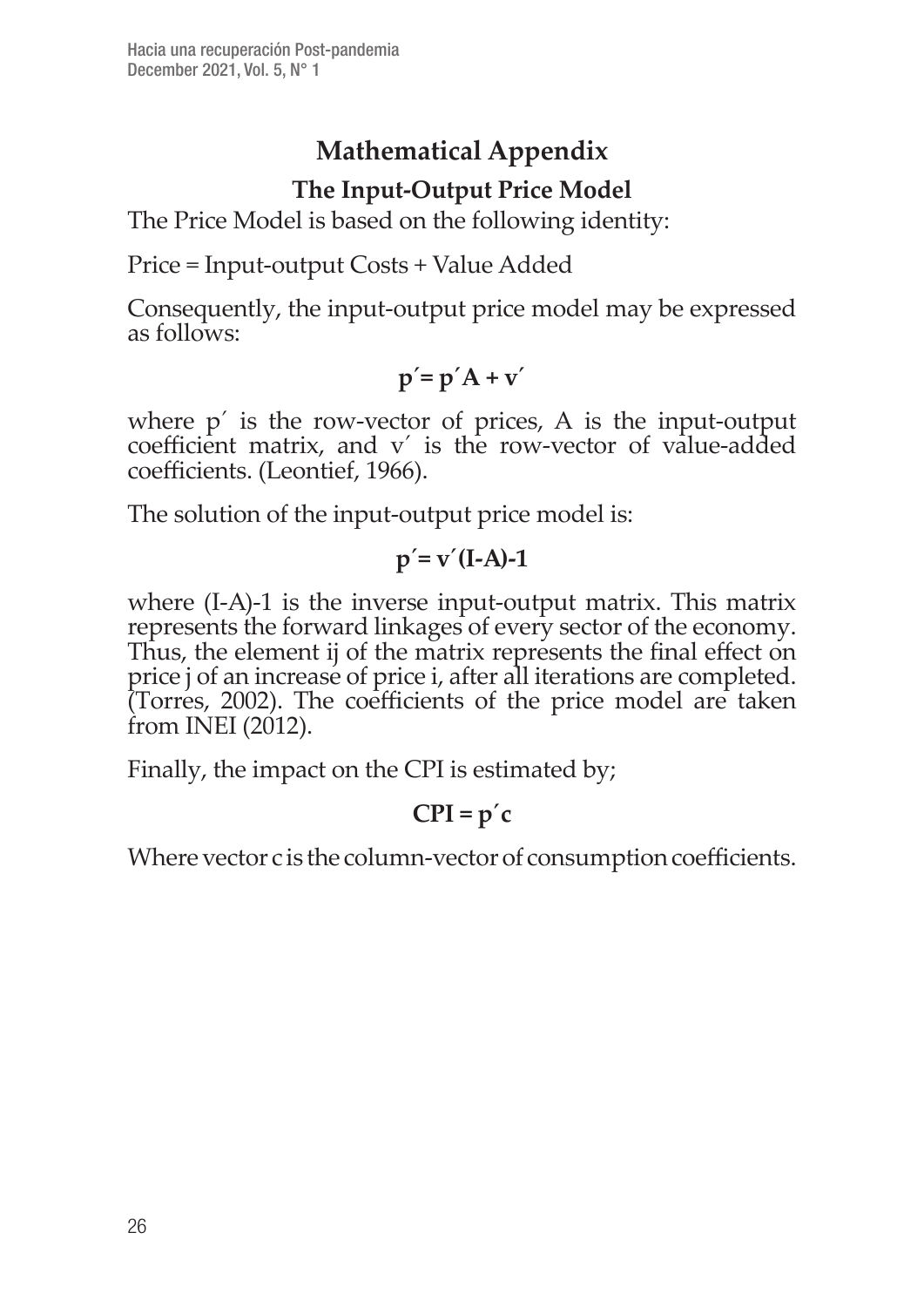#### **Appendix Table A1. Ranking of Sectors by Economic Openness Index**

|                | <b>Sectors</b>                           | Openness<br><b>Index</b> |              | <b>Sectors</b>                      | Openness<br><b>Indx</b> |
|----------------|------------------------------------------|--------------------------|--------------|-------------------------------------|-------------------------|
| 31             | Informatics,<br>Electronics              | 17.37                    | 16           | <b>Textiles</b>                     | 0.376                   |
| 23             | <b>Basic</b><br>Chemical-<br>Fertilizers | 3.335                    | 30           | Metal Products,<br>diverse          | 0.366                   |
| 33             | Equipment for<br>Transport               | 3.199                    | 12           | Sugar                               | 0.303                   |
| 32             | Machinery and<br>Equipment               | 2.662                    | 48           | <b>Travel Agencies</b><br>& tourism | 0.221                   |
| 28             | <b>Ferrous Metals</b>                    | 1.5                      | 19           | Wood and<br>products                | 0.218                   |
| 47             | Rental, vehicles,<br>machinery           | 1.366                    | $\mathbf{1}$ | Agriculture                         | 0.216                   |
| 35             | Manufactures,<br>diverse                 | 1.095                    | 42           | Information<br>communication        | 0.187                   |
| 29             | Non-ferrous<br>Metals                    | 0.92                     | 27           | Non-metal<br>Minerals               | 0.184                   |
| 3              | Petroleum, Gas                           | 0.906                    | 44           | Services,<br>Insurance<br>Pensions  | 0.182                   |
| 7              | Fishmeal, Fish<br>oil                    | 0.845                    | 40           | Hotels and<br>restaurants           | 0.181                   |
| 9              | Oils and<br>greases                      | 0.754                    | 10           | Dairy                               | 0.162                   |
| $\overline{4}$ | Mining                                   | 0.733                    | 43           | Services,<br>financial              | 0.148                   |
| 13             | Other Food                               | 0.652                    | 14           | Animal Feed                         | 0.141                   |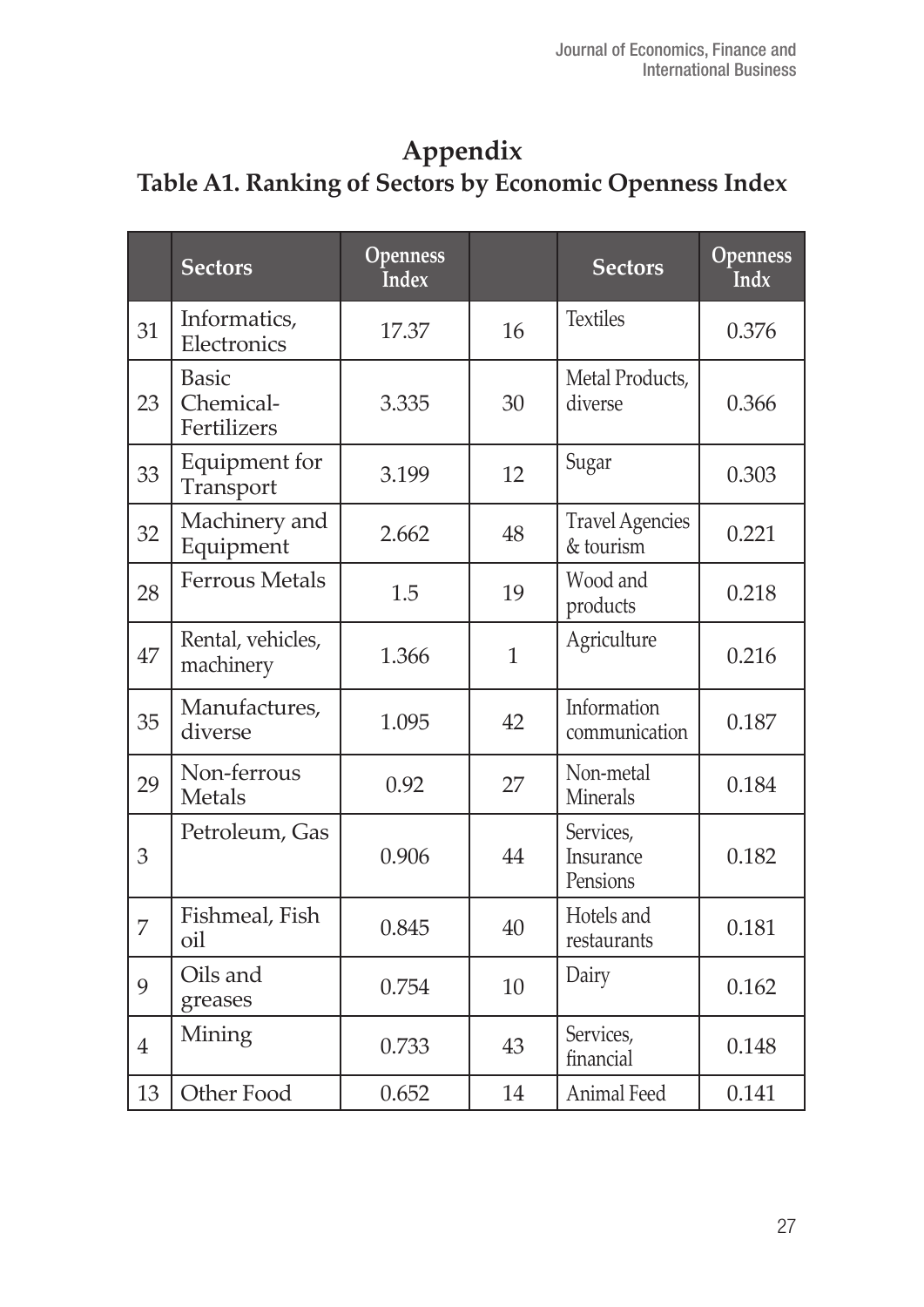| 8  | Conserves,<br>fruits<br>vegetables | 0.629 | 39 | Transport,<br>warehouse     | 0.131 |
|----|------------------------------------|-------|----|-----------------------------|-------|
| 55 | Special<br>Products                | 0.601 | 15 | Beverages<br>Tobacco        | 0.114 |
| 6  | Preserved Fish                     | 0.598 | 54 | Other services,<br>personal | 0.106 |
| 17 | Wearing<br>Apparel                 | 0.544 | 34 | Furnitures                  | 0.081 |
| 25 | Pharmaceutical                     | 0.541 | 41 | Telecommu-<br>nications     | 0.063 |
| 20 | Paper and<br>products              | 0.526 | 11 | Milling                     | 0.059 |
| 22 | Petroleum,<br>refined              | 0.47  | 21 | Printing                    | 0.038 |
| 24 | Chemical<br>Products               | 0.468 | 5  | <b>Meats</b>                | 0.029 |
| 26 | Rubber and<br>plastic              | 0.445 | 49 | Services,<br>administration | 0.020 |
| 18 | Leather and<br>Footwear            | 0.396 |    |                             |       |

Source; Input-Output Price Model.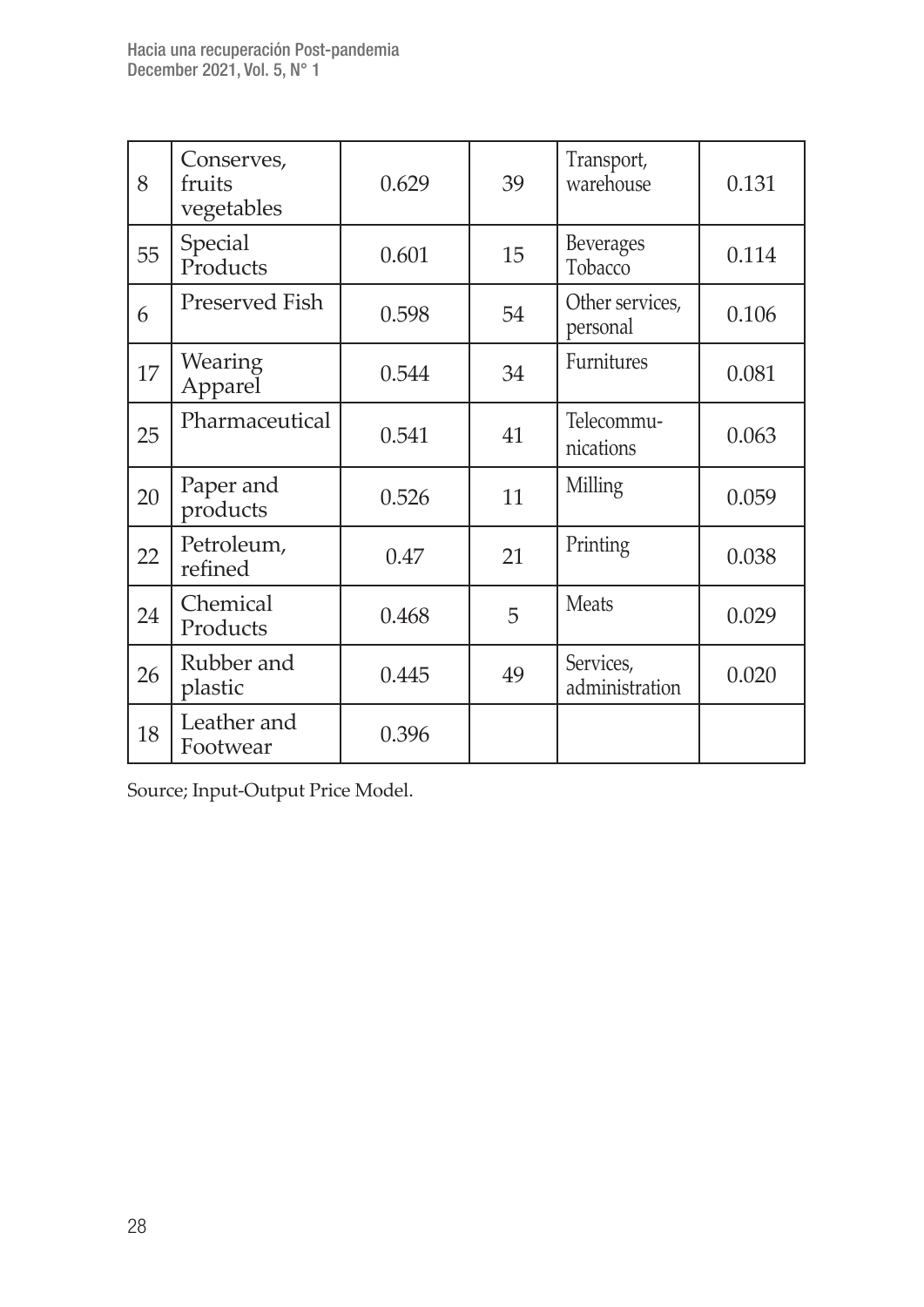|                | <b>Sectors</b>                    | <b>SIM 1:</b><br>$TC = S/4$ | $SIM$ 2:<br>$TC = S/5$ | SIM3:<br>$TC = S/6$ |
|----------------|-----------------------------------|-----------------------------|------------------------|---------------------|
|                |                                   | $\Delta p$                  | $\Delta p$             | Δp                  |
| $\mathbf{1}$   | Agriculture                       | 0.053                       | 0.158                  | 0.263               |
| $\overline{2}$ | Fishing                           | 0.051                       | 0.153                  | 0.255               |
| 3              | Petroleum, Gas                    | 0.100                       | 0.301                  | 0.502               |
| $\overline{4}$ | Mining                            | 0.092                       | 0.275                  | 0.458               |
| 5              | Meats                             | 0.055                       | 0.166                  | 0.277               |
| 6              | Preserved Fish                    | 0.101                       | 0.304                  | 0.507               |
| 7              | Fishmeal, Fish oil                | 0.113                       | 0.338                  | 0.563               |
| 8              | Conserves, fruits vegetables      | 0.110                       | 0.329                  | 0.547               |
| 9              | Oils and greases                  | 0.149                       | 0.448                  | 0.746               |
| 10             | Dairy                             | 0.082                       | 0.247                  | 0.411               |
| 11             | Milling                           | 0.062                       | 0.186                  | 0.310               |
| 12             | Sugar                             | 0.085                       | 0.255                  | 0.426               |
| 13             | Other Food                        | 0.123                       | 0.368                  | 0.612               |
| 14             | <b>Animal Feed</b>                | 0.076                       | 0.227                  | 0.379               |
| 15             | Beverages Tobacco                 | 0.079                       | 0.237                  | 0.395               |
| 16             | <b>Textiles</b>                   | 0.101                       | 0.304                  | 0.507               |
| 17             | <b>Wearing Apparel</b>            | 0.114                       | 0.341                  | 0.568               |
| 18             | Leather and Footwear              | 0.108                       | 0.324                  | 0.539               |
| 19             | Wood and products                 | 0.069                       | 0.206                  | 0.343               |
| 20             | Paper and products                | 0.119                       | 0.357                  | 0.595               |
| 21             | Printing                          | 0.077                       | 0.230                  | 0.383               |
| 22             | Petroleum, refined                | 0.136                       | 0.408                  | 0.680               |
| 23             | <b>Basic Chemical-Fertilizers</b> | 0.201                       | 0.602                  | 1.002               |
| 24             | <b>Chemical Products</b>          | 0.128                       | 0.385                  | 0.641               |
| 25             | Pharmaceutical                    | 0.113                       | 0.338                  | 0.563               |

**Table A2. Impacts by Sector of Exchange Rate Changes: Three Simulations**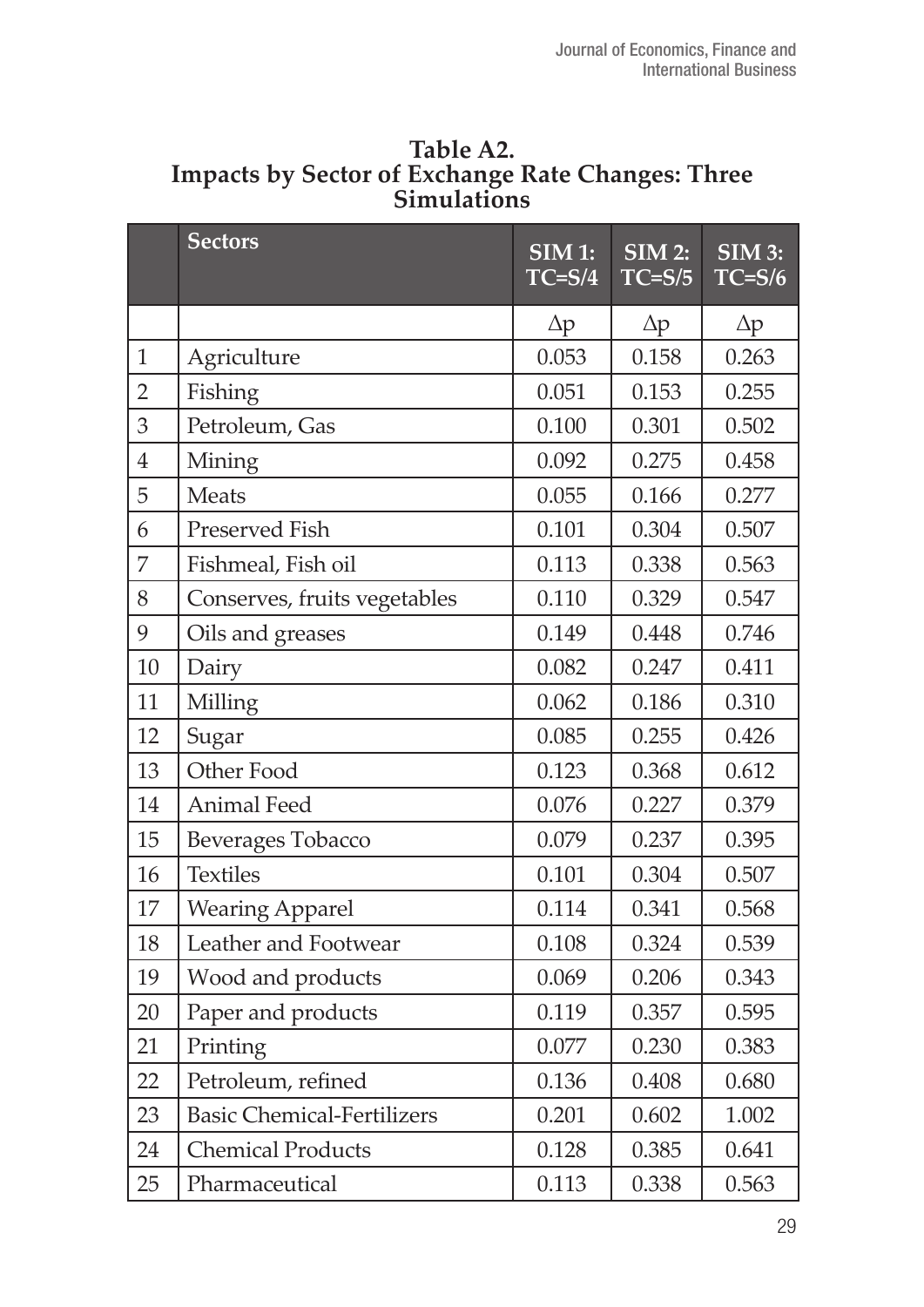| 26 | Rubber and plastic                   | 0.162 | 0.487 | 0.811 |
|----|--------------------------------------|-------|-------|-------|
| 27 | Non-metal Minerals                   | 0.076 | 0.227 | 0.378 |
| 28 | <b>Ferrous Metals</b>                | 0.157 | 0.470 | 0.783 |
| 29 | Non-ferrous Metals                   | 0.127 | 0.382 | 0.636 |
| 30 | Metal Products, diverse              | 0.128 | 0.384 | 0.640 |
| 31 | <b>Informatics Electronics</b>       | 0.292 | 0.876 | 1.460 |
| 32 | Machinery and Equipment              | 0.198 | 0.594 | 0.990 |
| 33 | MachineryEquipment,Transport         | 0.186 | 0.558 | 0.930 |
| 34 | Furnitures                           | 0.089 | 0.266 | 0.443 |
| 35 | Manufactures, diverse                | 0.141 | 0.424 | 0.707 |
| 36 | Electricity, gas, water              | 0.034 | 0.102 | 0.171 |
| 37 | Construction                         | 0.058 | 0.175 | 0.291 |
| 38 | Commerce                             | 0.023 | 0.070 | 0.117 |
| 39 | Transport, warehouse                 | 0.071 | 0.212 | 0.353 |
| 40 | Hotels and restaurants               | 0.062 | 0.187 | 0.312 |
| 41 | Telecommunications                   | 0.043 | 0.129 | 0.214 |
| 42 | Information communication            | 0.055 | 0.164 | 0.273 |
| 43 | Services, financial                  | 0.033 | 0.100 | 0.167 |
| 44 | Services, Insurance Pensions         | 0.047 | 0.141 | 0.235 |
| 45 | <b>Real Estate</b>                   | 0.007 | 0.021 | 0.035 |
| 46 | Services, professional               | 0.027 | 0.080 | 0.133 |
| 47 | Rental, vehicles, machinery          | 0.111 | 0.333 | 0.555 |
| 48 | Travel Agencies & tourism            | 0.041 | 0.123 | 0.204 |
| 49 | Services, administration             | 0.028 | 0.084 | 0.140 |
| 50 | Public Administration, defense       | 0.027 | 0.082 | 0.136 |
| 51 | Services, Education                  | 0.011 | 0.033 | 0.055 |
| 52 | Services, Health                     | 0.026 | 0.077 | 0.128 |
| 53 | Services, social and NGOs            | 0.036 | 0.109 | 0.182 |
| 54 | Other services, personal             | 0.042 | 0.125 | 0.209 |
| 55 | <b>Special Products</b><br>$M = 1.1$ | 0.106 | 0.317 | 0.528 |

Source; Input-Output Price Model.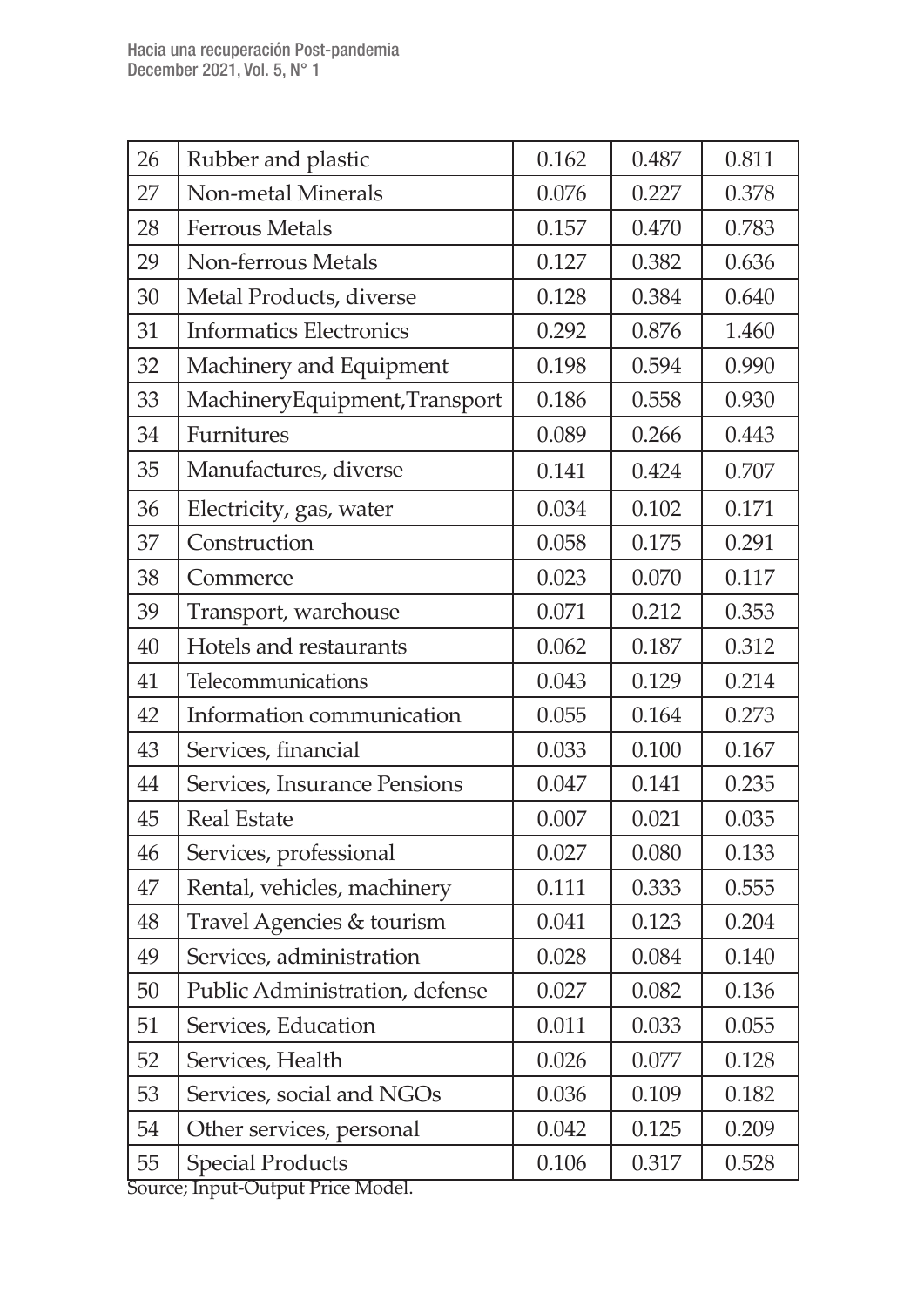|                | <b>Sectores</b>                 | $\Delta p$ |    | <b>Sectores</b>                   | $\Delta p$ |
|----------------|---------------------------------|------------|----|-----------------------------------|------------|
| 1              | Agriculture                     | 0.014      | 29 | Non-ferrous Metals                | 0.045      |
| $\overline{2}$ | Fishing                         | 0.165      | 30 | Metal Products,<br>diverse        | 0.096      |
| 3              | Petroleum, Gas                  | 1.066      | 31 | Informatics<br>Electronics        | 0.048      |
| $\overline{4}$ | Mining                          | 0.064      | 32 | Machinery and<br>Equipment        | 0.055      |
| 5              | Meats                           | 0.026      | 33 | Machinery<br>Equipment, Transport | 0.058      |
| 6              | Preserved Fish                  | 0.119      | 34 | Furnitures                        | 0.034      |
| 7              | Fishmeal, Fish oil              | 0.157      | 35 | Manufactures,<br>diverse          | 0.043      |
| 8              | Conserves,<br>fruits vegetables | 0.050      | 36 | Electricity,<br>gas, water        | 0.129      |
| 9              | Oils and greases                | 0.046      | 37 | Construction                      | 0.054      |
| 10             | Dairy                           | 0.035      | 38 | Commerce                          | 0.040      |
| 11             | Milling                         | 0.031      | 39 | Transport,<br>warehouse           | 0.231      |
| 12             | Sugar                           | 0.060      | 40 | Hotels and<br>restaurants         | 0.026      |
| 13             | Other Food                      | 0.031      | 41 | Telecommunications                | 0.016      |
| 14             | Animal Feed                     | 0.028      | 42 | Information<br>communication      | 0.018      |
| 15             | Beverages Tobacco               | 0.047      | 43 | Services, financial               | 0.013      |
| 16             | <b>Textiles</b>                 | 0.033      | 44 | Services, Insurance<br>Pensions   | 0.014      |
| 17             | <b>Wearing Apparel</b>          | 0.025      | 45 | <b>Real Estate</b>                | 0.005      |
| 18             | Leather and Footwear            | 0.025      | 46 | Services,<br>professional         | 0.022      |

**Table A3. Impacts by Sectors of the Oil Price Increase.**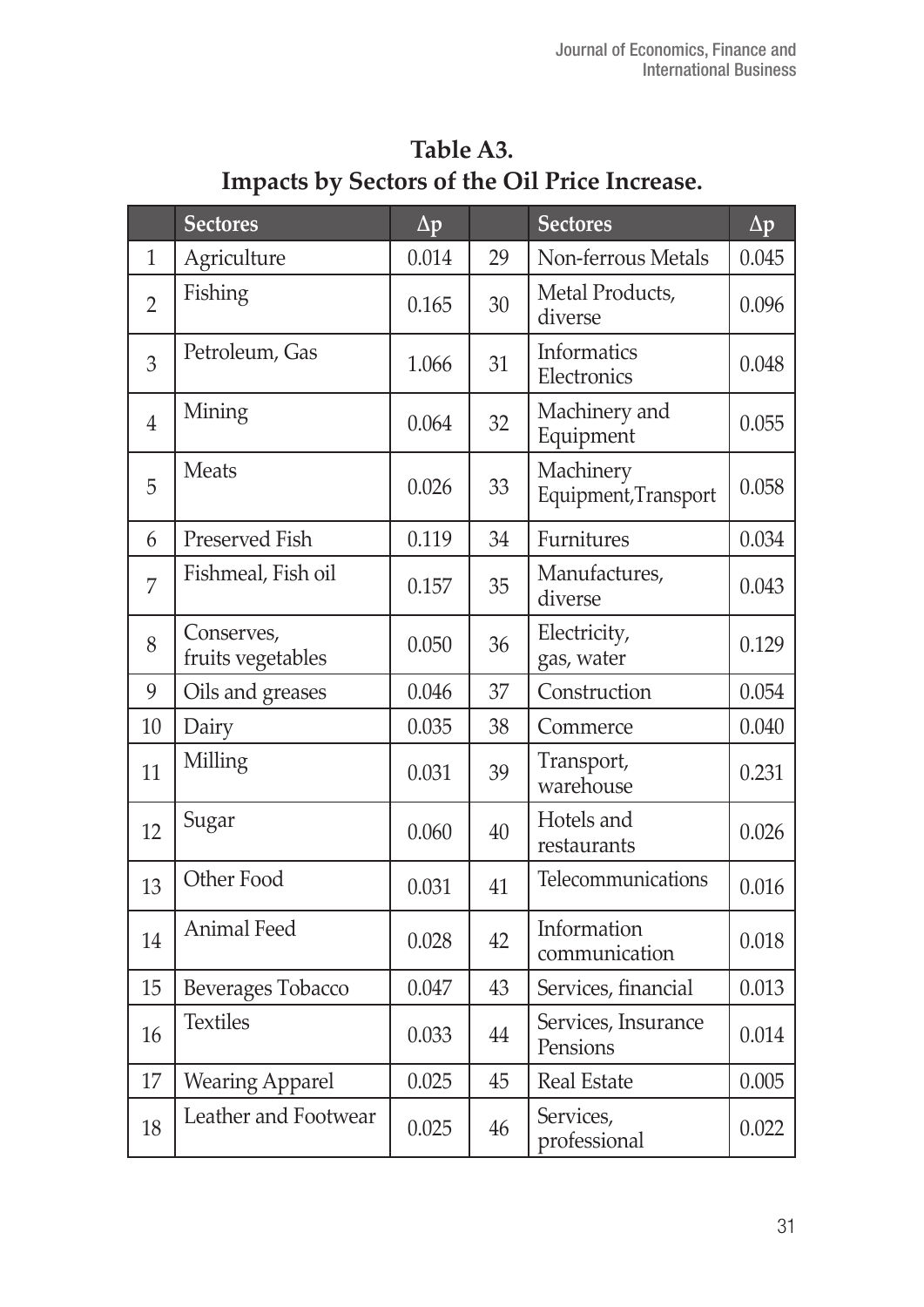| 19 | Wood and products                     | 0.026 | 47 | Rental, vehicles,<br>machinery       | 0.030 |
|----|---------------------------------------|-------|----|--------------------------------------|-------|
| 20 | Paper and products                    | 0.048 | 48 | Travel Agencies &<br>tourism         | 0.012 |
| 21 | Printing                              | 0.029 | 49 | Services,<br>administration          | 0.021 |
| 22 | Petroleum, refined                    | 0.856 | 50 | Public<br>Administration,<br>defense | 0.048 |
| 23 | <b>Basic Chemical-</b><br>Fertilizers | 0.056 | 51 | Services, Education                  | 0.010 |
| 24 | <b>Chemical Products</b>              | 0.044 | 52 | Services, Health                     | 0.014 |
| 25 | Pharmaceutical                        | 0.025 | 53 | Services, social and<br><b>NGOs</b>  | 0.034 |
| 26 | Rubber and plastic                    | 0.043 | 54 | Other services,<br>personal          | 0.020 |
| 27 | Non-metal Minerals                    | 0.081 | 55 | <b>Special Products</b>              | 0.027 |
| 28 | Ferrous Metals                        | 0.181 |    |                                      |       |

Source; Input-Output Price Model.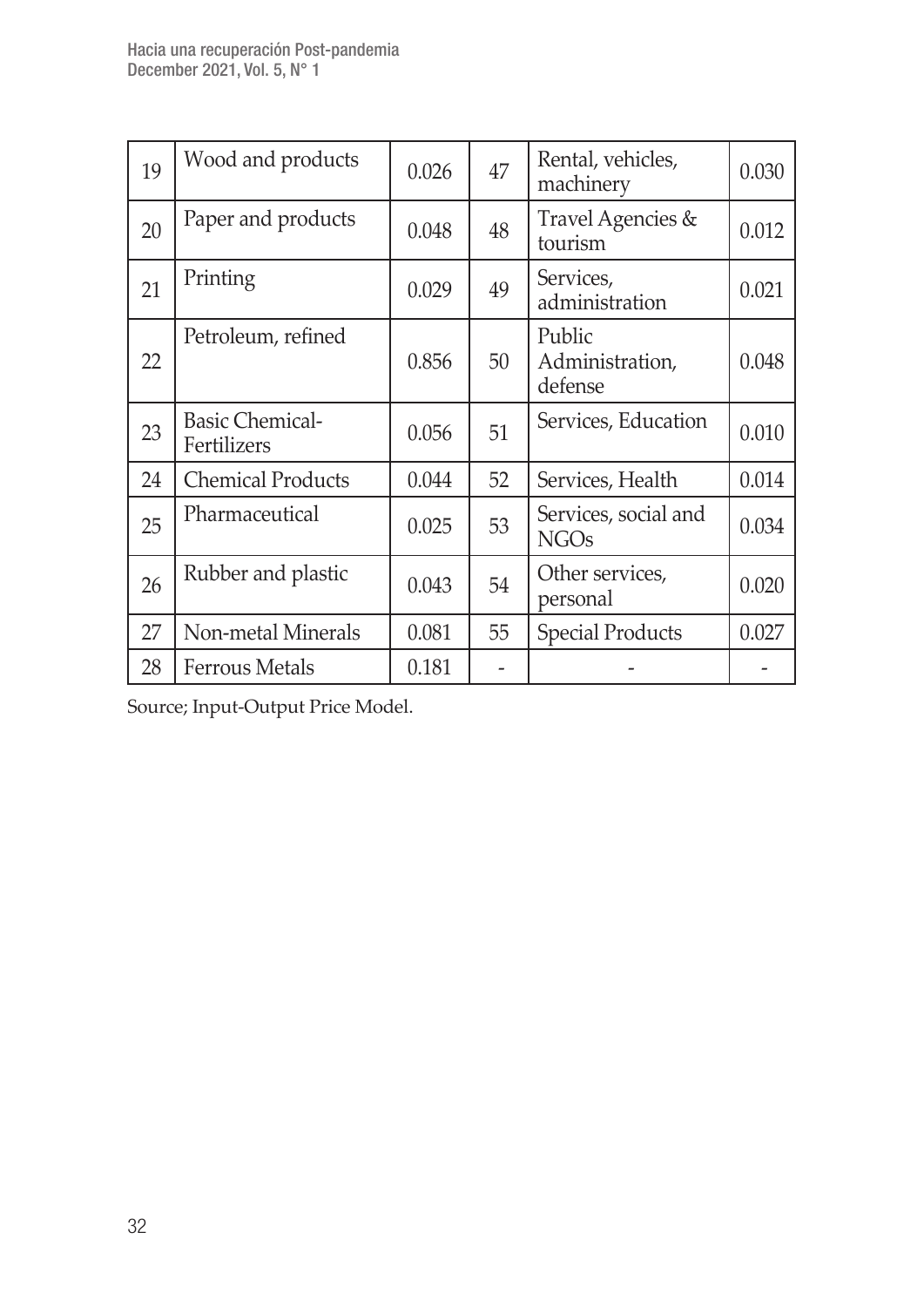**Journal of Economics, Finance and International Business**

ISSN 2522-3054 e-ISSN 2521-8301 December 2021, Vol. 5, N° 1

ORIGINAL ARTICLE

# **El BSC Focusplus: Una nueva Metodología del Management Estratégico**

Arrieta García, Iván\* BSC Focusplus® Lima, Peru

| *Corresponding author                              | Cite as:                                       |  |  |  |  |
|----------------------------------------------------|------------------------------------------------|--|--|--|--|
| Email:                                             | Arrieta García, I. (2021). El BSC Focusplus:   |  |  |  |  |
| iarrieta@scorecard.com.pe                          | Una nueva Metodología del Management           |  |  |  |  |
|                                                    | Estratégico. Journal of Economics, Finance and |  |  |  |  |
|                                                    | International Business, 5(1), 33-58.           |  |  |  |  |
| Doi: https://doi.org/10.20511/jefib.2021.v5n1.1548 |                                                |  |  |  |  |

© Universidad San Ignacio de Loyola, 2021.

 This article is distributed under license CC BY-NC-ND 4.0 Internacional (http://creativecommons.org/licenses/by-nc-nd/4.0/).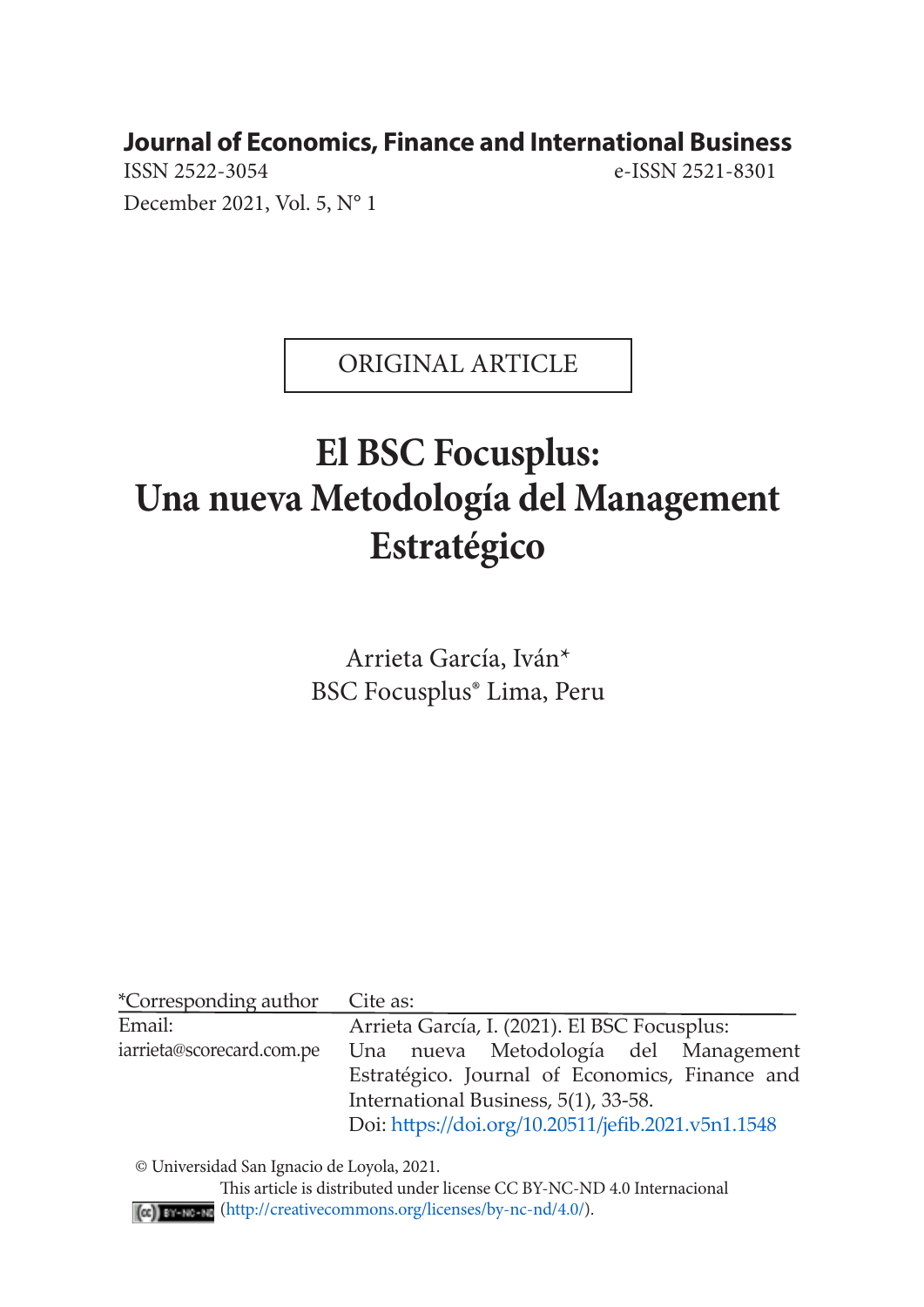## **1. INTRODUCCIÓN**

El presente artículo brinda al líder de una entidad una nueva metodología del Management Estratégico que permite maximizar la generación de valor.

Dos son sus principales aportes:

1. Aborda los 3 eslabones del Management Estratégico (Arquitectura, Planeamiento y Gestión Estratégica) obteniéndose así un Balanced Scorecard con bases más sólidas.

2. Incorpora en el tercer eslabón una versión moderna del Balanced Scorecard al incluirle cuatro supuestos adicionales al modelo original.

**Figura 1. Principales aportes del BSC Focusplus®**

| <b>BSC Focusplus®</b> |              |                       |  |  |  |  |  |  |  |
|-----------------------|--------------|-----------------------|--|--|--|--|--|--|--|
|                       |              |                       |  |  |  |  |  |  |  |
| Arquitectura          | Planeamiento | Gestión               |  |  |  |  |  |  |  |
| Estratégica           | Estratégico  | Estratégica           |  |  |  |  |  |  |  |
|                       |              |                       |  |  |  |  |  |  |  |
| <b>Nuevo</b>          | Nue vo       | <b>BSC</b>            |  |  |  |  |  |  |  |
|                       |              | supuestos adicionales |  |  |  |  |  |  |  |

Fuente: Arrieta, I.

Por lo mencionado, el BSC Focusplus® no reemplaza al Balanced Scorecard:

Lo optimiza, al darle mayor solidez y modernidad.

En primer lugar, se abordará el análisis de la metodología Balanced Scorecard para luego abordar la metodología BSC Focusplus®.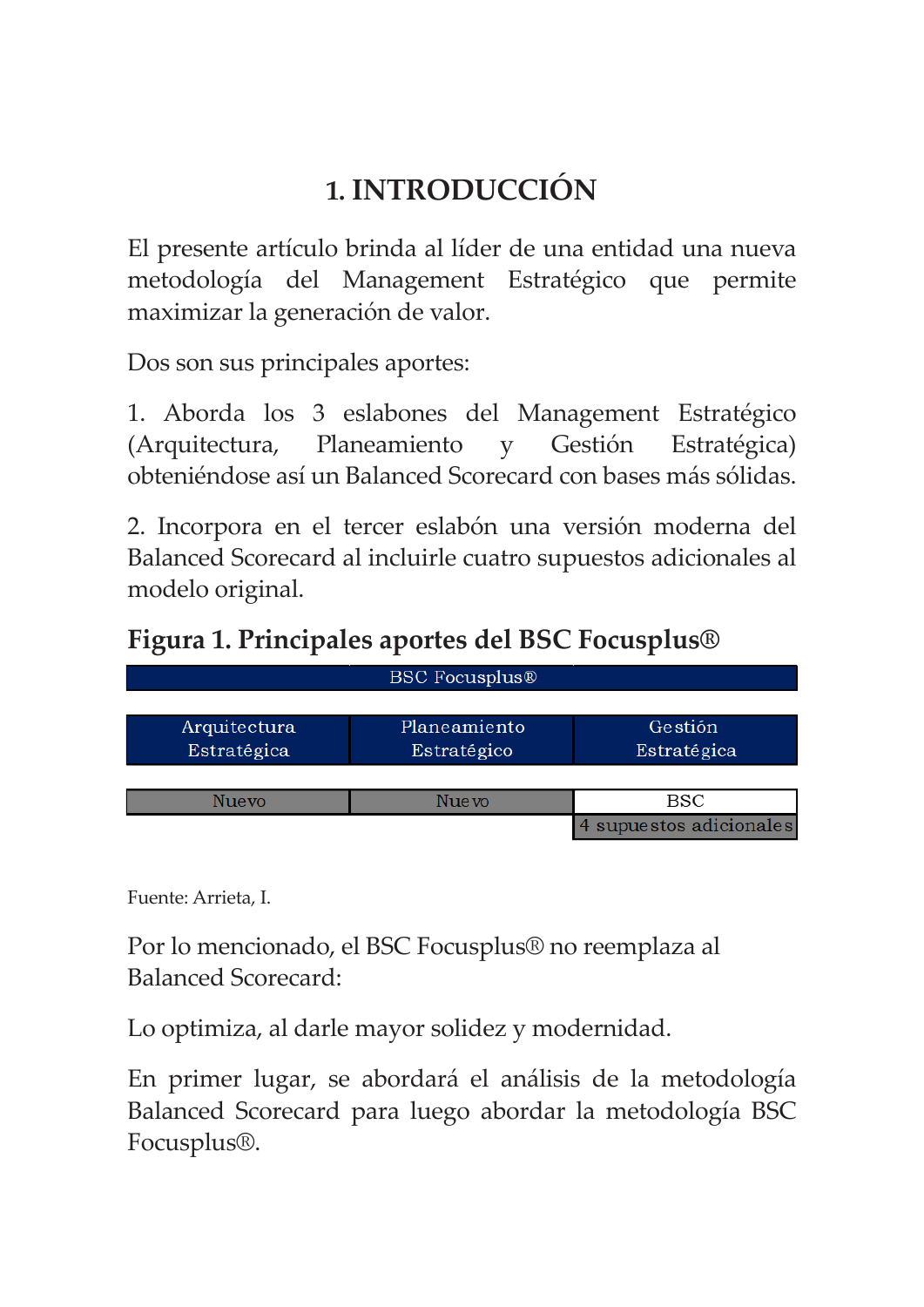## **2. METODOLOGÍA BALANCED SCORECARD**

## **2.1 Reflexión Inicial**

Según Arrieta, I (2005) (Ver 1), si alcanzar la misión es la meta de toda gerencia, la estrategia es el medio que debe seguirse para llegar ahí.

Lamentablemente es común considerar que la responsabilidad estratégica de un líder termina con el planeamiento estratégico. Sin embargo, una estrategia bien formulada pero no implementada servirá solo para tranquilizar conciencias y terminará archivada en el escritorio de algún gerente. A su vez, una estrategia mal formulada pero bien implementada conducirá rápidamente al fracaso de la entidad. Es decir, se necesitan mutuamente.

El problema está en que, en la práctica, las entidades invierten tiempo y dinero para formular el planeamiento estratégico con alguna metodología, pero, en lo concerniente a la implementación estratégica, no se realiza o se hace empíricamente sin herramienta de gestión alguna. Para llenar este vacío, llegó el Balanced Scorecard.

## **2.2 Marco Lógico**

El Balanced Scorecard (BSC) es una metodología del Management Estratégico que permite a la Alta Dirección de entidades lucrativas y no lucrativas implementar la estrategia previamente formulada.

El primer artículo de Balanced Scorecard fue escrito por Robert S. Kaplan y David Norton y fue publicado en el número de Enero – Febrero de 1992 de la Harvard Business Rewiew.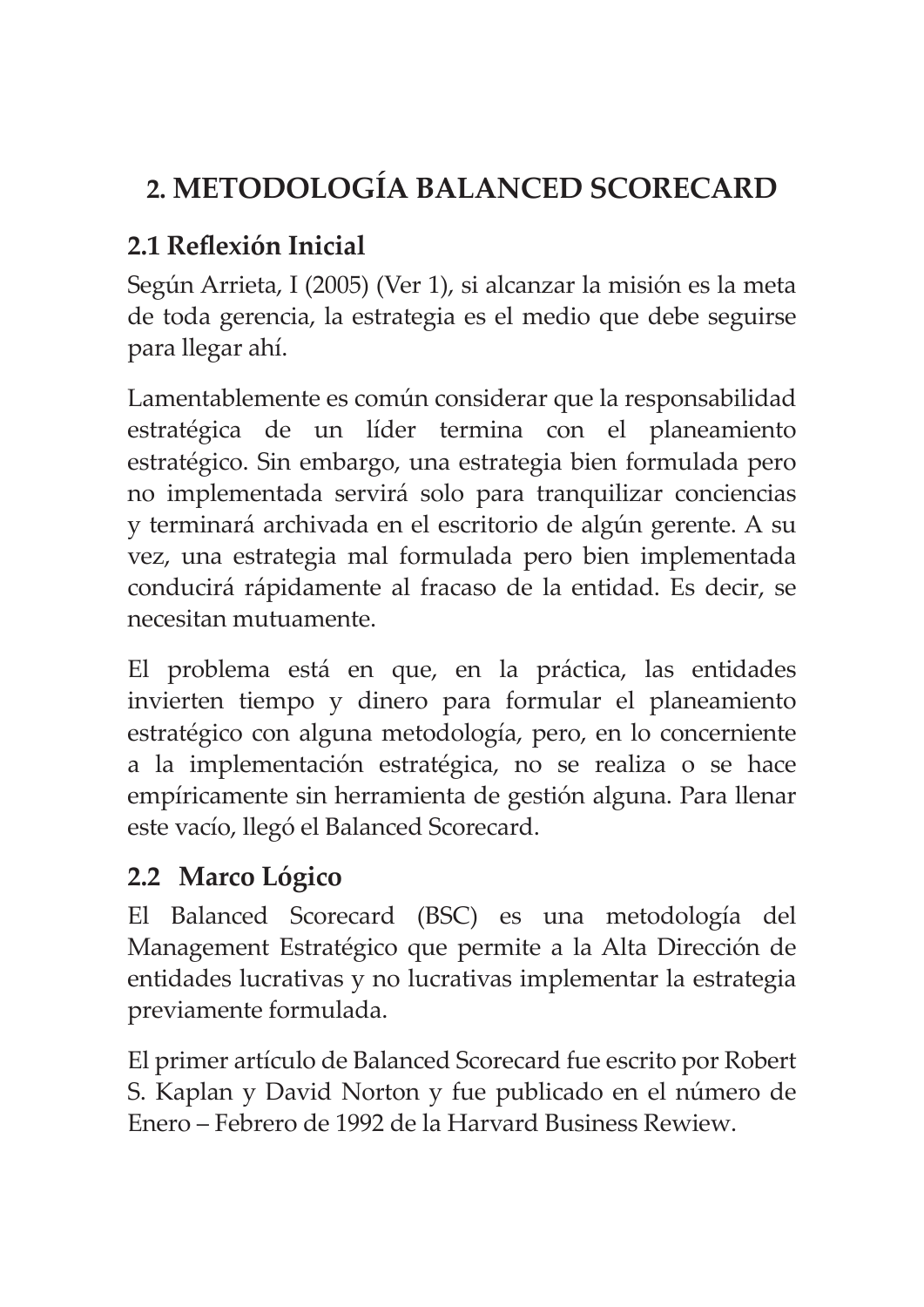Kaplan, R. y Norton, D. (1992) (Ver 2)

A continuación, se presenta de forma resumida el Marco Lógico de la metodología:

## **a. El BSC y la Estrategia**

La estrategia debe convertirse en el eje de la gestión por lo que debe ser aterrizada en una serie de objetivos e indicadores estratégicos.

## **b. El BSC y las Unidades Estratégicas (UE)**

En temas de estrategia, la unidad de análisis no es la entidad como un todo sino la Unidad Estratégica. Es decir, cada una debe contar con su propio planeamiento estratégico y, por lo tanto, con su propio Balanced Scorecard. Cabe resaltar que los diferentes BSC por UE deben tener un enfoque sinérgico que se consolidan en un BSC Corporativo.

#### **c. El BSC y las Perspectivas**

Los objetivos e indicadores del BSC están agrupados en 4 perspectivas básicas ordenadas en causalidad:

Entidades Lucrativas: Finanzas – Clientes – Procesos – Gente y Sistemas.

La lógica es la siguiente: Hay que contar con un el personal idóneo y un nivel de automatización adecuado para que sirvan como base en la realización de procesos internos bien diseñados, con el fin de brindar al cliente un servicio admirable, de tal manera que las finanzas respondan;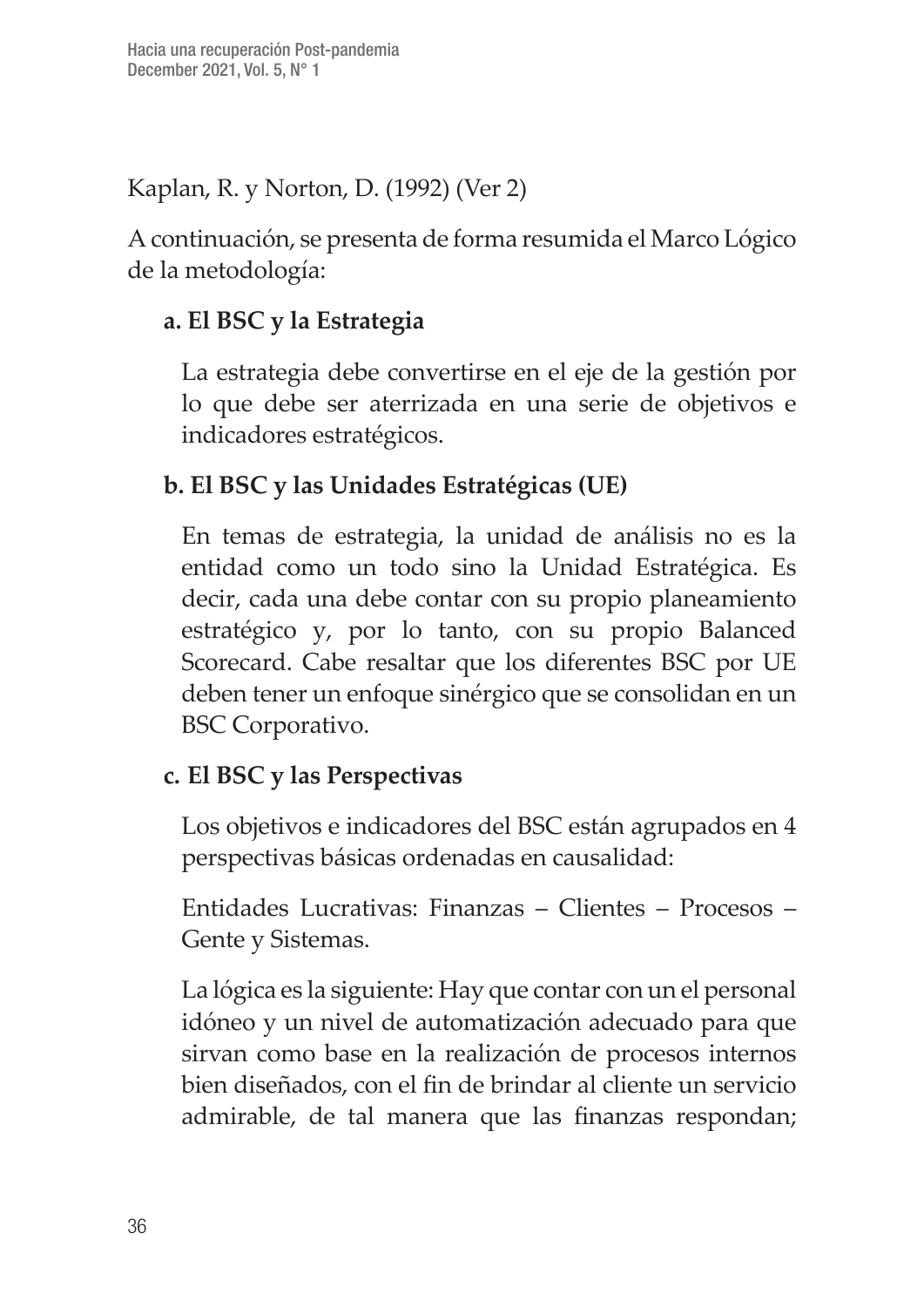es decir, el objetivo final es financiero, pero hay que darle relevancia a lo no financiero para que las finanzas respondan sosteniblemente en el tiempo.

Entidades No Lucrativas: Clientes – Finanzas – Procesos – Gente y Sistemas.

La lógica es similar a la de entidades lucrativas sólo que en este caso el objetivo final es la satisfacción del usuario, pero, para lograrlo, hay que darle relevancia a las otras tres perspectivas con el fin de optimizar dicha satisfacción de forma sostenida en el tiempo.

Es pertinente mencionar que Kaplan y Norton dejan abierta la posibilidad de incorporar más perspectivas de análisis a las cuatro básicas ya mencionadas.

Por mencionar dos: La perspectiva de medio ambiente y la de responsabilidad social . .

Si se incorporaran ambas, se podrían presentar las siguientes dos alternativas:

- Una empresa minera podría, por ejemplo, incorporar ambas perspectivas para no perder la licencia social ni la ambiental y así poder seguir operando asegurando un flujo futuro de generación de valor para el accionista. En este caso, el indicador final es financiero, medido el mismo con el Flujo de Caja de Libre Disponibilidad proyectado descontado (FCLDPD). Los indicadores de impacto social y de impacto en medio ambiente son importantes pero finalmente drivers del financiero.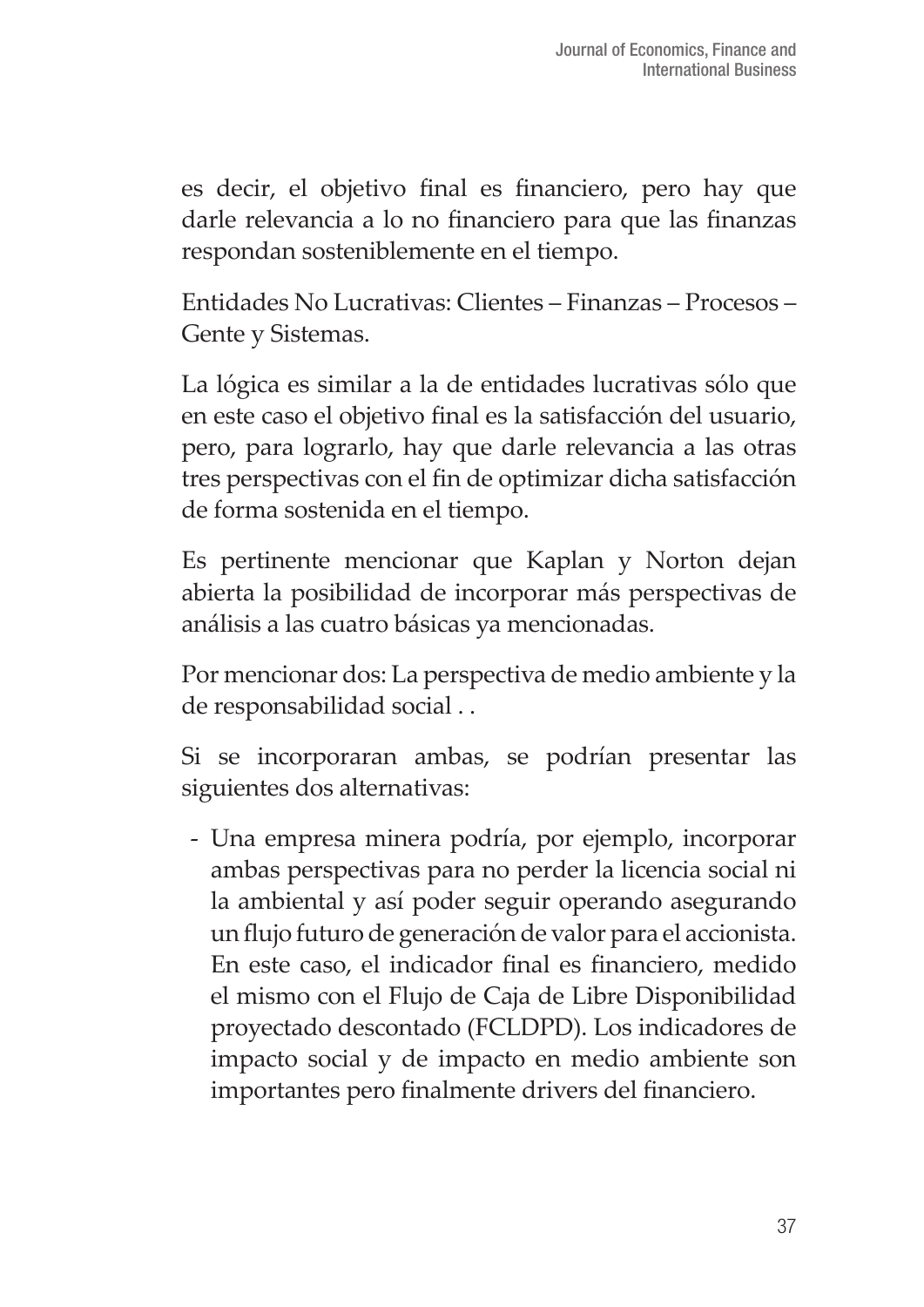- Otra empresa minera podría, por ejemplo, incorporar ambas perspectivas adicionales como perspectivas finales junto con la financiera, de tal manera que no tendría un indicador final sino tres: El financiero (medido con el FCLDPD), un indicador de impacto social y otro de impacto en el medio ambiente, a la vez.

Debe quedar claro que cualquiera de las 2 opciones es válida por lo tanto no se puede afirmar que una es mejor que la otra. Dependerá de lo que los accionistas hayan definido como Misión de la entidad.

También es pertinente precisar que ambas opciones tendrán Mapas Estratégicos diferentes, es decir, diferentes relaciones causa – efecto, ya que al buscar diferente fin tendrán que considerar un diferente medio.

#### **d. Formatos**

La metodología utiliza dos formatos:

#### **El Balanced Scorecard**

Es una Matriz que es utilizada como herramienta de gestión estratégica. Presenta objetivos estratégicos y sus correspondientes iniciativas agrupados en cuatro perspectivas ordenadas en causalidad. Dichos objetivos estratégicos están siendo monitoreados con indicadores financieros y no financieros.

Esta característica de monitorear indicadores financieros y no financieros le dio el nombre Balanced Scorecard.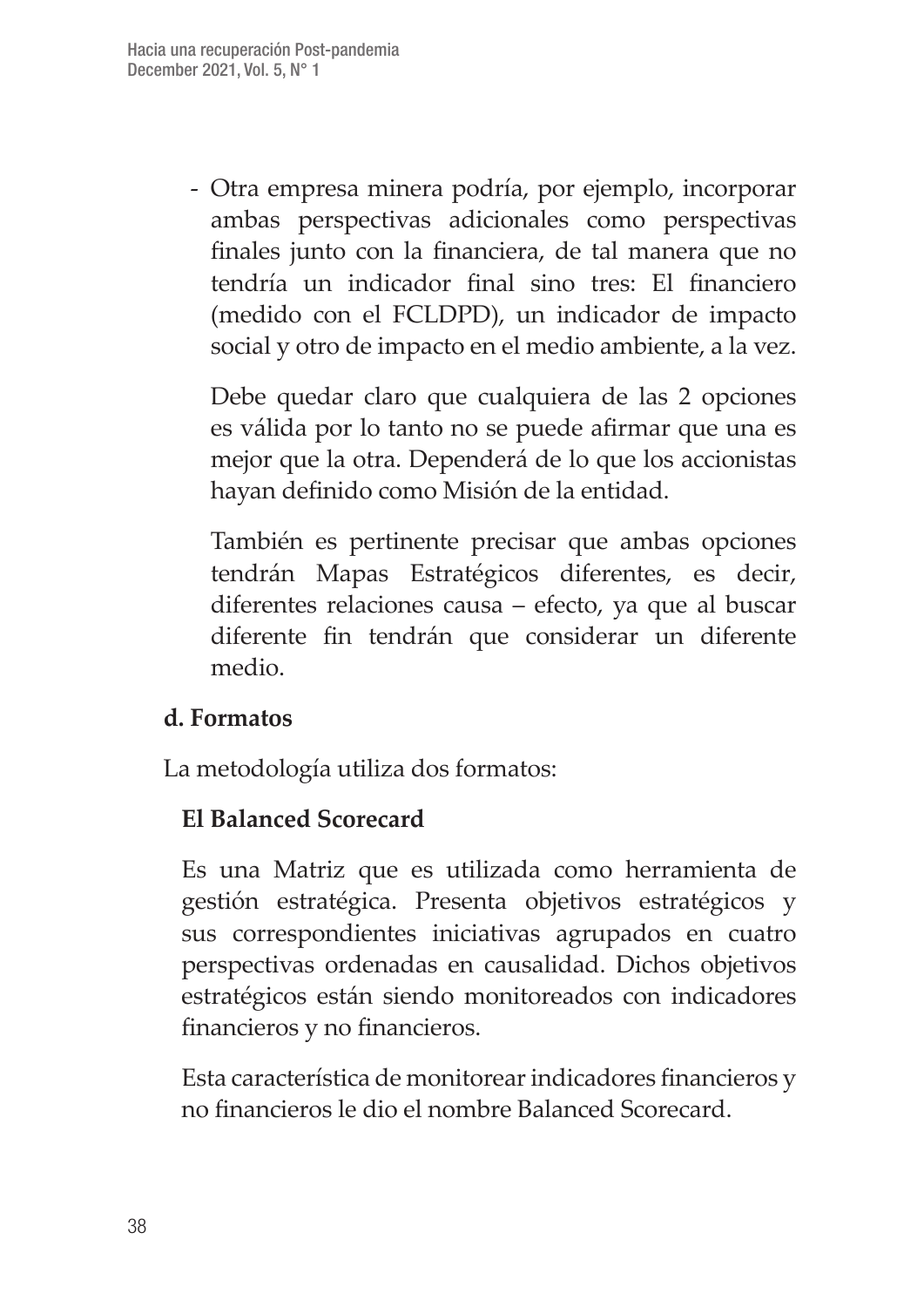|  |  |  |  | Figura 2 - Formato Balanced Scorecard |
|--|--|--|--|---------------------------------------|
|--|--|--|--|---------------------------------------|

|                 | <b>Objectives</b>                      | <b>Measures (D=Drivers)</b>                                        |        | <b>Targets</b> |        | <b>Initiatives</b>                       |
|-----------------|----------------------------------------|--------------------------------------------------------------------|--------|----------------|--------|------------------------------------------|
|                 |                                        |                                                                    | Yr 1   | Yr2            | Yr3    |                                          |
| Financial       | Maximize returns                       | <b>ROCE</b>                                                        | 14%    | 14.5%          | 15%    |                                          |
|                 | Profitable growth                      | Revenue growth                                                     | 6%     | 8%             | 12%    |                                          |
|                 | Leverage asset base                    | Asset utilization rate                                             | 80%    | 85%            | 90%    |                                          |
|                 | - Industry leading customer loyalty    | · Customer satisfaction rating                                     | 80%    | 85%            | 90%    | Customer loyalty program                 |
| <b>Customer</b> |                                        |                                                                    |        |                |        |                                          |
|                 | Optimize Core Business                 | · % revenue from derequiated products/services                     | 5%     | 7%             | 10%    |                                          |
|                 | Optimize core utilization              | · % trading revenue                                                | 10%    | 12%            | 15%    | · Telecom infrastructure development     |
|                 | Max, return on resource allocation     | Revenue from new services                                          | \$500M | \$550M         | \$600M | - Trading risk assessment (work support) |
|                 | Continued cost management              | · % customers served through alliances and joint ventures          | 10%    | 20%            | 25%    |                                          |
|                 | Enterprise-wide risk management        | NPV product/service pipeline                                       | \$500M | \$550M         | \$600M |                                          |
| <b>Process</b>  | Continued Public Support               | - % R&D projects meeting protocol gates (D)                        | 90%    | 95%            | 100%   |                                          |
|                 | Proactively manage relationships       | Customer/partner satisfaction (5 point scale)                      | 4.0    | 45             | 4.5    | Research alliance program                |
|                 | Ensure reliable service                | Reliability index                                                  | 90/100 | 92/100         | 95/100 | Preventive maintenance                   |
|                 | Communicate/educate customers          | Communication/education coverage (%)                               | 100%   | 100%           | 100%   |                                          |
|                 | Customer Service Excellence            | % communication/education plans executed (D)                       | 80%    | 85%            | 90%    | Community outreach program               |
|                 | Seamless cross-group delivery          | Promised delivery %                                                | 90%    | 95%            | 97%    |                                          |
|                 | <b>Understand customer drivers</b>     | New product uptake rate                                            | 20%    | 25%            | 30%    |                                          |
|                 | Effective customer services            | On-time market research projects (D)                               | 90%    | 95%            | 100%   | Cross-seling marketing program           |
|                 | <b>Business Growth</b>                 |                                                                    |        |                |        |                                          |
|                 | Capitalize on deregulation             | Customer satisfaction rating - C.S. Center (see above)             | 85%    | 89%            | 95%    | Service dispatch automation              |
|                 | cocortunities                          | Problem resolution cycle time - Customer Service Center (D)        | 6hr    | 4hr            | 3hr    | · CIS upgrade                            |
|                 | Optimize trading opportunities         |                                                                    |        |                |        | · Call center software integration       |
|                 | Develop innovative services            | % rated capacity attained                                          | 80%    | 85%            | 90%    | · Fossil maintenance benchmark           |
|                 | Use alliances and joint ventures       |                                                                    |        |                |        |                                          |
|                 | Leverage cross-group R&D               | Employee productivity improvement                                  | 2%     | 3%             | 4%     |                                          |
|                 |                                        | % cost reduction                                                   |        |                |        |                                          |
|                 | Ensure market-driven skill             | Strategic skill coverage ratio                                     | 65%    | 75%            | 85%    | Competency profiling                     |
|                 |                                        | Hours in strategic skills training (D)                             | 10     | 12             | 15     |                                          |
| Growth          | Industry leading employee satisfaction | Employee satisfaction rating (5 point scale)                       | 3.0    | 4.0            | 4.5    | · Performance compensation link          |
|                 | World-class leadership effectiveness   | · Leadership effectiveness rating (upward appraisal-5 point scale) | 4.0    | 4.5            |        | 4.5 - Leadership training program        |

#### Electric Utility, Inc.-Measures, Targets, & Initiatives

Fuente: Kaplan, R. Executing Strategy with New Cost and Performance Management Systems. (2008) (Ver 3)

## **El Mapa Estratégico**

Es una herramienta complementaria al Balanced Scorecard pues sirve como herramienta comunicacional, además, permite que la Alta Dirección y los trabajadores entiendan la estrategia de la misma manera. Fundamental para poder ejecutarla con enfoque sinérgico y causal entre las diversas áreas funcionales de la entidad.

 $\blacktriangleright$  25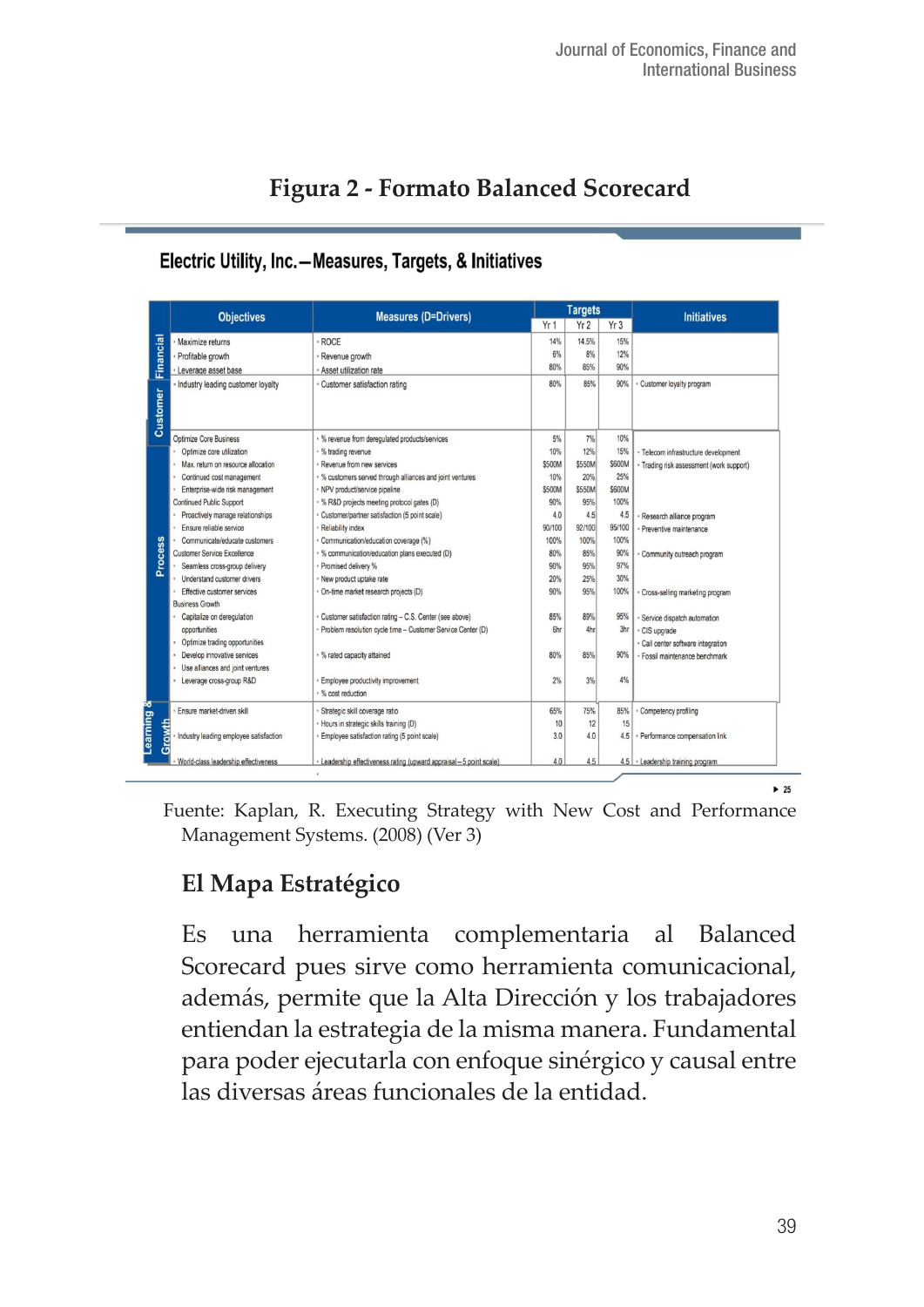

#### **Figura 3 - Formato de Mapa Estratégico**

Fuente: Kaplan, R. Executing Strategy with New Cost and Performance Management Systems. (2008) (Ver 4)

#### **e. Aspecto Tangible e Intangible del BSC**

#### **Aspecto Tangible**

El primer antecedente del Balanced Scorecard lo encontramos en el libro "Des ratios au tableau de bord" (Lauzel, P. y Cibert, E.)( 1959) (Ver 5).

Esta publicación fue la primera en mencionar que se debía considerar indicadores más allá de los ratios financieros o contables.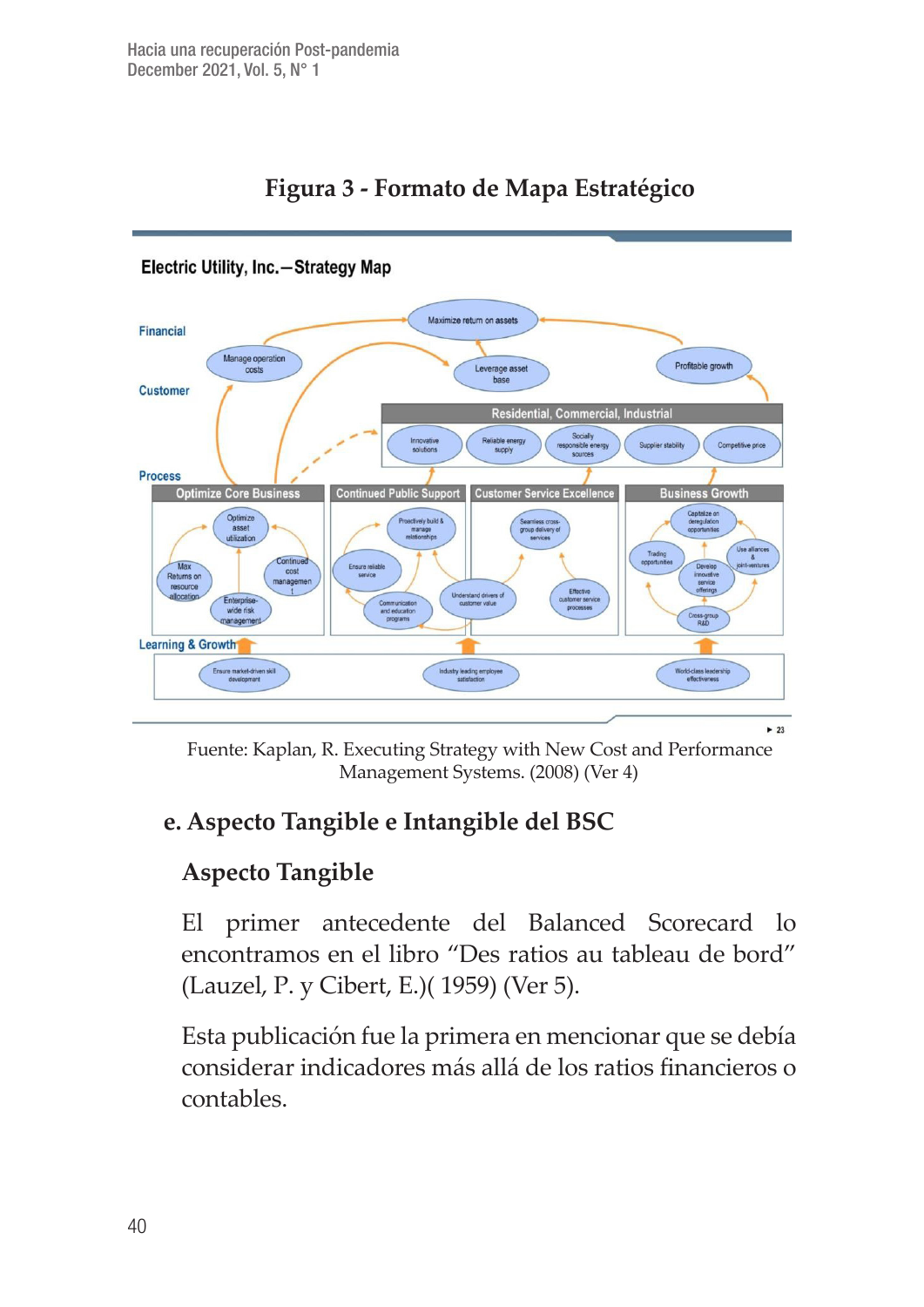Si bien este concepto se parece al del Balanced Scorecard, hay una gran diferencia entre ambos: La viabilidad del concepto. En 1960 la automatización de la data era aún una utopía.

Se tuvo que esperar el desarrollo del mundo informático de los 90s para que esta idea del management se vuelva una realidad. Así, el formato Balanced Scorecard requiere que la entidad tenga un nivel de automatización adecuado al tamaño de ésta.

Si bien, para una empresa grande quizás sea necesario implementar un módulo que se anexe al ERP de la entidad, para una empresa pequeña o mediana bastará con contar con alguno de los diferentes softwares especializados disponibles en el mercado o incluso desarrollarlo in house.

#### **Aspecto Intangible**

El Balanced Sorecard es más que un software. Es una nueva forma de gestionar. No es un sistema de información gerencial, pues la información no es de propiedad de la gerencia, de tal manera que los colaboradores pueden sentir que están siendo espiados por la gerencia con cámaras de video. Una situación así podría malograr el clima laboral y originar fuga de talentos.

De lo que se trata es que cada trabajador entienda y asimile la estrategia para así apoyar a la definición de sus indicadores de desempeño lo cuales deben estar alineados al Balanced Scorecard de la compañía. De lo dicho, se deduce que cada colaborador es perfectamente consciente de lo que la Alta Dirección espera de él.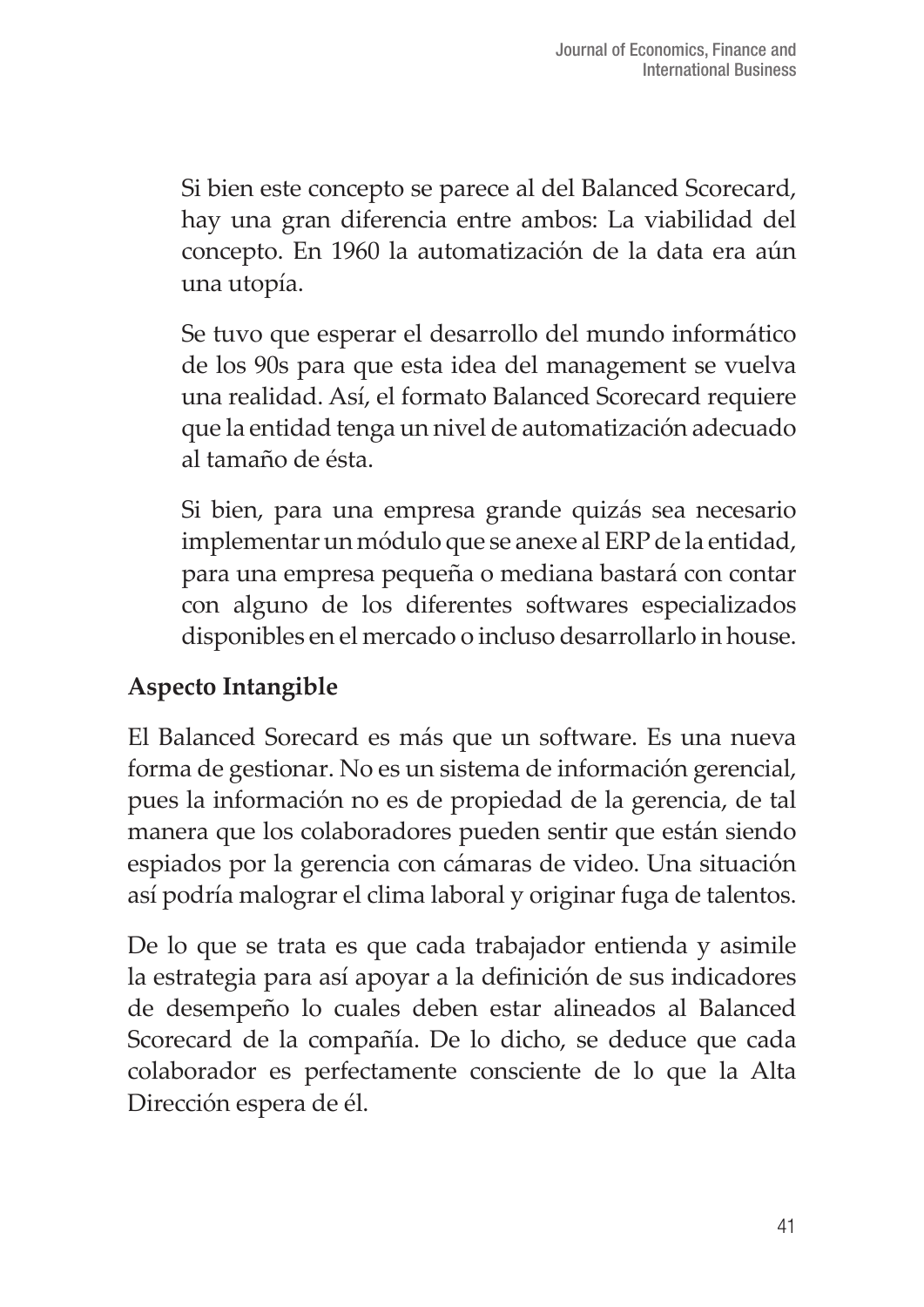Es recomendable que exista una política de bonificaciones vinculados a los objetivos del BSC pues de esta forma se incentivará a que los colaboradores se esfuercen por lograr sus indicadores de performance.

También es recomendable que quien impulse el avance de los diferentes BSC sea alguien con peso político en el organigrama para llevar a cabo una óptima labor, tanto de formulación como de implementación. Kaplan & Norton recomiendan incluso la creación de la Oficina de Gestión Estratégica encargada no sólo de planificar sino de implementar la estrategia de la entidad.

Kaplan, R. y Norton, D. (2005) (Ver 6)

## **3. METODOLOGÍA BSC FOCUSPLUS ®**

## **3.1 Reflexión inicial**

El Balanced Scorecard ha venido evolucionando conceptualmente impulsado por sus autores Kaplan y Norton.

Así, después de la publicación del primer artículo en la Revista Harvard Business Review (1992) publicaron cinco libros entre 1996 y 2008 y, en paralelo, una serie de artículos.

Sin embargo, con el pasar de los años, las actualizaciones relevantes dejaron de publicarse y se empezó a generar cierta percepción de obsolescencia en relación a la metodología.

Bain & Company así lo diagnosticaba hace unos años:

Reporte Bain Management Tools and Trends 2015: Con base en las encuestas realizadas entre gerentes (Bain & Company 2015)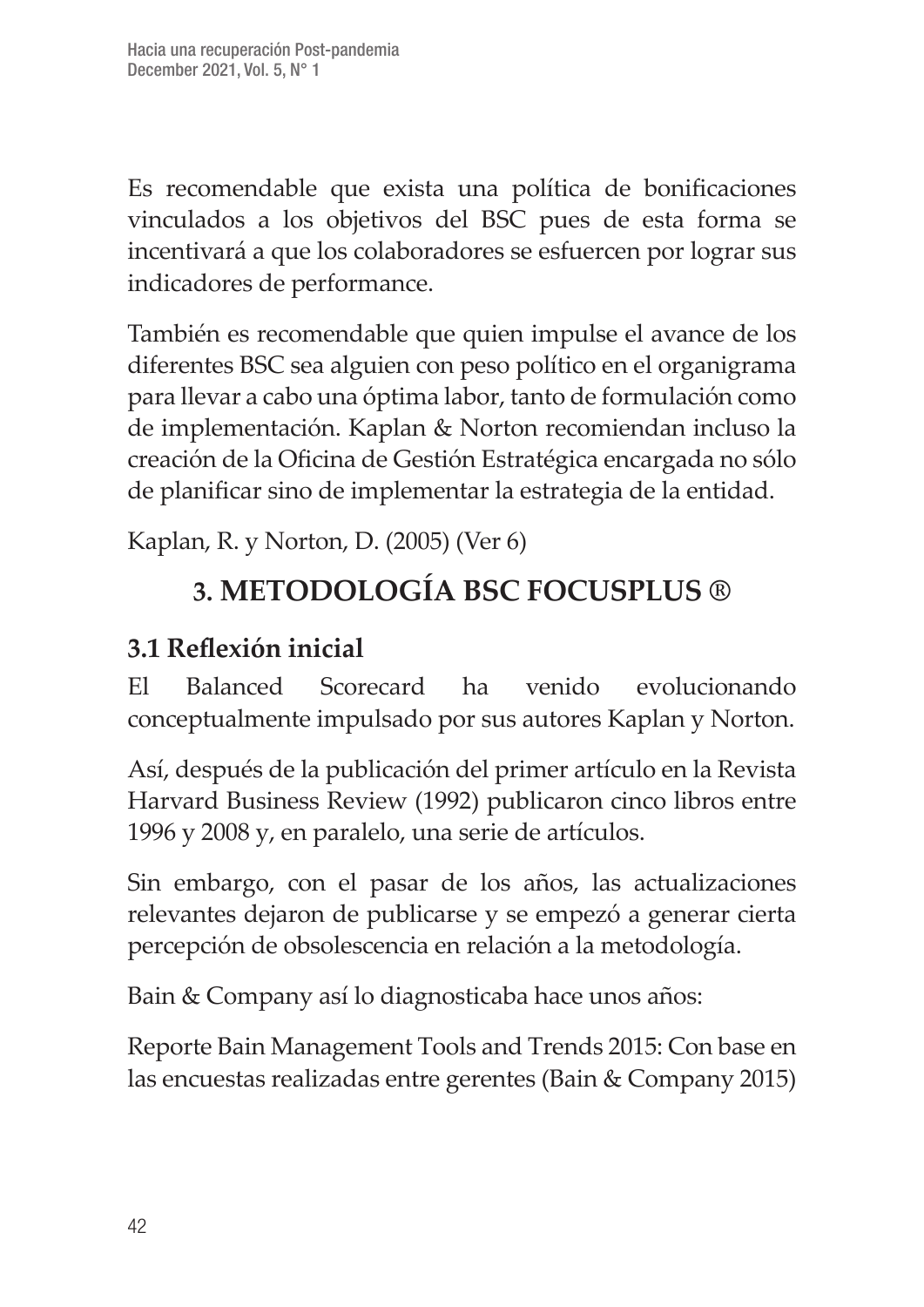(Ver 7), el Balanced Scorecard se encontraba en el puesto 6 de las 25 metodologías más usadas en el mundo empresarial.

Reporte Bain Management Tools and Trends 2017: Con base en encuestas realizadas entre gerentes (Bain & Company 2017) (Ver 8), el Balanced Scorecard se encontraba en el puesto 14 de las 25 metodologías más usadas en el mundo empresarial.

Es decir, en poco tiempo, el BSC había retrocedido 8 posiciones en el ranking de metodologías más usadas.

En este contexto en que, en el 2017, se publica el primer artículo sobre BSC Focusplus® bajo el título "BSC Focusplus: Un Balanced Scorecard con Enfoque Tool Box Management". Arrieta, I (2017) (Ver 9)

En él se incorporaban las mejoras que se habían venido haciendo en las consultorías a través de los años, conceptualizándolas como supuestos adicionales al modelo original.

Se definía así una nueva metodología que impulsaba el logro de resultados estratégicos aún más sorprendentes y que era aplicable tanto en entidades lucrativas como no lucrativas.

#### **3.2. Principales novedades de la metodología BSC Focusplus®**

*3.2.1. Se incluyen la Arquitectura, el Planeamiento y la Gestión Estratégica* 

## **Arquitectura Estratégica**

El objetivo supremo que debe buscar toda gerencia debe ser maximizar la generación de valor. Si es una entidad lucrativa,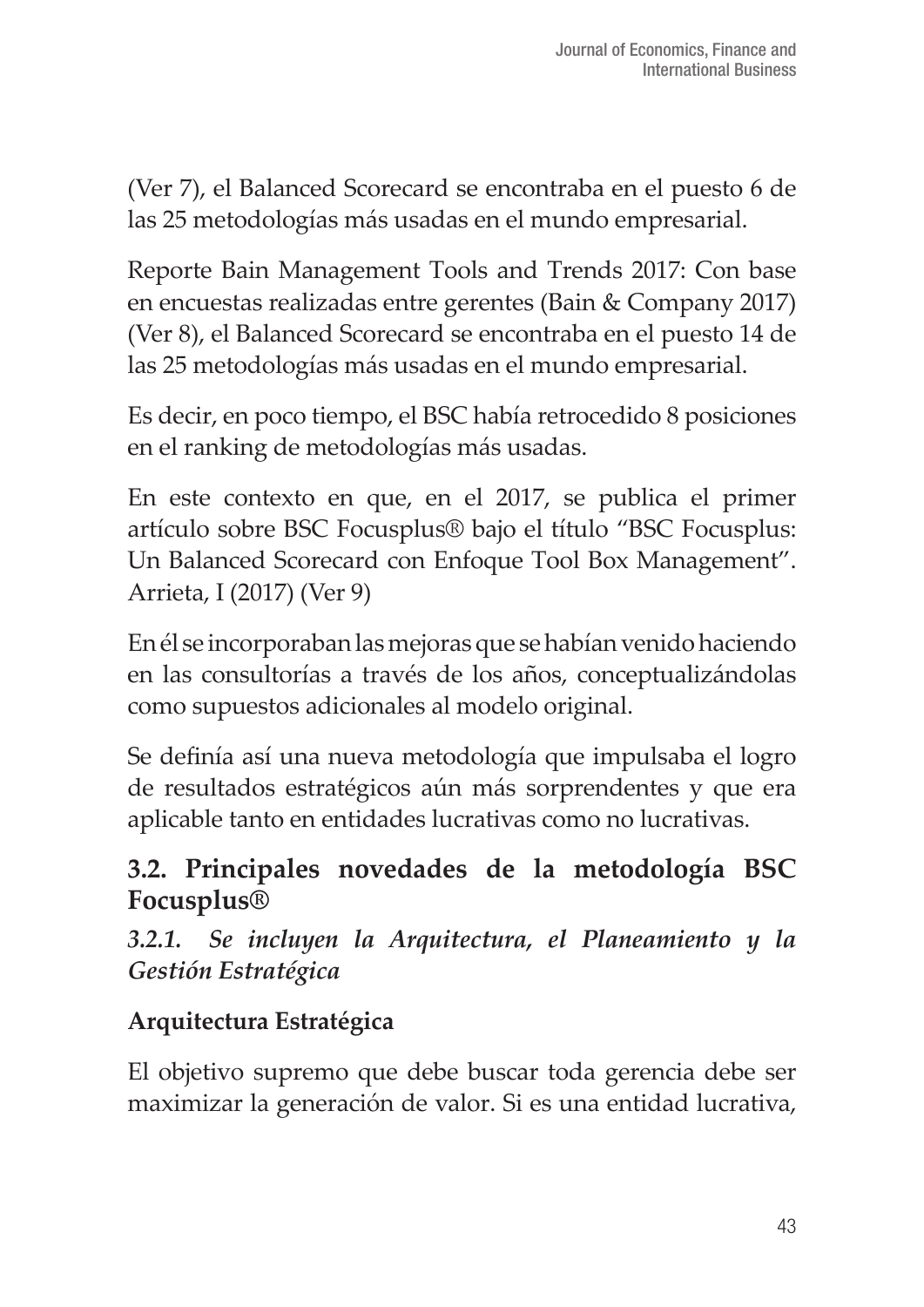es común que sea maximizar la generación de valor para el accionista. Si es una entidad no lucrativa, la generación de valor para los vecinos, la comunidad, el país, según corresponda.

Para lograrlo, los gerentes deben utilizar estrategias. Utilizar estrategias nos permitirá aprovechar lo bueno y atacar lo malo, en contraposición a gerenciar sin ellas donde estaremos expuestos a los vaivenes del día a día sin protección alguna.

Dichas estrategias serán efectivas o no dependiendo de la partida de ajedrez que se esté jugando. Es decir, y éste es el punto, una estrategia puede ser óptima para una partida de ajedrez y contraproducente para otra. El tema se complica cuando tomamos conciencia que una entidad puede estar jugando varias o incluso muchas partidas de ajedrez en paralelo.

Una partida de ajedrez en lenguaje del management se llama Unidad Estratégica y organizar el conjunto de ellas en un Organigrama Estratégico es lo que llamamos Arquitectura Estratégica. La existencia de un Organigrama Estratégico ayudará a que la Alta Dirección tome conciencia de la coexistencia de distintas Unidades estratégicas en paralelo.

Dicho organigrama no sólo debe ser concebido y entendido por la Gerencia General, sino que debe de haber sido discutido y aprobado por ella y su Alta Dirección con el fin de que haya un adecuado efecto multiplicador unificado de arriba hacia abajo.

Adicionalmente debe incorporarse la calificación visual de cada Unidad Estratégica (cuáles Unidades Estratégicas están en rojo, verde y ámbar) y homologarse la misma entre los distintos gerentes. De no hacerse así, estaríamos aceptando que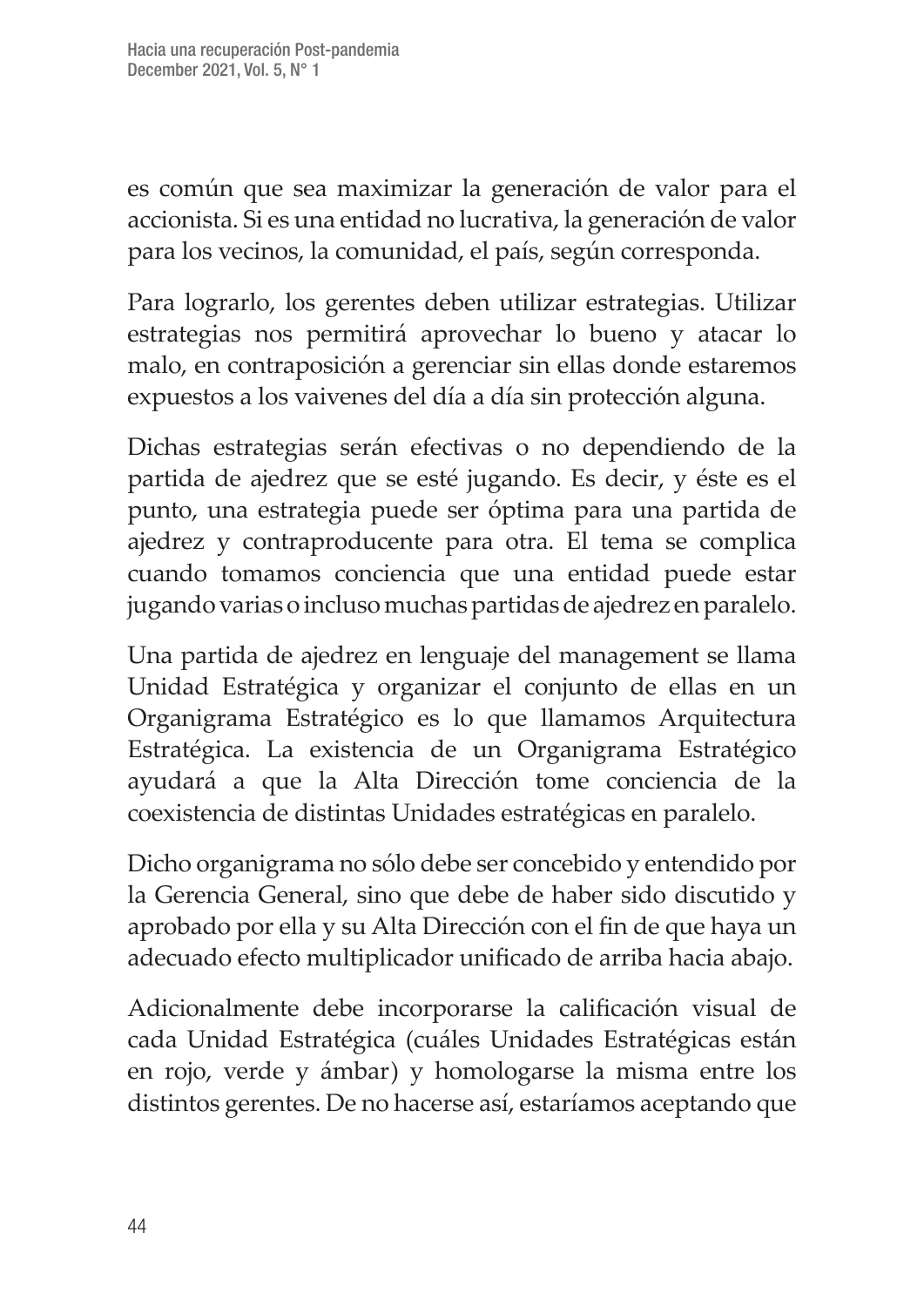la Alta Dirección concibe el negocio de distinta manera entre sus miembros, y no habría estrategia que pudiera asegurar su viabilidad en el tiempo.

#### **Planeamiento Estratégico**

Aprobado el Organigrama Estratégico, se deberá definir una misión para cada una de sus Unidades Estratégicas, las que además deberán estar adecuadamente alineadas hacia la Misión Corporativa.

Recién superado este punto se podrá empezar en abordar el tema estratégico. Cada Unidad Estratégica deberá contar con su propia formulación estratégica y, luego, con su propia implementación estratégica. La herramienta que se recomienda para la formulación estratégica es la Matriz FODA cruzada pues permite identificar las variables buenas y malas internas (Fortalezas y Debilidades) y las buenas y malas externas (Oportunidades y Amenazas).

Dado que hemos mencionado que el análisis es por UE, entonces las variables externas se refieren ya no necesariamente fuera de la entidad sino fuera de la UE, pudiendo estar dentro de la empresa. Es decir, una Oportunidad para una UE puede ser la Fortaleza de la UE original. Puede suceder también que una Unidad Estratégica pueda tener como Fortaleza temas que son una Debilidad en otra Unidad Estratégica de la misma entidad. O darse el caso que una Unidad Estratégica puede verse amenazada por un hecho externo que para otra Unidad Estratégica de la misma entidad le resulta favorable.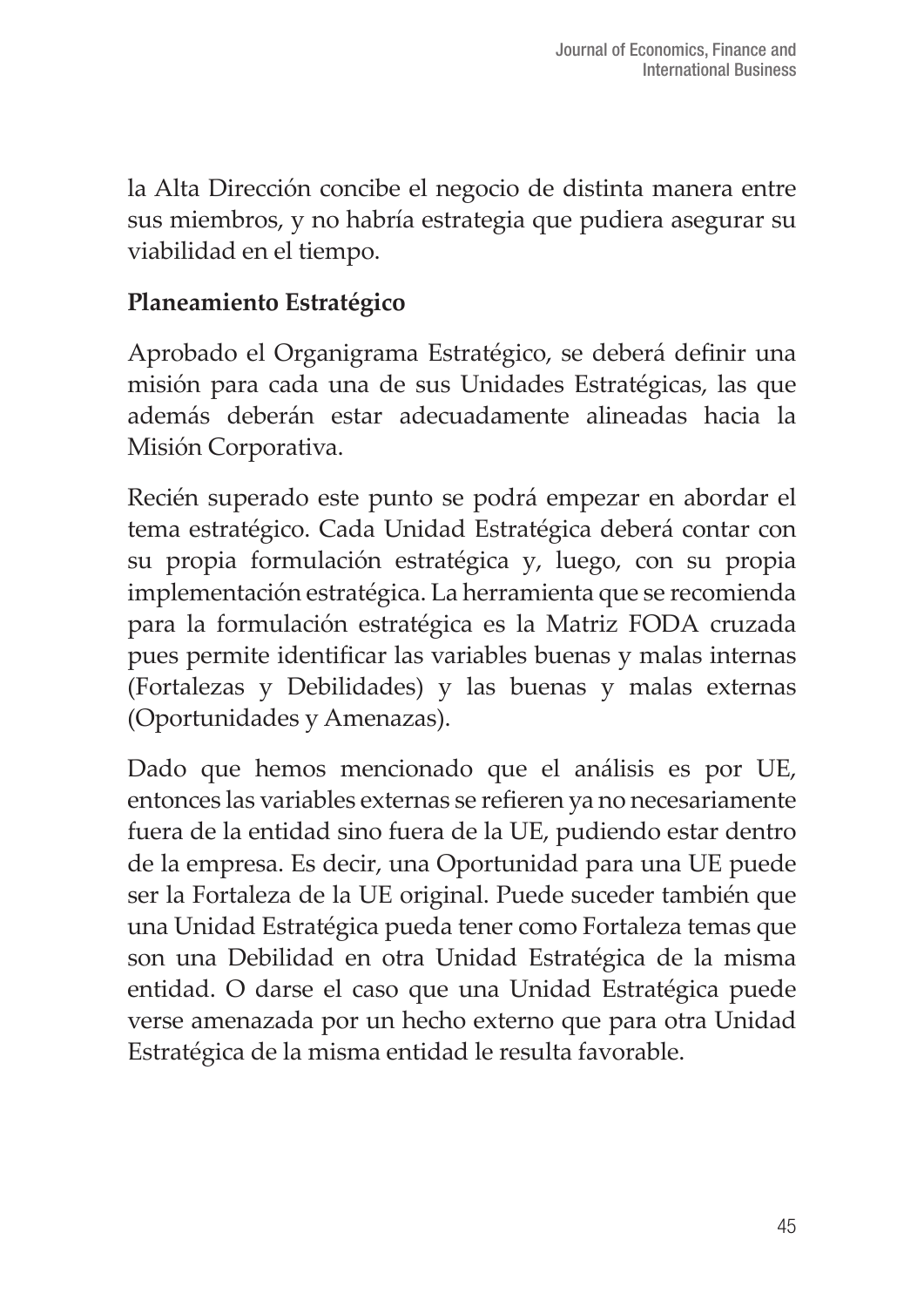Es pertinente mencionar que se debe evitar trabajar como base una Matriz FODA desbalanceada, pues traerá efecto multiplicador negativo. Si la elaboración de la Matriz FODA se realiza sin la presencia de una gerente funcional, por mencionar un ejemplo, las estrategias que contiene dicho formato estarán desbalanceadas, por lo que no podrán recuperar ese balance posteriormente, aún ordenándolas en el formato del BSC.

#### **Gerenciamiento Estratégico**

La responsabilidad estratégica de un líder no acaba con el planeamiento estratégico. Debe impulsar el cumplimiento de la estrategia previamente formulada. Para tal fin, existe el eslabón de Gerenciamiento Estratégico y la metodología que recomendamos es el Balanced Scorecard.

Para optimizar el Gerenciamiento Estratégico recomendamos lo siguiente:

#### **a. Utilizar una Versión Moderna de Balanced Scorecard**

El BSC Focusplus® es la metodología que impulsa la modernización de la metodología al incluirle 4 supuestos adicionales el modelo Balanced Scorecard original:

#### **Supuesto 1: Enfoque hacia la generación de Valor.**

Según Arrieta, I. (2004) (Ver 10), ningún indicador cortoplacista debe ser el indicador superior a lograr, sea éste contable o financiero.

Si así fuera, dado que se ha recomendado que se agregue una política de incentivos alineada a los objetivos del BSC, se estaría incentivando que toda la entidad sea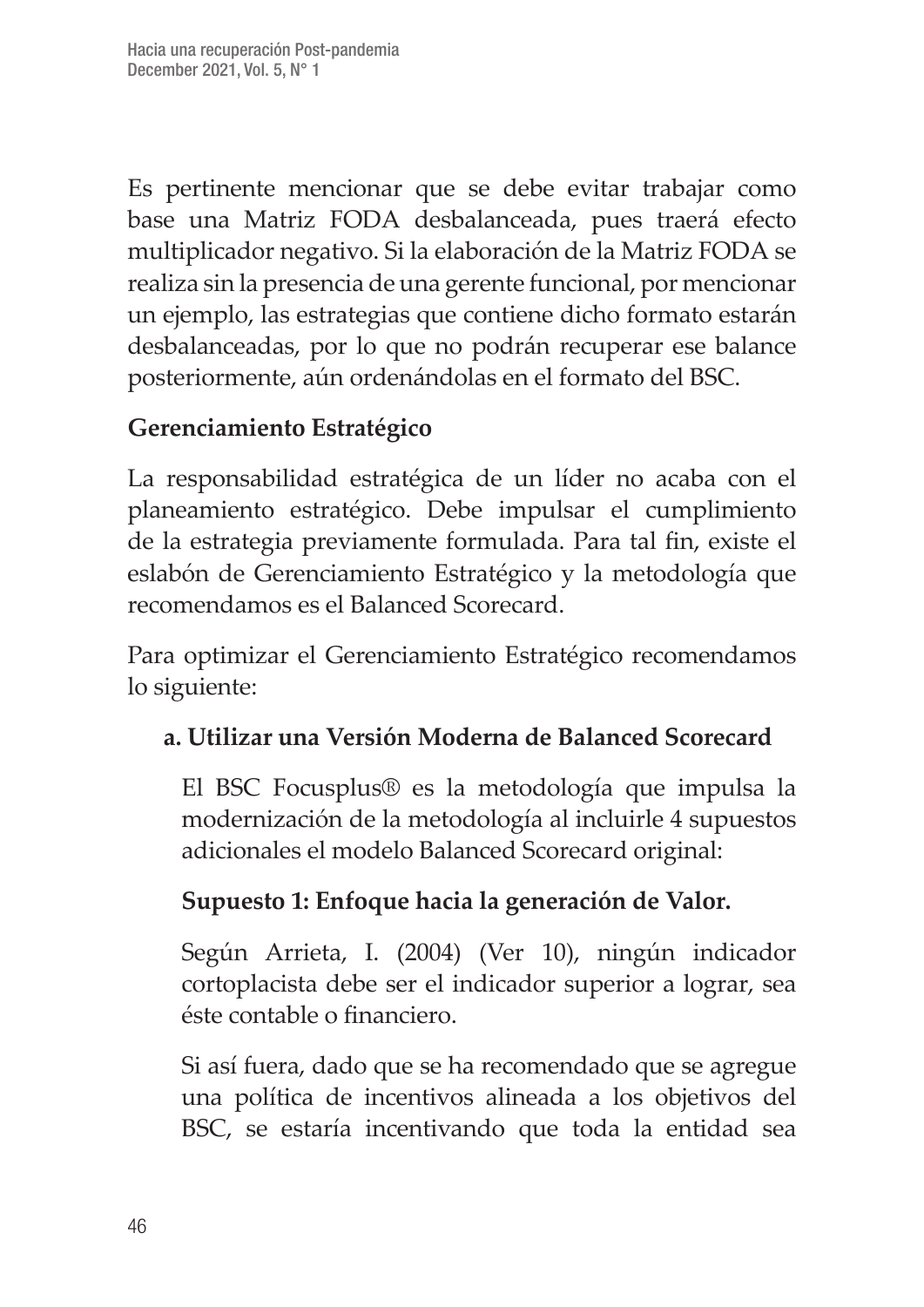cortoplacista, pudiendo estar logrando el objetivo del año, pero estar hipotecando futuro. Para que esta situación no se dé, la metodología impulsa que el indicador superior sea alguno que intente medir la generación de valor en el tiempo. Una buena alternativa de medirlo es maximizando el Flujo de Caja de Libre Disponibilidad Proyectado y Descontado.

Es pertinente mencionar que, dado que se ha mencionado que cada Unidad Estratégica contará con su propia estrategia y con su propio BSC, entonces también deberá contar con su propio flujo de Caja de Libre Disponibilidad Proyectado Descontado.

#### **Supuesto 2: Enfoque Tool Box Management.**

Enfoque compatible con otras herramientas modernas de gestión.

Balanced Scorecard, ISO 9001, Six Sigma, Teoría de Restricciones, Customer Relationship Management, Supply Chain Management, Scrum, OKR, Design Thinking, etc. son algunas de las prestigiosas herramientas que ya lucen los galones suficientes en el mundo empresarial.

Entonces, qué hacer? Según Arrieta, I. (2005) (Ver 11) no se trata de escoger una de ellas y forzar su utilización más allá de lo que para lo que fue creada, sino más bien de adoptar una nueva forma de gerencia que busque utilizar un kit coherente de exitosas herramientas modernas de gestión, conociendo claramente el verdadero potencial y limitaciones de las escogidas.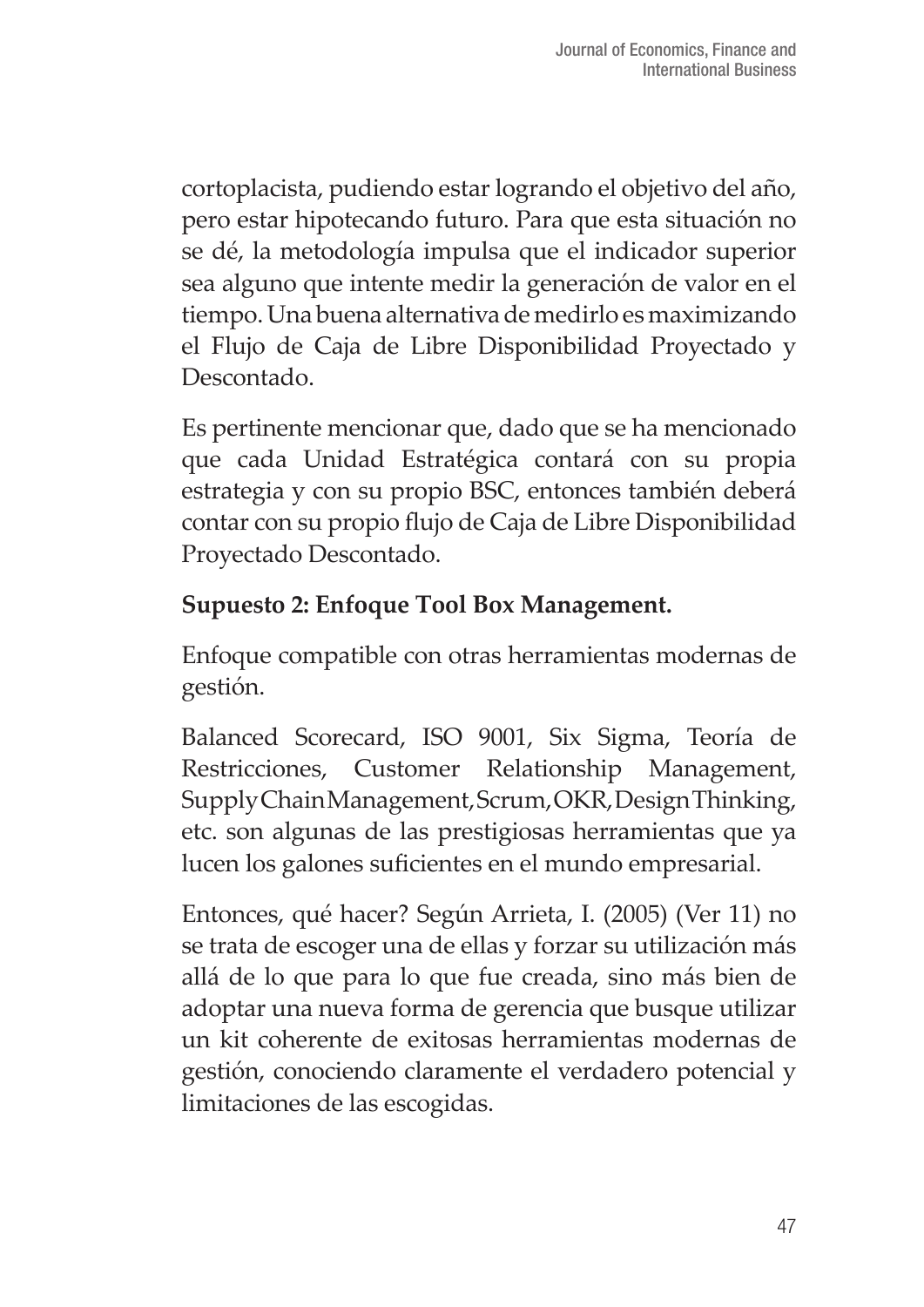A esta forma de gerenciar con base en herramientas de gestión la hemos denominado Tool Box Management. Al igual que en una caja de herramientas donde el martillo sirve para martillar pero no para serruchar, en el Tool Box Management una herramienta sirve para un fin pero no para otro:

#### **1. Balanced Scorecard (BSC)**

Fortaleza: El BSC es una herramienta moderna del management que permite gerenciar una entidad con enfoque estratégico. Como parte de su metodología incluye objetivos e indicadores que van desde finanzas hasta no finanzas en una entidad lucrativa.

Por su potente lógica, se le considera la columna vertebral del Tool Box Management. Debilidad: El BSC no nos dice cómo monitorear la generación de valor, cómo gestionar la relación con clientes, cómo gerenciar la cadena de abastecimiento, etc.

#### **2. Customer Relationship Management (CRM)**

Fortaleza: El CRM busca segmentar nuestros clientes, identificar cuáles son los que le proporcionan más valor al accionista para, en contrapartida, darle a su vez más valor a ese grupo. La igualdad en el servicio es injusta desde el punto de vista del cliente y a la vez no conveniente desde el punto de vista del accionista.

Debilidad: El CRM no nos dice cómo medir el clima laboral, cómo medir la salud financiera de la empresa, etc.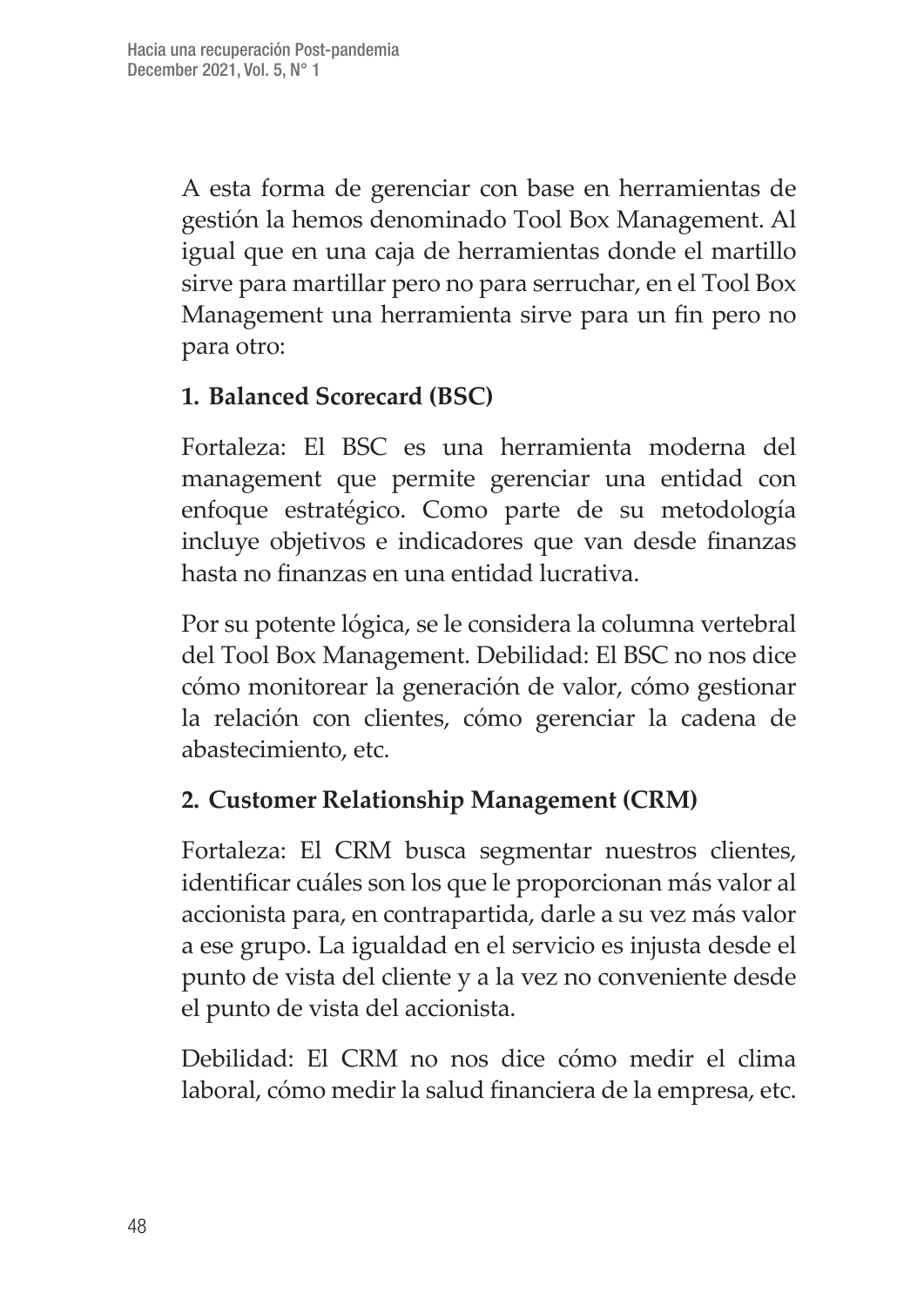## **3. Supply Chain Management (SCM)**

Fortaleza: El SCM busca gestionar óptimamente todos los eslabones de la cadena de abastecimiento que incluye compra de materia prima, fabricación, almacenaje, transporte y entrega del producto.

Debilidad: No nos dice cómo medir la salud financiera de la empresa, cómo medir el clima laboral, etc.

Es decir, no existe ninguna herramienta omnipoderosa.

Cabe mencionar que las herramientas funcionales mencionadas son sólo ejemplos. No intentamos impulsar la idea que ésas sean las que se deben utilizar. Se quiere más bien impulsar la idea de que existen herramientas funcionales especializadas con las que el BSC no debe tratar de competir sino de complementarse. En términos prácticos, deberán acompañar al BSC aquellas herramientas funcionales que mejor calcen con el perfil de la entidad. Por ejemplo, es probable que una tienda por departamento, y no una entidad financiera, complemente su Balanced Scorecard con el Supply Chain Management.

#### **Supuesto 3: Nuevo Formato.**

Líneas arriba se vio que con la metodología BSC original eran necesarios dos formatos: La Matriz BSC y el Mapa Estratégico.

El BSC Focusplus® ha logrado unificarlos de tal manera que su Hoja de Ruta Estratégica integra los dos formatos mencionados. Arrieta, I. (2017) (Ver 9)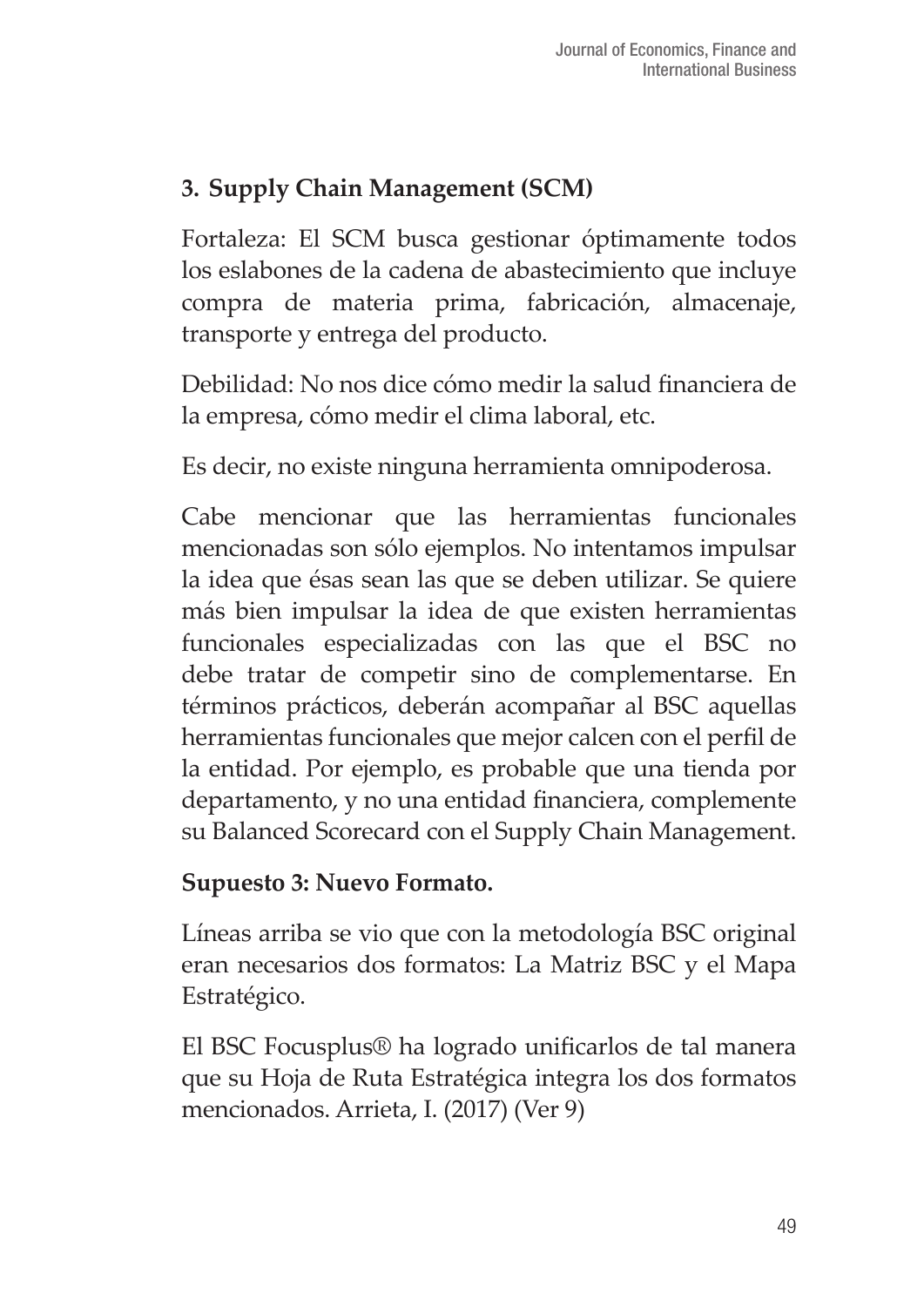

#### **Figura 5 - Formato BSC Focusplus®**

Fuente: Arrieta, I.

La lógica de diseñar una Hoja de Ruta implica definir peldaños (objetivos estratégicos) que irán cambiando de color de rojo a verde conforme avance el tiempo, identificándose así los cuellos de botella que vayan surgiendo.

Para la Etapa de Diseño de la hoja de ruta estratégica se debe hacer del final hacia el inicio; es decir, de abajo hacia arriba.

En una entidad lucrativa el objetivo superior será financiero, aunque contendrá en ella objetivos no financieros que la viabilizan. Por tanto, se le dará peso a lo no financiero sin perder de vista que las finanzas siguen siendo lo más importante.

En una entidad no lucrativa, el objetivo superior es el servicio a la comunidad, a los ciudadanos, a los vecinos. Su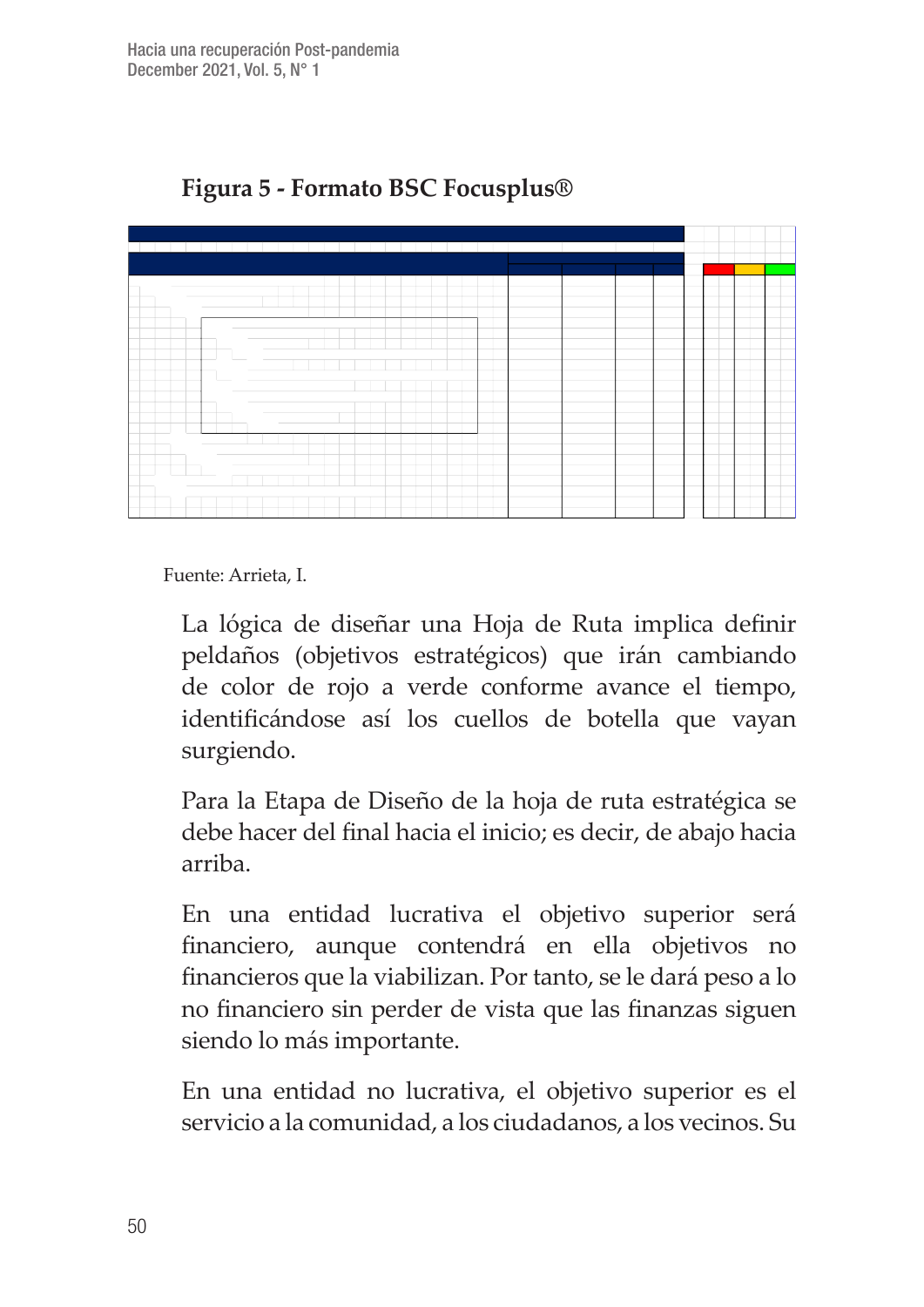hoja de ruta incluirá objetivos financieros (como manejar óptimamente el presupuesto) pero ya no como objetivo superior sino como un inductor para lograr optimizar el servicio mencionado.

Cabe mencionar que la mencionada hoja de ruta estratégica monitoreará directamente los objetivos estratégicos, pero también indirectamente una serie de iniciativas y proyectos que respaldan cada uno de dichos objetivos de nivel estratégico.

Por otro lado, para la Etapa de Implementación de la hoja de ruta estratégica se debe leer y gestionar de abajo hacia arriba. Es decir, la Alta Dirección debe estar atenta a destrabar el cuello de botella (rojo) del peldaño en el nivel más bajo para que la Hoja de Ruta continúe avanzando hacia arriba en relaciones causa – efecto.

#### **Supuesto 4: Agilidad Estratégica.**

Los tiempos son cada vez más cambiantes, por lo que la agilidad estratégica es una necesidad. Haciendo una analogía, si se tiene una metodología como el Scrum para dirigir proyectos de manera ágil, con mayor razón se debe gerenciar la estrategia también de manera ágil.

Sin embargo, para que la agilidad estratégica se dé, debe cumplirse dos condiciones:

- La organización debe estar preparada para rediseñarla ágilmente.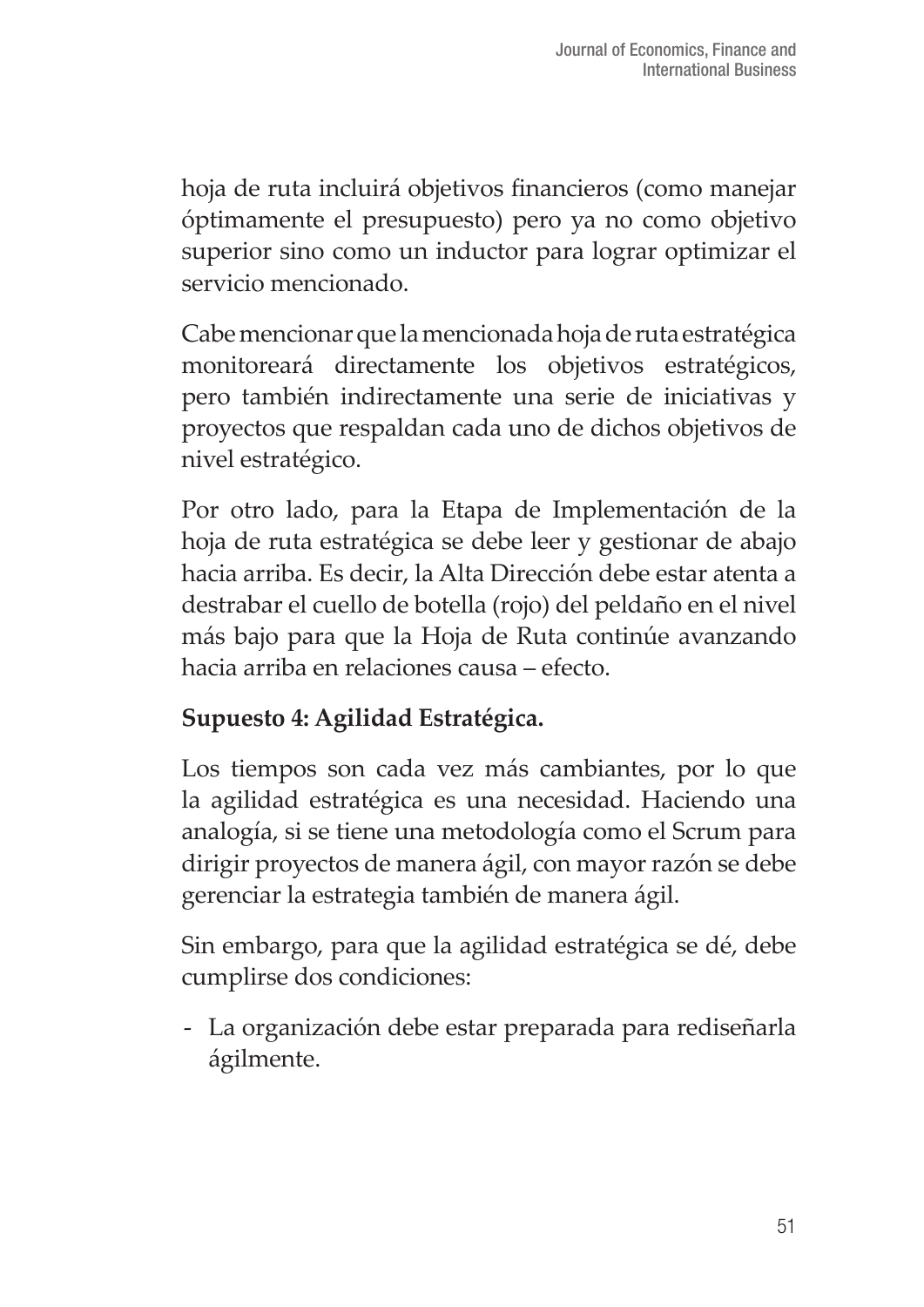Para tal fin debe haber incentivos institucionalizados para aquel colaborador que aporta con alguna variable que permita reaccionar o mejor aún, adelantarse estratégicamente a los competidores de la entidad. En paralelo, debe institucionalizarse el mecanismo que, si se da ese aporte, se debe convocar a reunión extraordinaria para validar el mismo, rediseñando ágilmente la hoja de ruta.

- La organización debe estar preparada para monitorearla ágilmente.

Para tal fin debe institucionalizarse las reuniones de monitoreo de forma periódica de tal manera que se pueda ir levantando los cuellos de botella que se vayan presentando en la hoja de ruta.

#### **b. Evitar cometer errores en el Diseño y en la Implementación de un BSC**

Según Arrieta, I. (2018) (Ver 12), se deben evitar cometer los siguientes errores en el Diseño y en la Implementación de un Balanced Scorecard:

Errores en el Diseño de un Balanced Scorecard

1. Cuando se replica el Balanced Scorecard de la Unidad Estratégica exitosa a toda la entidad. El BSC encierra una receta estratégica, por ende, no se puede aplicar una misma receta a las diferentes Unidades Estratégicas. Cada una de ellas deberá contar con su propio BSC.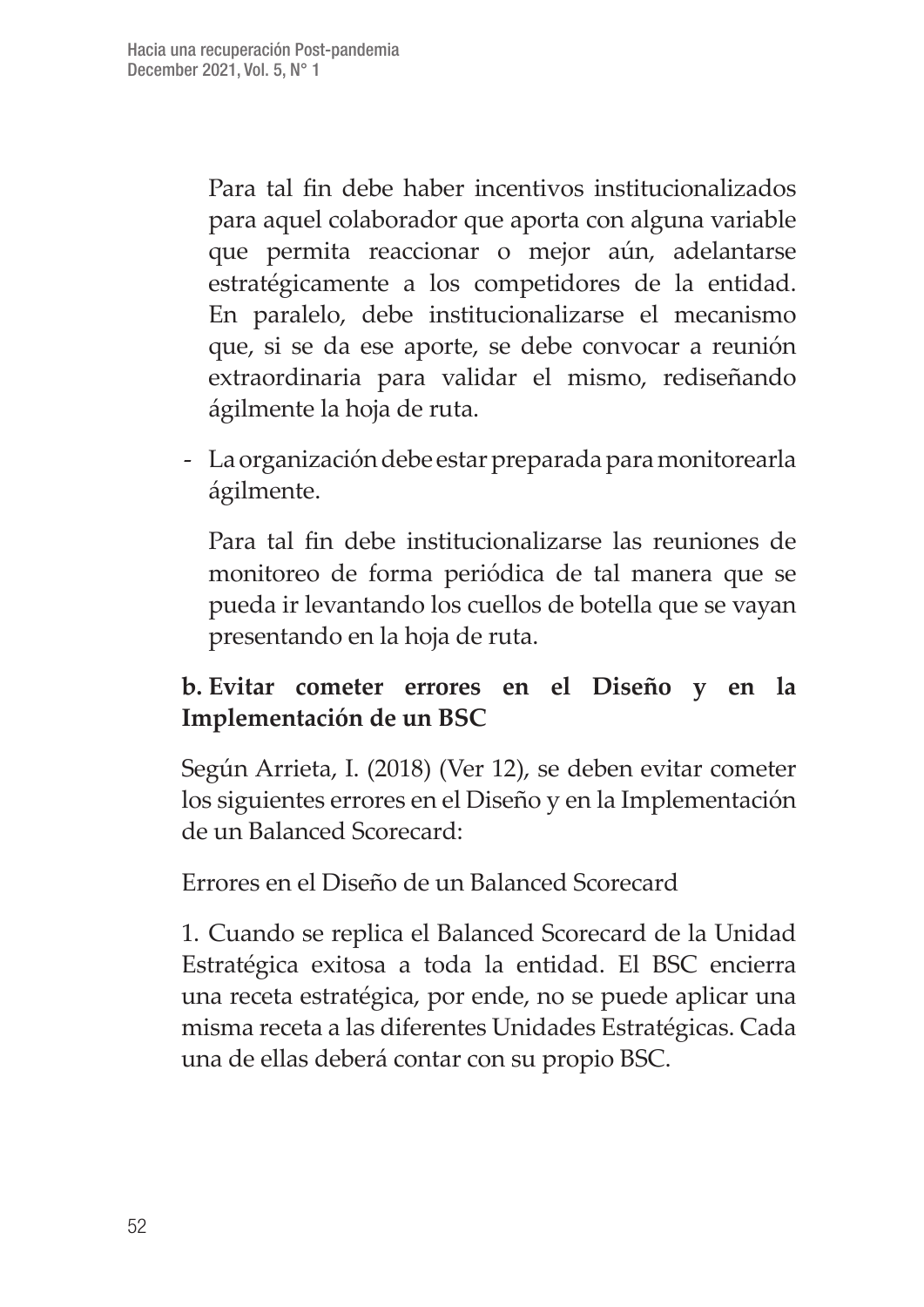2. Cuando los distintos BSC de las diferentes Unidades Estratégicas no se complementan con un enfoque corporativo y sinérgico entre ellos.

3. Cuando se diseñan Balanced Scorecard tomando como base las gerencias funcionales y no las unidades estratégicas.

4. Cuando se diseña un Balanced Scorecard, sin haber realizado el esfuerzo de un planeamiento estratégico. Resultará una hoja de ruta que resumirá el manual de funciones, fortaleciendo el estatus quo.

5. Cuando sí se hace el esfuerzo de planeamiento estratégico, pero este es incoherente. Dado que el BSC implementa estrategias, una estrategia mal formulada, pero "bien implementada" con esta poderosa herramienta, nos va a llevar más rápidamente al fracaso.

6. Cuando el Balanced Scorecard es elaborado por la Gerencia de Planeamiento Estratégico sin la participación de los empleados de la compañía. Al no sentirlo suyo, intentarán boicotearlo.

7. Cuando se hace un Balanced Scorecard sólo de Indicadores, sin mostrar Objetivos.

8. Cuando los indicadores no son los adecuados. Se puede tener un diagnóstico totalmente equivocado cuando se está monitoreando un Indicador distractor.

9. Cuando los indicadores están mal calibrados para el gerenciamiento visual de los mismos (rangos en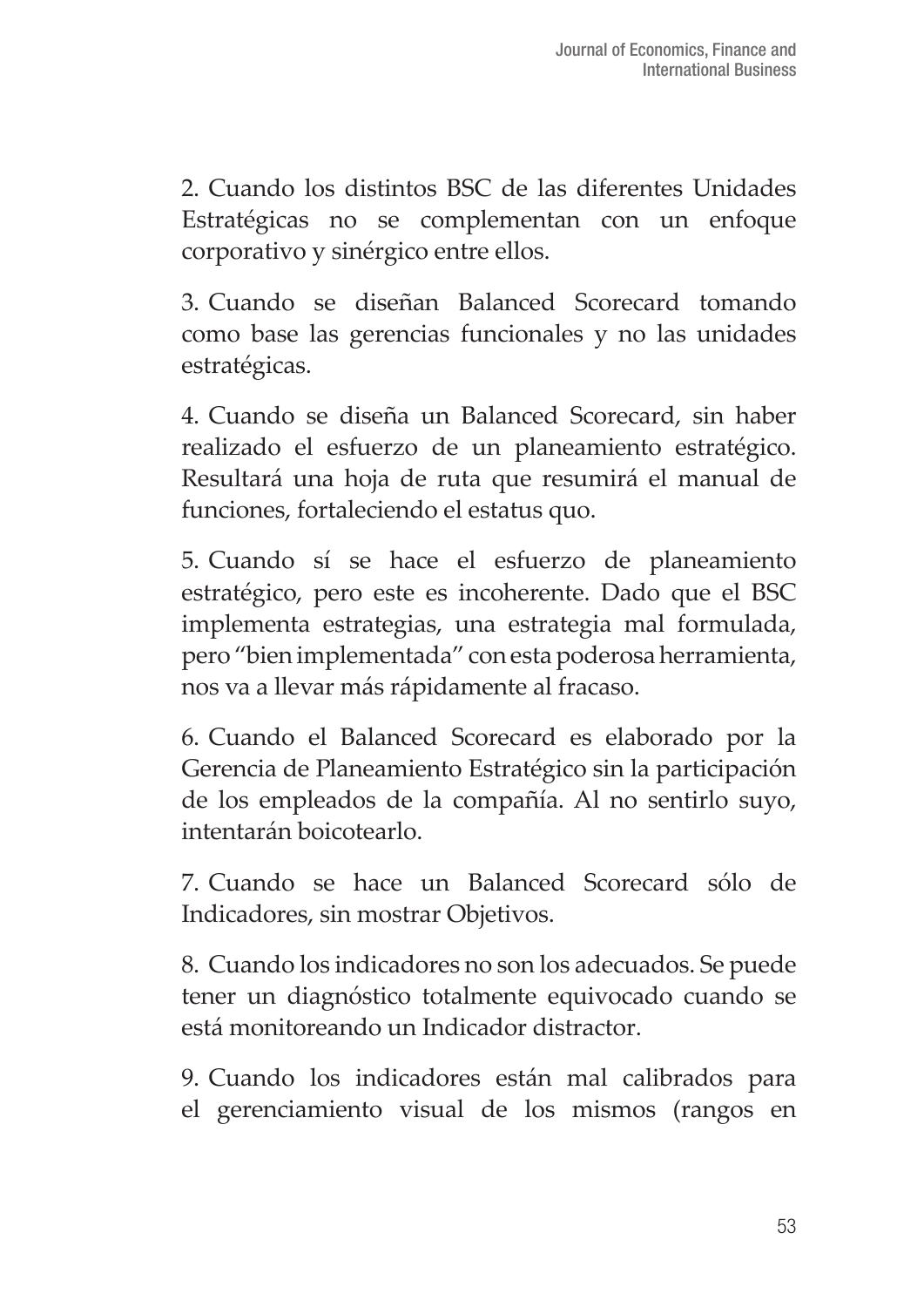rojo, amarillo y verde), producto de un mal trabajo de benchmarking interno y externo.

10. Cuando se hace un Balanced Scorecard sin tomar en cuenta el presupuesto de la entidad. Quizás la estrategia que involucra un determinado BSC sea inalcanzable en términos presupuestales.

#### **Errores en la Implementación de un Balanced Scorecard**

#### **En la política de monitoreo**

1. No impulsar decididamente el inicio del monitoreo tan pronto se haya culminado la etapa de diseño del BSC. Es fatal para el proyecto cuando se empieza a sentir colectivamente que por el tiempo transcurrido el esfuerzo realizado para realizar el diseño de los distintos BSC ya se volvió obsoleto.

2. Cuando el encargado de monitorear el BSC no tiene peso político en el organigrama. Interesante haber tomado conocimiento de casos donde el proyecto BSC va con tal fuerza que el encargado del mismo tiene el puesto de "Gerente Balanced Scorecard".

3. Cuando la política de incentivos no está vinculada a los objetivos del BSC.

4. Cuando no se institucionalizan reuniones de entrega mensuales de BSC de situación, mostrando los avances correspondientes y la sustentación de problemas que vayan apareciendo en el camino.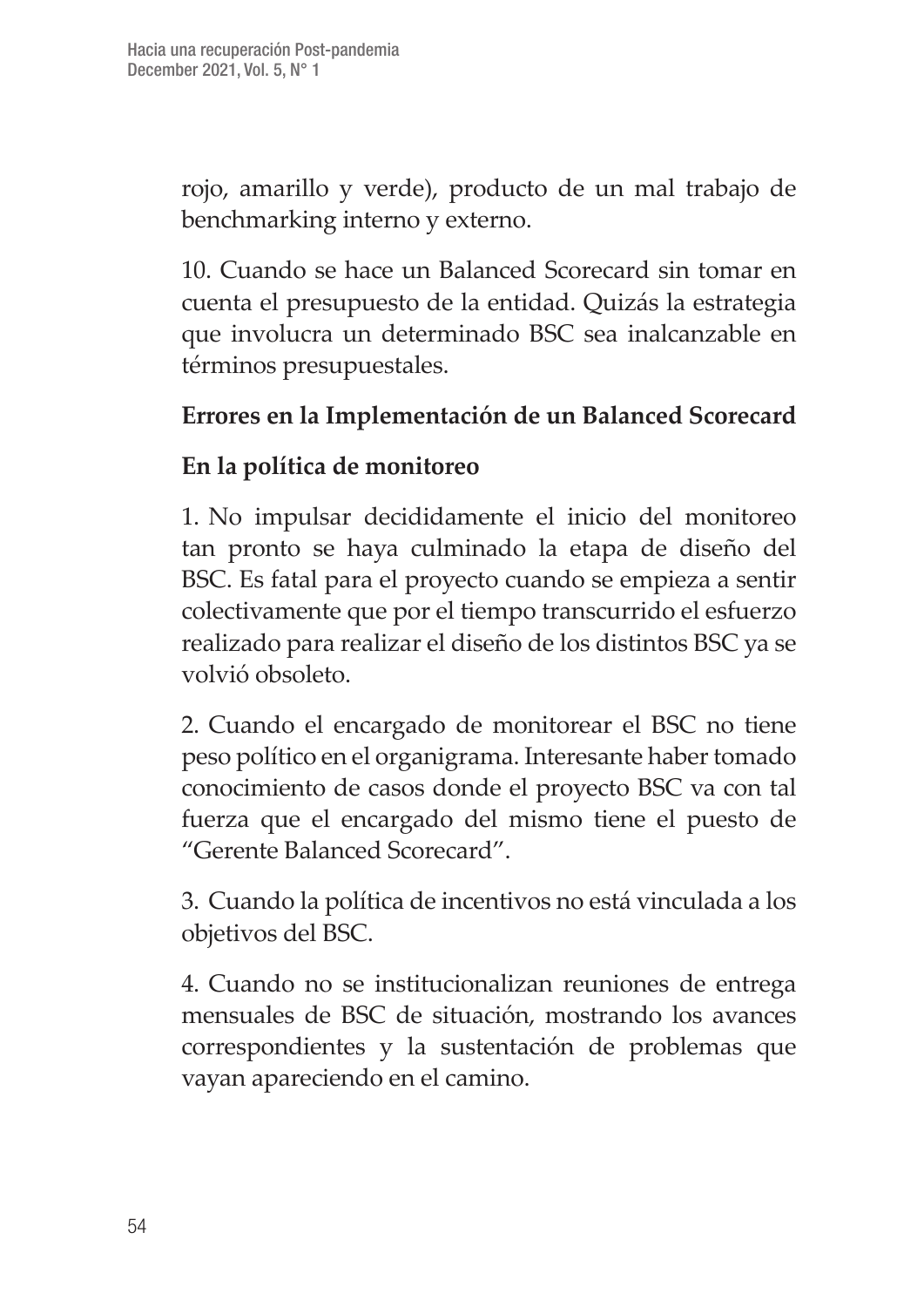5. Cuando no se institucionalizan sanciones por la no entrega o por la manipulación de información.

6. Cuando no se institucionaliza un premio al empleado que brinde un dato estratégico del mercado o una solución innovadora a un problema considerado estratégico.

7. Cuando no se institucionaliza un comité que pueda responder rápidamente a cambios en la hoja de ruta estratégica.

En el soporte tecnológico

1. Cuando una entidad no tiene un soporte tecnológico adecuado para el tamaño de la entidad. Una entidad corporativa no debe considerar el Excel como una opción, salvo transitoriamente, mientras se van diseñando los primeros BSC.

2. Cuando no está alineado con el enfoque seguido en diseño de los distintos BSC. Por ejemplo: Cuando solo permite monitorear indicadores y no objetivos, cuando solo permite monitorear un solo BSC y no BSC diferenciados por unidad estratégica, etc.

3. Cuando solo permite monitorear lo estratégico y no las iniciativas o proyectos.

4. Cuando solo involucra a los gerentes y no a los demás trabajadores de la entidad.

5. Cuando no permite cambios dinámicos en los diferentes BSC.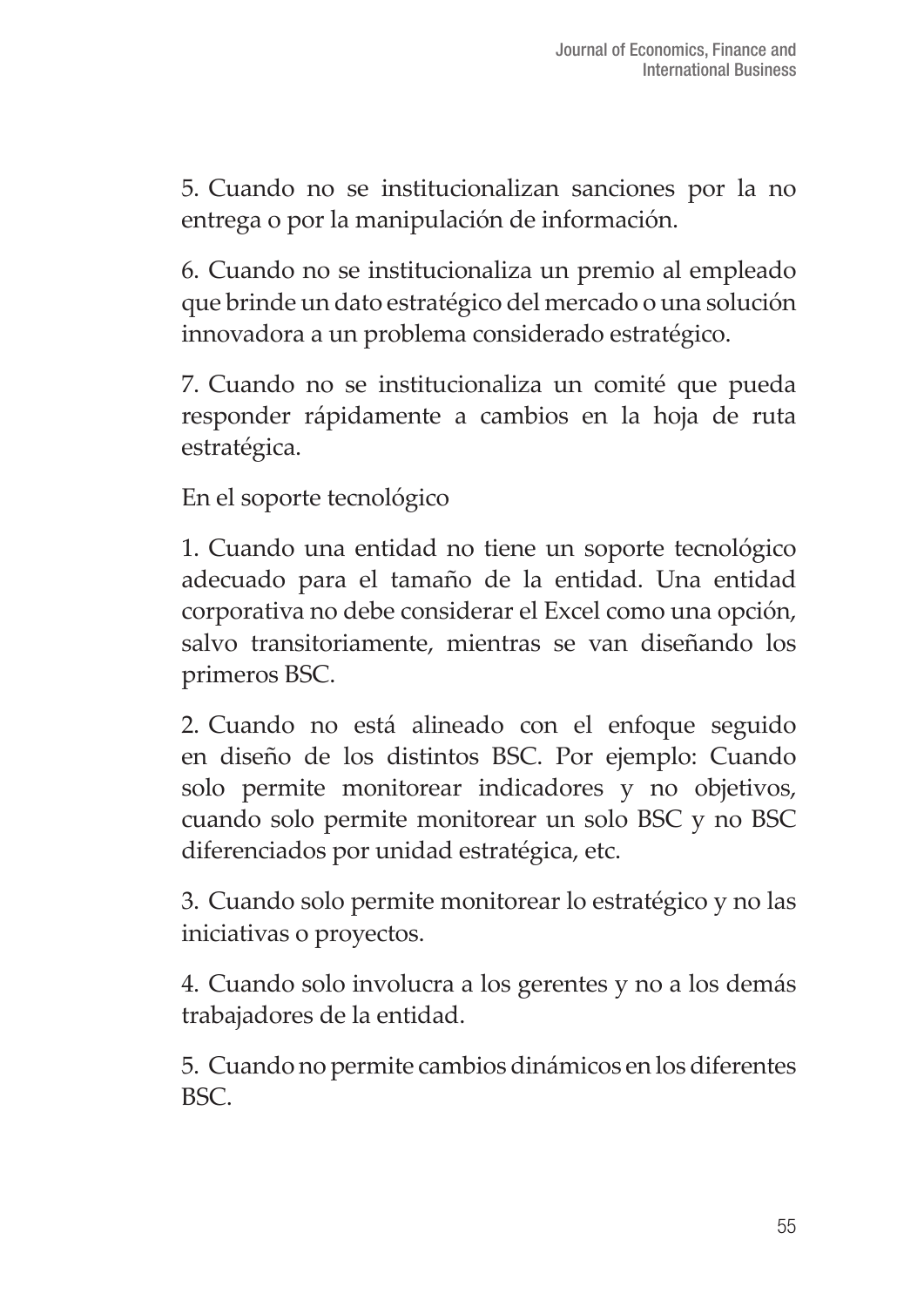6. Cuando no permite consultar los BSC históricos, es decir la trazabilidad de la gestión.

7. Cuando el soporte tecnológico no permite la captura de indicadores de archivos planos o, el otro extremo, no permite capturar indicadores de los ERP.

## **Conclusiones**

El presente artículo describe una nueva metodología del Management Estratégico denominada BSC Focusplus® que permite maximizar la generación de valor de una entidad al optimizar el nivel de Management Estratégico del líder con la incorporación de dos importantes aportes:

. Impulsar un mejor engranaje entre los distintos eslabones del Management Estratégico, permitiendo obtener finalmente un Balanced Scorecard más sólido.

. En paralelo, obtener un Balanced Scorecard más moderno con la incorporación de 4 nuevos supuestos.

En un entorno tan cambiante, las entidades deben modernizarse para seguir teniendo vigencia. Las metodologías, también.

Nota Importante:

- 1. Este artículo está protegido por la Ley de Derechos de Autor de Indecopi.
- 2. BSC Focusplus® es una Marca de propiedad de Consultoría y Asesoría Stratego, debidamente registrada ante Indecopi.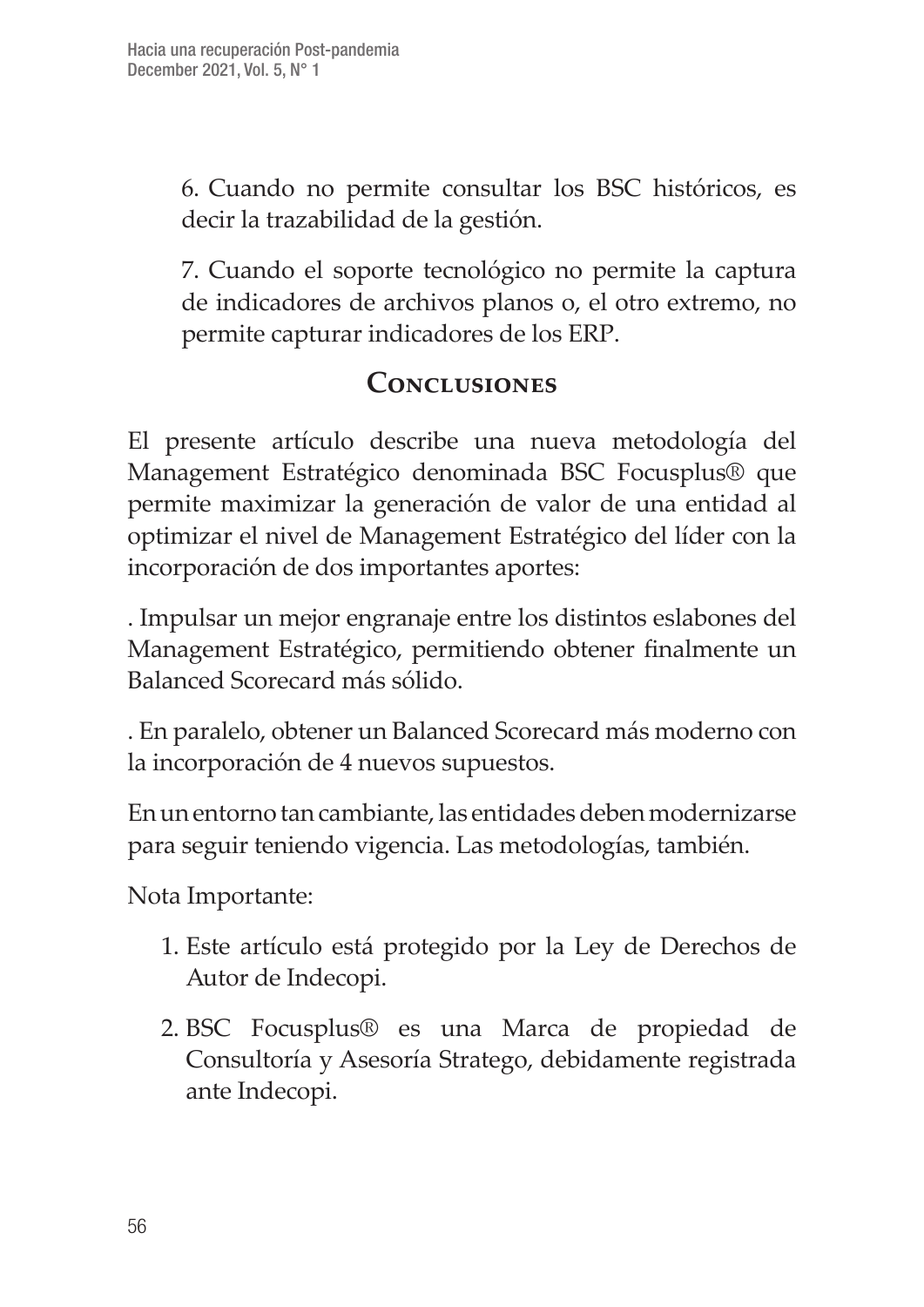## **Referencias Bibilográficas**

(1) Arrieta, I (2005) Reflexiones en torno al Balanced Scorecard. Portal Degerencia.com

https://degerencia.com/articulo/reflexiones\_en\_torno\_al\_ balanced\_scorecard/

(2) Kaplan, Robert y Norton, David. (1992) . The Balanced Scorecard: Measures that drive performance. Harvard Business Review.

https://hbr.org/1992/01/the-balanced-scorecard-measuresthat-drive-performance-2

(3) Kaplan, Robert S. (2008). Executing Strategy with New Cost and Performance Management Systems. Página 25.

https://www.turquality.com/Media/Default/Pdfler/ VizyonSeminerleri/seminer\_kaplan.pdf

(4) Kaplan, Robert S. (2008) Executing Strategy with New Cost and Performance Management Systems. Página 23.

https://www.turquality.com/Media/Default/Pdfler/ VizyonSeminerleri/seminer\_kaplan.pdf

- (5) Lauzel, Pierre y Cibert, Ernest (1959) "Des ratios au tableau de bord". Éditeur: Editions de l'entreprise moderne.
- (6) Kaplan, Robert y Norton, David. (2005). The Office of Strategy Management. Harvard Business Review.

https://hbr.org/2005/10/the-office-of-strategy-management

(7) Bain & Company (2015). Bain Management Tools and **Trends**